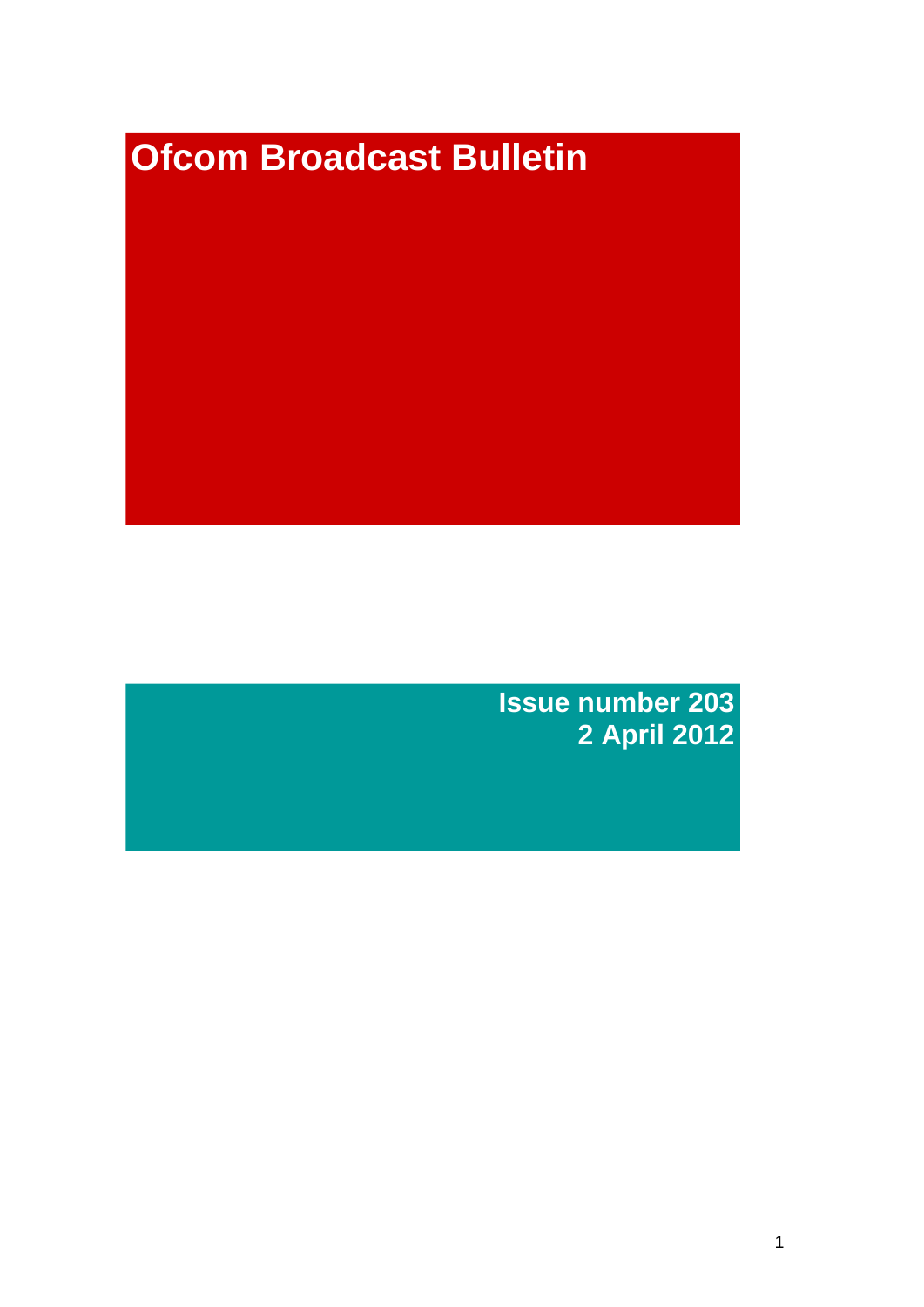# **Contents**

| Introduction                                                                                                                                                       | 3  |
|--------------------------------------------------------------------------------------------------------------------------------------------------------------------|----|
| <b>Standards cases</b>                                                                                                                                             |    |
| In Breach                                                                                                                                                          |    |
| <b>Beauty Simplified</b><br>Sunrise TV, 13 June, 13 and 14 July,<br>and 27 September 2011, 19:15 to 20:15                                                          | 4  |
| <b>Channel S News</b><br>Channel S, 24 and 29 May 2011, 4 June 2011, 22:00                                                                                         | 17 |
| <b>Fairness and Privacy cases</b>                                                                                                                                  |    |
| <b>Not Upheld</b>                                                                                                                                                  |    |
| <b>Complaint by Mr Samee Mian on his own behalf</b><br>and on behalf of Deltaclub Group<br>Dispatches: Riding Europe's Gravy Train,<br>Channel 4, 15 November 2010 | 28 |
| <b>Other Programmes Not in Breach</b>                                                                                                                              | 44 |
|                                                                                                                                                                    |    |
| <b>Complaints Assessed, Not Investigated</b>                                                                                                                       | 45 |
| <b>Investigations List</b>                                                                                                                                         | 53 |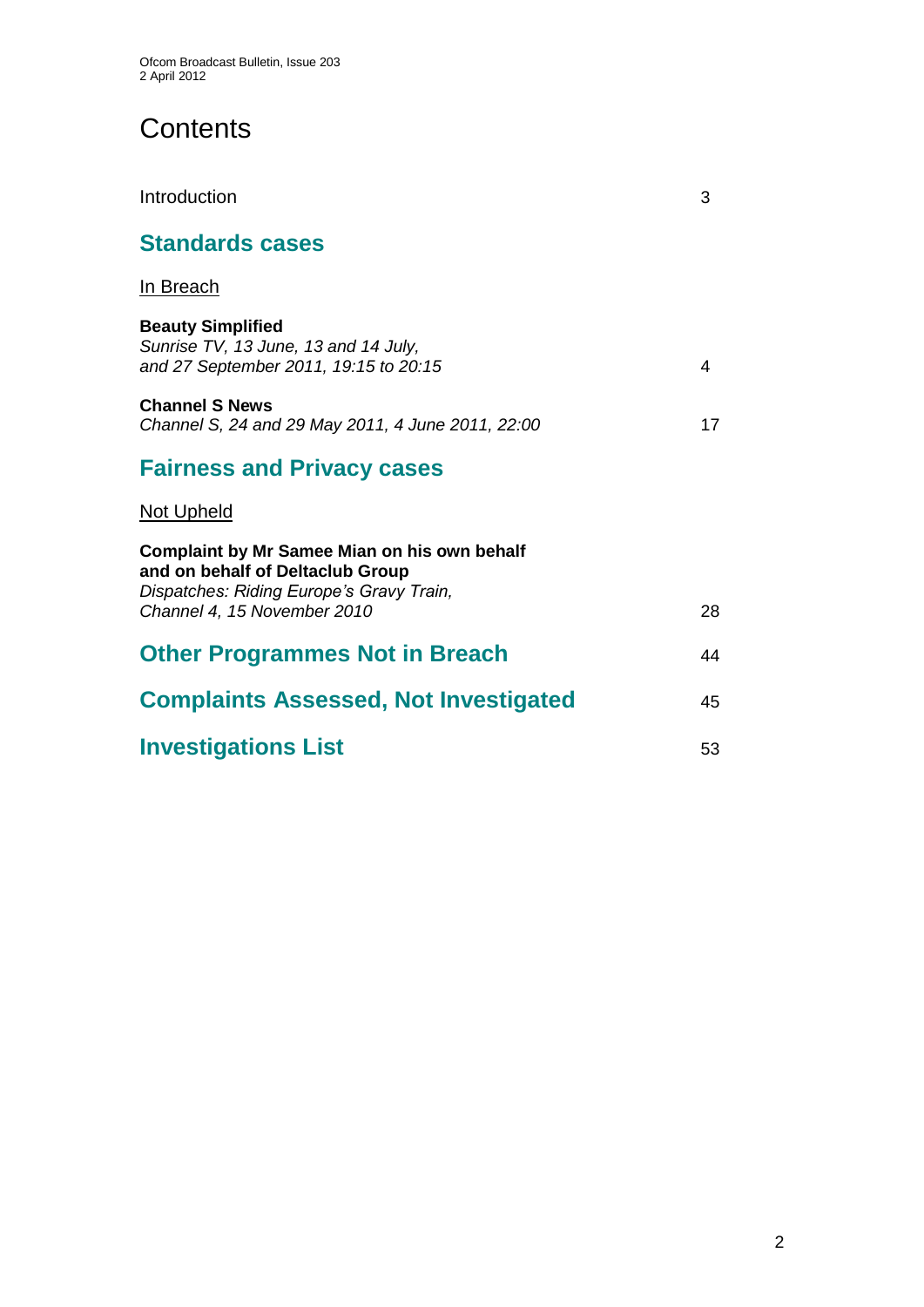# **Introduction**

Under the Communications Act 2003, Ofcom has a duty to set standards for broadcast content as appear to it best calculated to secure the standards objectives<sup>1</sup>, Ofcom must include these standards in a code or codes. These are listed below.

The Broadcast Bulletin reports on the outcome of investigations into alleged breaches of those Ofcom codes, as well as licence conditions with which broadcasters regulated by Ofcom are required to comply. These include:

- a) Ofcom"s Broadcasting Code ("the Code"), which, can be found at: [http://stakeholders.ofcom.org.uk/broadcasting/broadcast-codes/broadcast-code/.](http://stakeholders.ofcom.org.uk/broadcasting/broadcast-codes/broadcast-code/)
- b) the Code on the Scheduling of Television Advertising ("COSTA") which contains rules on how much advertising and teleshopping may be scheduled in programmes, how many breaks are allowed and when they may be taken. COSTA can be found at: [http://stakeholders.ofcom.org.uk/broadcasting/broadcast-codes/advert-code/.](http://stakeholders.ofcom.org.uk/broadcasting/broadcast-codes/advert-code/)

c) certain sections of the BCAP Code: the UK Code of Broadcast Advertising, which relate to those areas of the BCAP Code for which Ofcom retains regulatory responsibility. These include:

- the prohibition on "political" advertising;
- sponsorship and product placement on television (see Rules 9.13, 9.16 and 9.17 of the Code) and all commercial communications in radio programming (see Rules 10.6 to 10.8 of the Code);
- "participation TV" advertising. This includes long-form advertising predicated on premium rate telephone services – most notably chat (including "adult" chat), "psychic" readings and dedicated quiz TV (Call TV quiz services). Ofcom is also responsible for regulating gambling, dating and "message board' material where these are broadcast as advertising<sup>2</sup>.

The BCAP Code is at: [www.bcap.org.uk/The-Codes/BCAP-Code.aspx](http://www.bcap.org.uk/The-Codes/BCAP-Code.aspx)

d) other licence conditions which broadcasters must comply with, such as requirements to pay fees and submit information which enables Ofcom to carry out its statutory duties. Further information on television and radio licences can be found at:<http://licensing.ofcom.org.uk/tv-broadcast-licences/> and [http://licensing.ofcom.org.uk/radio-broadcast-licensing/.](http://licensing.ofcom.org.uk/radio-broadcast-licensing/)

Other codes and requirements may also apply to broadcasters, depending on their circumstances. These include the Code on Television Access Services (which sets out how much subtitling, signing and audio description relevant licensees must provide), the Code on Electronic Programme Guides, the Code on Listed Events, and the Cross Promotion Code. Links to all these codes can be found at: <http://stakeholders.ofcom.org.uk/broadcasting/broadcast-codes/>

It is Ofcom"s policy to describe fully the content in television and radio programmes that is subject to broadcast investigations. Some of the language and descriptions used in Ofcom"s Broadcast Bulletin may therefore cause offence.

1

 $1$  The relevant legislation is set out in detail in Annex 1 of the Code.

 $2$  BCAP and ASA continue to regulate conventional teleshopping content and spot advertising for these types of services where it is permitted. Ofcom remains responsible for statutory sanctions in all advertising cases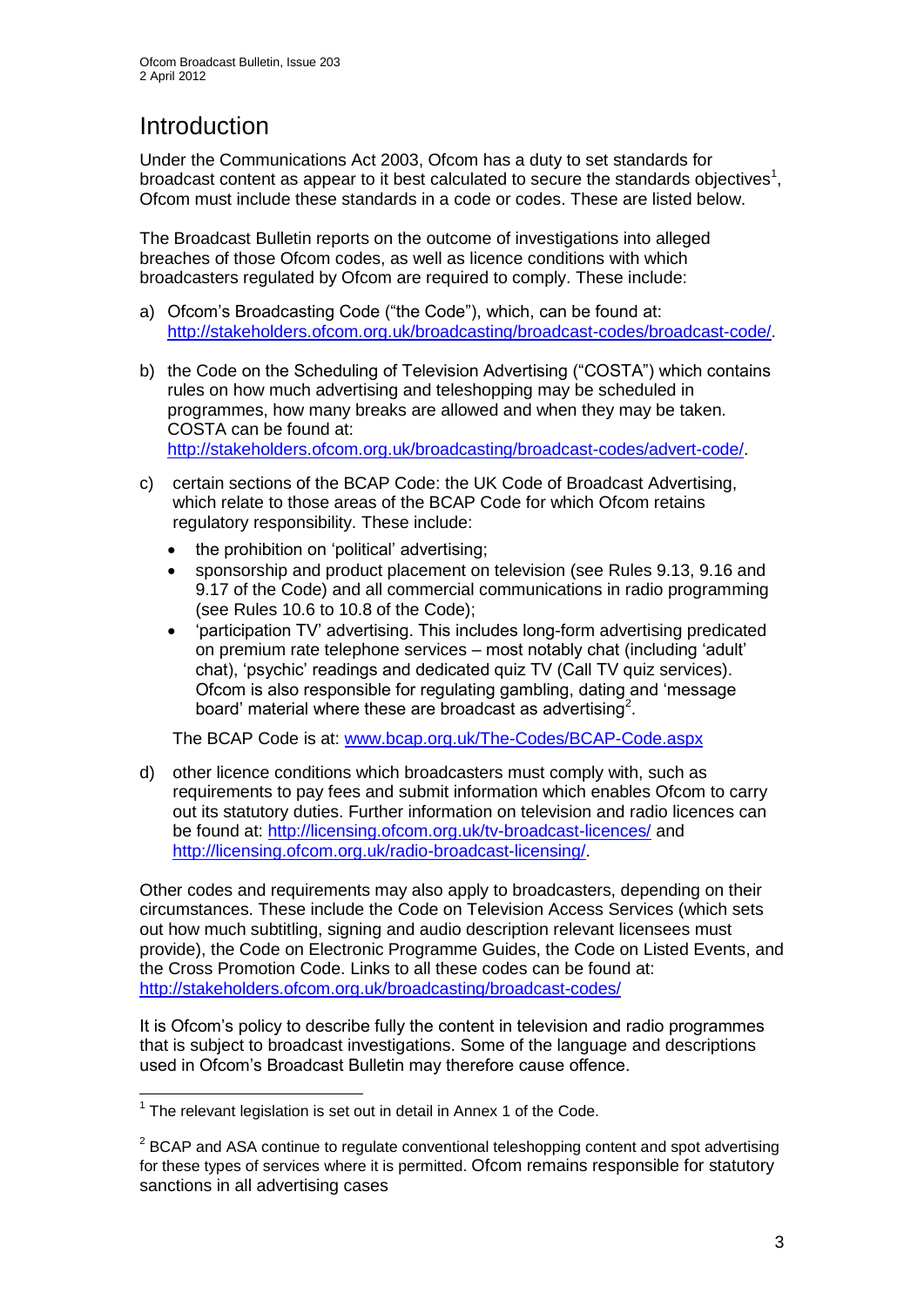## **Standards cases**

## **In Breach**

## **Beauty Simplified**

*Sunrise TV, 13 June, 13 and 14 July, and 27 September 2011, 19:15 to 20:15*

#### **Introduction**

Sunrise TV is a general entertainment television channel for the UK Asian community. The licence for the channel is held by Sunrise TV Limited ("Sunrise" or "the Licensee").

*Beauty Simplified* was a regular one-hour item, broadcast in Hindi and English, that offered viewers advice about beauty and well-being. Throughout the show a very prominent, permanent banner was displayed encouraging viewers to call the show using a premium rate telephone number. The presenter, Bina Khan (also known as Farzana Begum), also regularly encouraged viewers to call. Calls were charged at a premium rate of £1.50 per minute.

Ofcom examined the format of *Beauty Simplified* carefully and concluded that it was "participation television" ("PTV"), in other words content that is predicated on generating revenue through viewers" phone calls. Ofcom regulates PTV as  $t$ eleshopping, i.e. as long-form advertising<sup>1</sup>. Being advertising, PTV content is regulated under the BCAP Code: the UK Code of Broadcast Advertising ("the BCAP  $Code$ <sup>2</sup>.

*Beauty Simplified* was therefore required to comply with the BCAP Code.

#### **Denigration**

1

A complainant objected that *Beauty Simplified* had made various derogatory and damaging comments about his company, Welljuice, and its products. .

The complainant objected that Ms Khan had:

- 1. claimed that Welljuice had improperly used her "pictures";
- 2. claimed that Welljuice's products are inferior;
- 3. urged viewers not to buy Welljuice products and egg oil (Welljuice being the only brand of egg oil in the UK); and
- 4. claimed that Welljuice had hacked into her website.

<sup>1</sup> Ofcom published a Regulatory Statement in June 2011 that confirmed that PTV material would be considered as advertising and regulated accordingly – see [http://stakeholders.ofcom.org.uk/binaries/consultations/participationtv3/statement/statement.p](http://stakeholders.ofcom.org.uk/binaries/consultations/participationtv3/statement/statement.pdf) [df](http://stakeholders.ofcom.org.uk/binaries/consultations/participationtv3/statement/statement.pdf)

 $2$  Under a memorandum of understanding ("MoU") with Ofcom, the Broadcast Committee of Advertising Practice administers this Code. While broadcast advertising complaints are generally considered by the Advertising Standards Authority, under the same MoU, issues concerning PTV are not. Ofcom therefore remains responsible for enforcing the BCAP Code with regard to such content.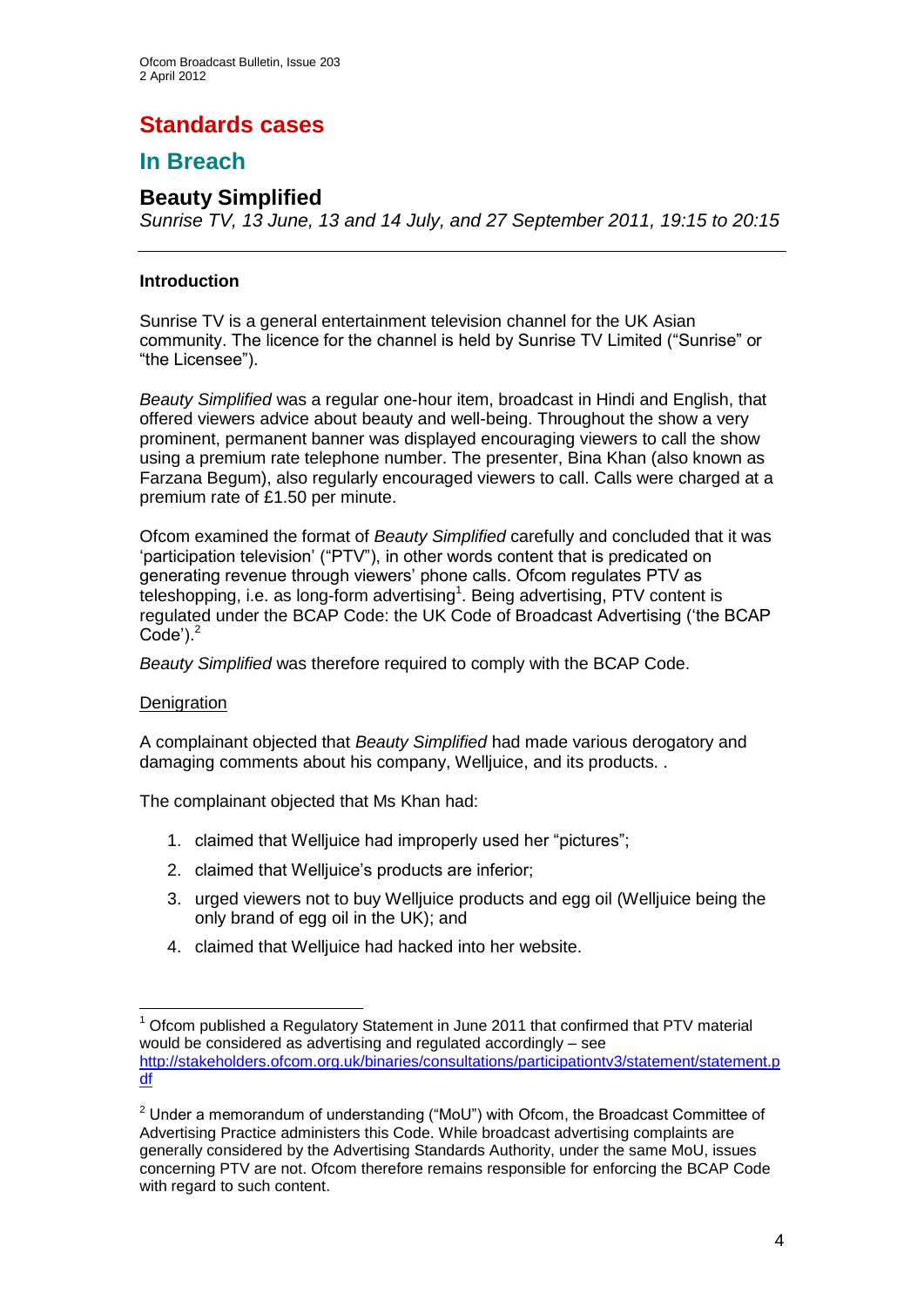Having assessed the material, we noted the following comments from *Beauty Simplified*, from a translation commissioned by Ofcom: In the edition of 13 June 2011 Ms Khan said:

*"…But I will request viewers not to buy those things from the market that have my name on them, at the moment, because we have found that they are not genuine; spurious work is being done. I have been asked to say this though I was hesitating from saying this but orders have to be obeyed. People are hereby informed that those products are not genuine, please do not buy any of those products that has my picture on it and you should know why, because I cannot say it on air but I would like to say it. So, what you can do is ask me off-air, why, but, at the moment, if you find products associated with my name, please do not buy them. We do not know what is in them, and to what extent they are genuine...."*

In the edition of 13 July 2011 Bina Khan said:

*"Life teaches us a lot, the way it is teaching me these days; these days you search for "Bina Khan" and you do not find me there because it has been hacked and a new website opens up. People think of making money.*  Welljuice *have taken my picture and are selling God knows what on the site.*  Please do not listen to them; listen to me. I did once recommend them but it *was a mistake. I am not making that mistake anymore and please do not punish me for my mistake. If you find products being sold in my name, please do not buy them but talk to me directly…*"

[…]

*"I would say to those brothers, who are distributors of products and who use my recommendations, that I have no account there, no work there, just my picture has been pasted, and if one does that, there is nothing we can do. Until the case goes on, I apologize to you for this situation, which you are passing through; please understand my recommendation and do not buy these products. It is your own will – you can do as you wish…"*

On 14 July 2011 Ms Khan said:

*"Sister, there could be another possibility. The egg oil may not be pure. Although it has the name written on it, it may be useless. That is why I have been telling people – they would be listening – I request sisters that products in the market – and this includes egg oil – do not buy any product that has my name on it because I do not know what is inside those products. If I do not know, I cannot say, I have told them to remove my picture but they have not. Until the case goes on please save yourself. Okay? It is better if you make these things at home. I would advise you to use egg yolk. Take egg yolk, add two or four spoons of almond oil and apply it on hair. This too cures baldness."*

#### And on 27 September 2011:

*"I did popularize it a lot and then I found people had been packaging it and selling it at a premium price – even for £20. Then I exposed their secret but I cannot name it now for this puts me at risk. I have been receiving threats but I am not going to give up and I shall keep exposing the truth to people – the*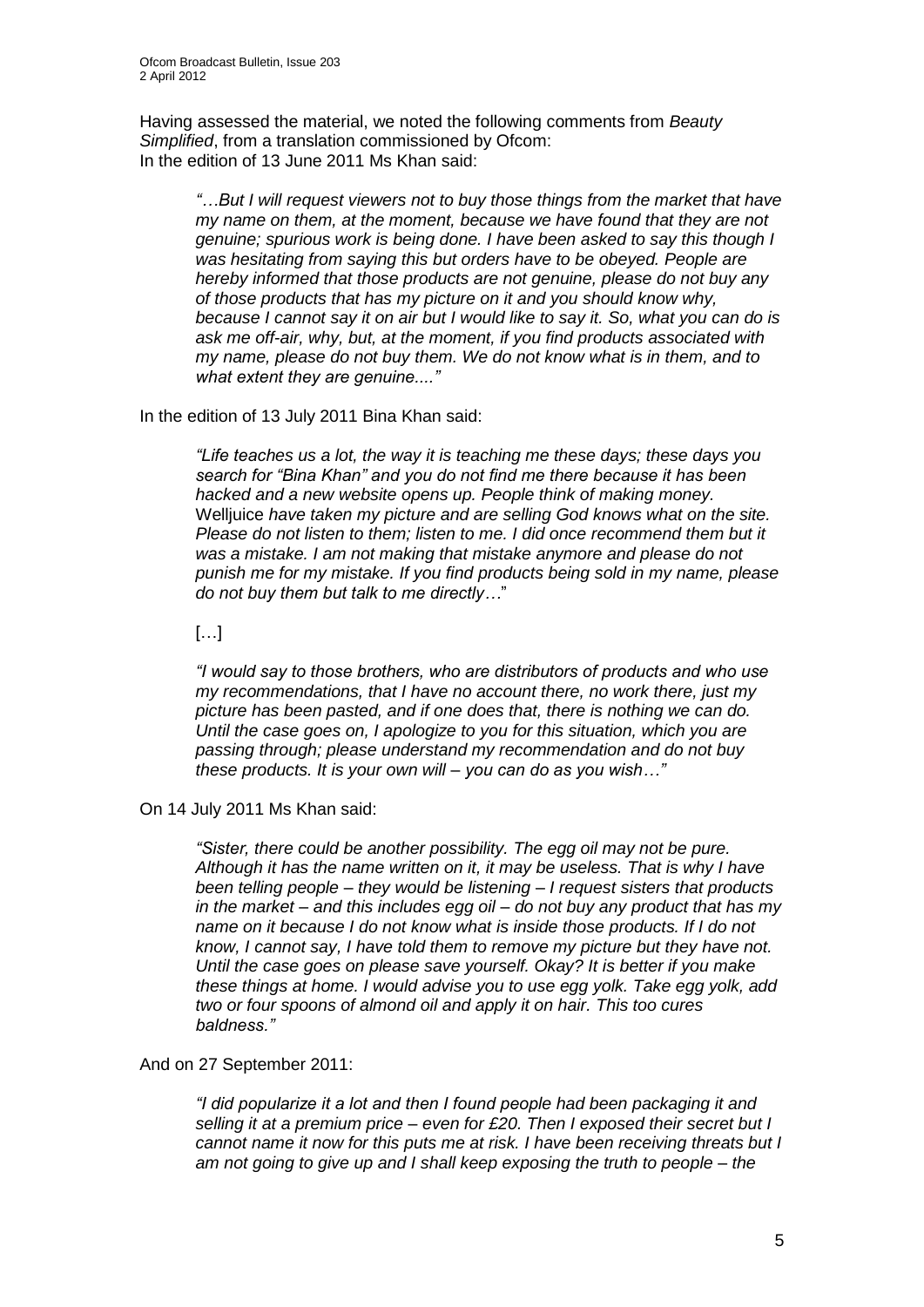*products I name on-air, they get it packed and then sell it at double its price. So do not buy anything that has my name or picture on the packaging..*."

Having assessed the material, Ofcom considered it raised issues warranting investigation under BCAP Code Rule 3.42 which states:

"Advertisements must not discredit or denigrate another product, advertiser or advertisement or a trade mark, trade name or other distinguishing mark."

We therefore sought the Licensee's comments as to how the material complied with this rule.

Other issues

#### Remote health treatment

Ofcom noted frequent references to health conditions and their treatment in *Beauty Simplified*. The remote treatment of health is generally prohibited by the BCAP Code.

In every edition of *Beauty Simplified* a ticker ran throughout the item. One of the messages it repeated was: *"tips given by the presenters are just simple home remedies"*. The term "remedy" was used extensively in the show.

Further, we noted the following comments from *Beauty Simplified*, from a translation commissioned by Ofcom:

13 July 2011:

Presenter: *You just listened to a hakeem* [quack], *and I have contacts of wise hakeems and I can refer you to them – that is if your problem is not solved by home remedies.*

[…]

- 14 July 2011:
- Presenter: *Homemade remedies can help you get better, reduce your symptoms, that is what "better" means, but never see them as a cure to an illness. It should not be seen as such. If it was like that, it would be nice.*
	- […]
- Presenter: *The bad effect of this bad thing is that lips can turn black – and then it gets difficult. But if you clean your teeth immediately afterwards with an oil, which you can make at home – actually there are two cures; the first is – take one teaspoon of jasmine oil, and add an equal amount of lemon juice – you can have half teaspoon of each and mix them – and add an equal amount of rose water. Then dip you toothbrush in this and apply this mixture on your teeth. If you do it twice or day, or use it as a toothpaste, you can see your teeth getting better. But if you are doing it* [smoking] *too much, beyond limit, and you health does not allow it, and your health is being adversely affected, then it is difficult to get better. Okay? Drink lots of water, take care in drinking tea and coffee, the other intake which can aggravate this problem, drink less of these. And this*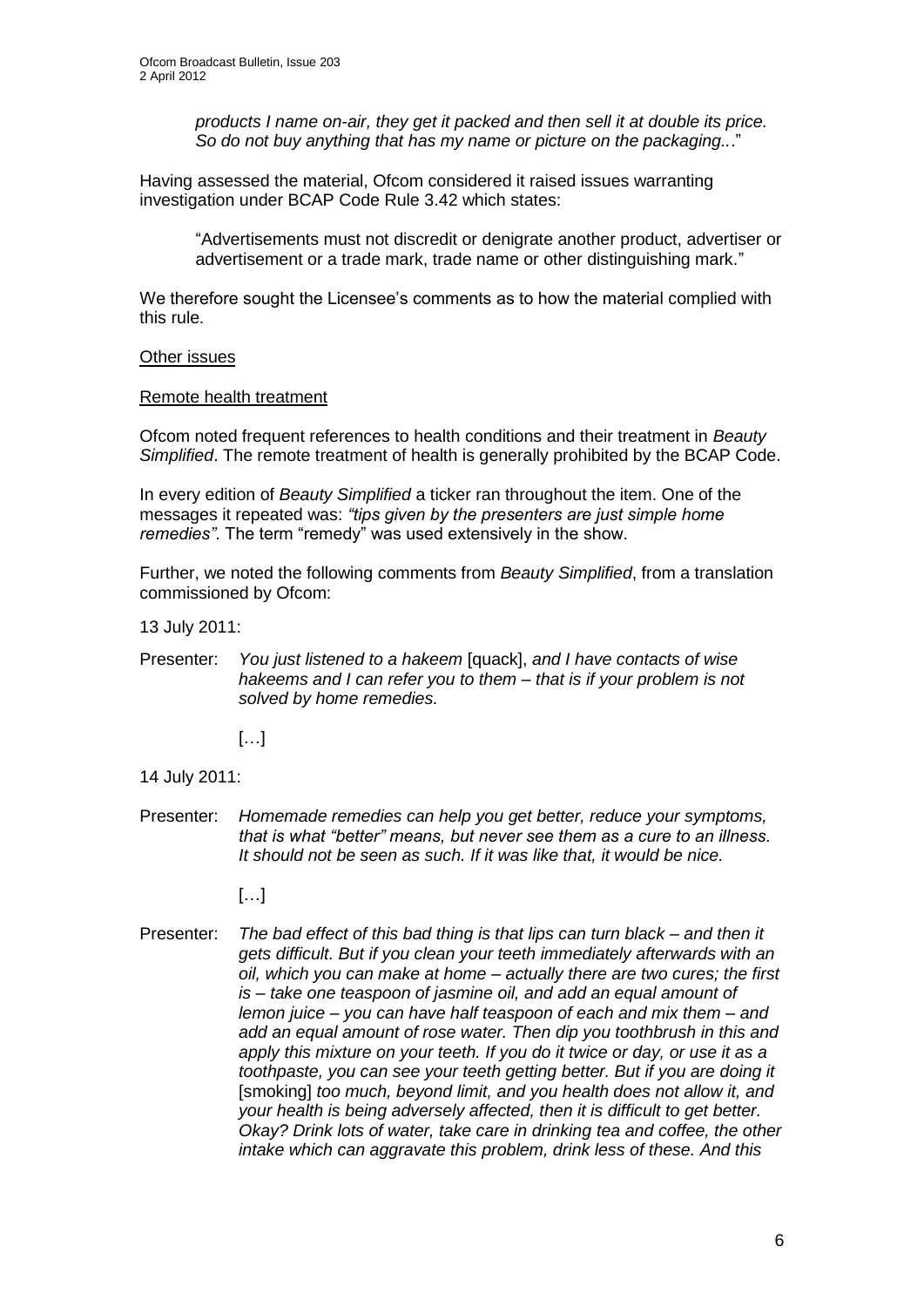*might help improve the situation. Okay? Do it for a week and if your do not see any improvement, then we will speak again.*

[…] Presenter: *Yogurt not only makes the pimples disappear and keeps one calmer, it also balances the hormones… Children often have excess of hormones, which makes them active, and their minds start to think strange thoughts. It is said that if your eat yogurt and make your children eat yogurt, you will see calmness in the temperament. If your children are not calm but hyperactive, start giving them yogurt.*

- […]
- Presenter: *There are many diseases of the feet – the skin may be cracked, and there is bad smell. For tired feet, cracked feet, smelly and sweaty feet, it is very good if you take a pot used for pedicure – or better call it a tub – fill it with water deep enough to immerse your feet up to ankles. Add a spoon of phatkari* [an antiseptic mineral] *and keep your feet immersed until the water gets cold.*
- 27 September 2011:
- Presenter: *If you too want to ask about reducing weight, I have many homemade remedies that have been successful.*

[…]

- Presenter: *Tell me about your health. Are you okay? Are you using any medicines? Do you take effects from some things – hot or cold effects?*
- Caller: *I often get cold and I have "needles" but that is probably lack of blood circulation.*
- Presenter: *You may be right. Have you so far seen my programmes and used any of my remedies?*

[…]

- Caller: *I don't take medicines but because I cannot have children, doctors are giving me some injections and other things. They too are saying that I need to lose weight.*
- Presenter: *That is right. When you lose weight, there is greater potential. Tell me about your temperament: If you have a "hot temperament" or "cold temperament"?*
- Caller: *My feet are cold but I feel a burning sensation inside me.*
- Presenter: *And a personal question please. Are your periods regular?*
- Caller: *They are regular but sometimes they happen before the month has passed. And when it happens, it is little, not a lot.*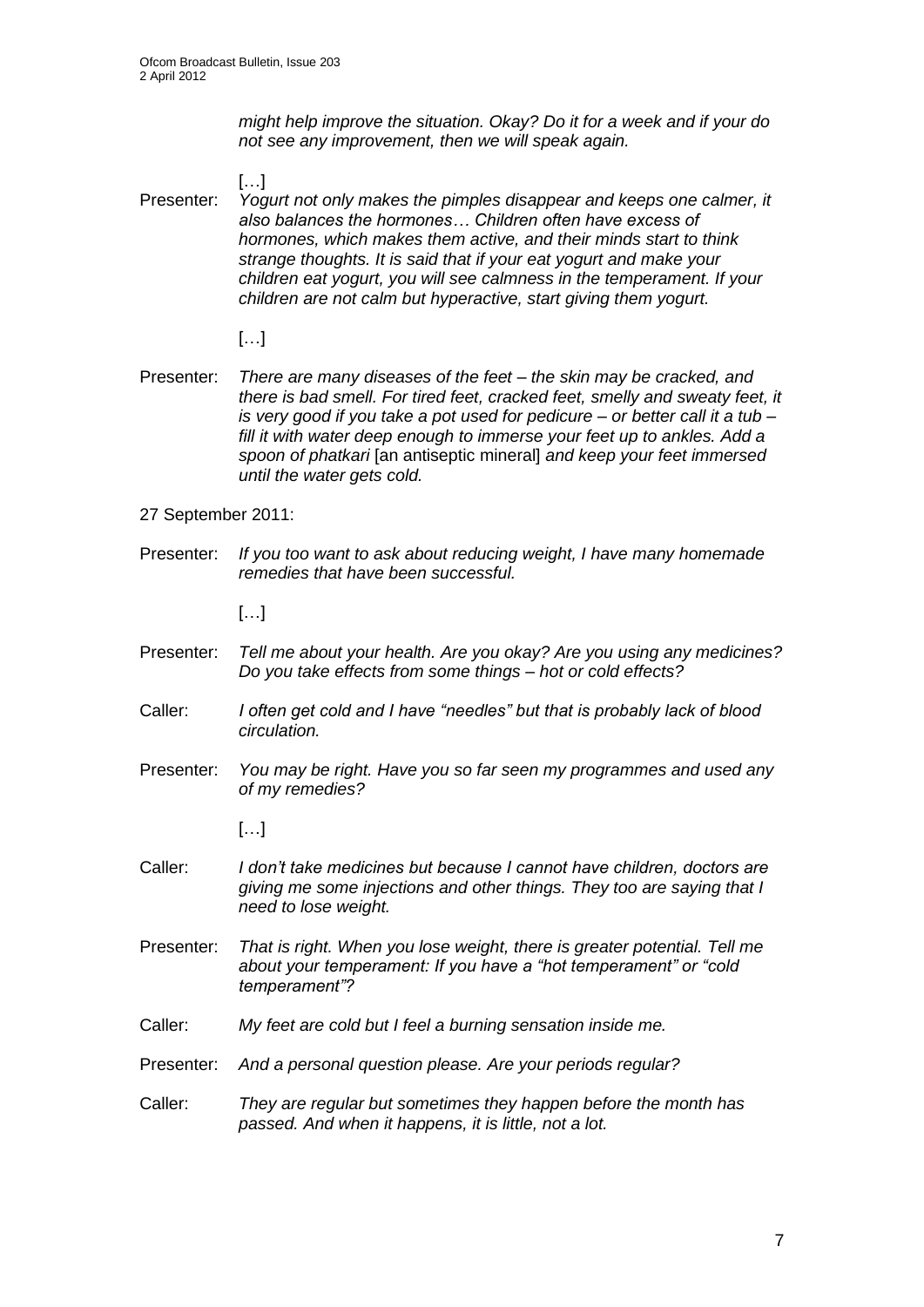Presenter: *I will give you a remedy, which improves the hormones, and it will also help you in your attempts to get pregnant. If you could get "Royal Jelly" – have you heard about it? Royal Jelly tablets?*

 $[...]$ 

Presenter: *If you do this daily for a month, Allah willing your periods and you weight situation will improve along with your hormones. If it does not help within a month, do not give up because hormones take a long time to take effect – it has to dissolve in your blood and reach the systems. It will not happen suddenly. You will need to be patient and pray to Allah and chant "Ya Awalu" and things will get better. Is it okay sister?*

#### […]

- Presenter: *One sister had a physical problem and she spoke to me during the break. If you too have a physical problem, like periods or other irregularities, you can call. I have done many experiments and I have many experiences of life. If you use homemade remedies and also do prayers and chants, you see a lot of success. There are several medicines too that I can tell you about but for that you have to phone me off-air because if I go into lengthy descriptions on-air, it might not be of interest to the other viewers. They would not like it. I provide general tips on-air and I try to speak about beauty to help you in this matter. But if you want help other than this and you think homemade remedies can help – and I know that they do help; it's my experience and it has been tried and tested – in every matter of life whether it be your depression or stress, you can improve your situation by improving your diet. If you eat right things at the right time, your depression too may be cured and you can be relieved. I have vast experience in this and you can speak to me.*
	- […]
- Caller: *My younger daughter is 12 – basically she has nits. When she was small, like when she was two, since then she has nits.*
- Presenter: *There are two things you can do; very first thing I am going to give you is very very safe.*

Having assessed the material, Ofcom considered it raised issues warranting investigation under BCAP Code Rules 11.23 and 11.13.1 which state:

- 11.12.3: Teleshopping for these products or services is not acceptable:  $[...]$ medical treatments for humans or animals.
- 11.13.1: Advertisements must not contain offers to prescribe or treat remotely (including by phone, post, e-mail or fax). That does not preclude advertisements containing offers to distribute general information on health-related matters, such as leaflets or information packs.

We therefore sought the Licensee's comments as to how the material complied with these rules.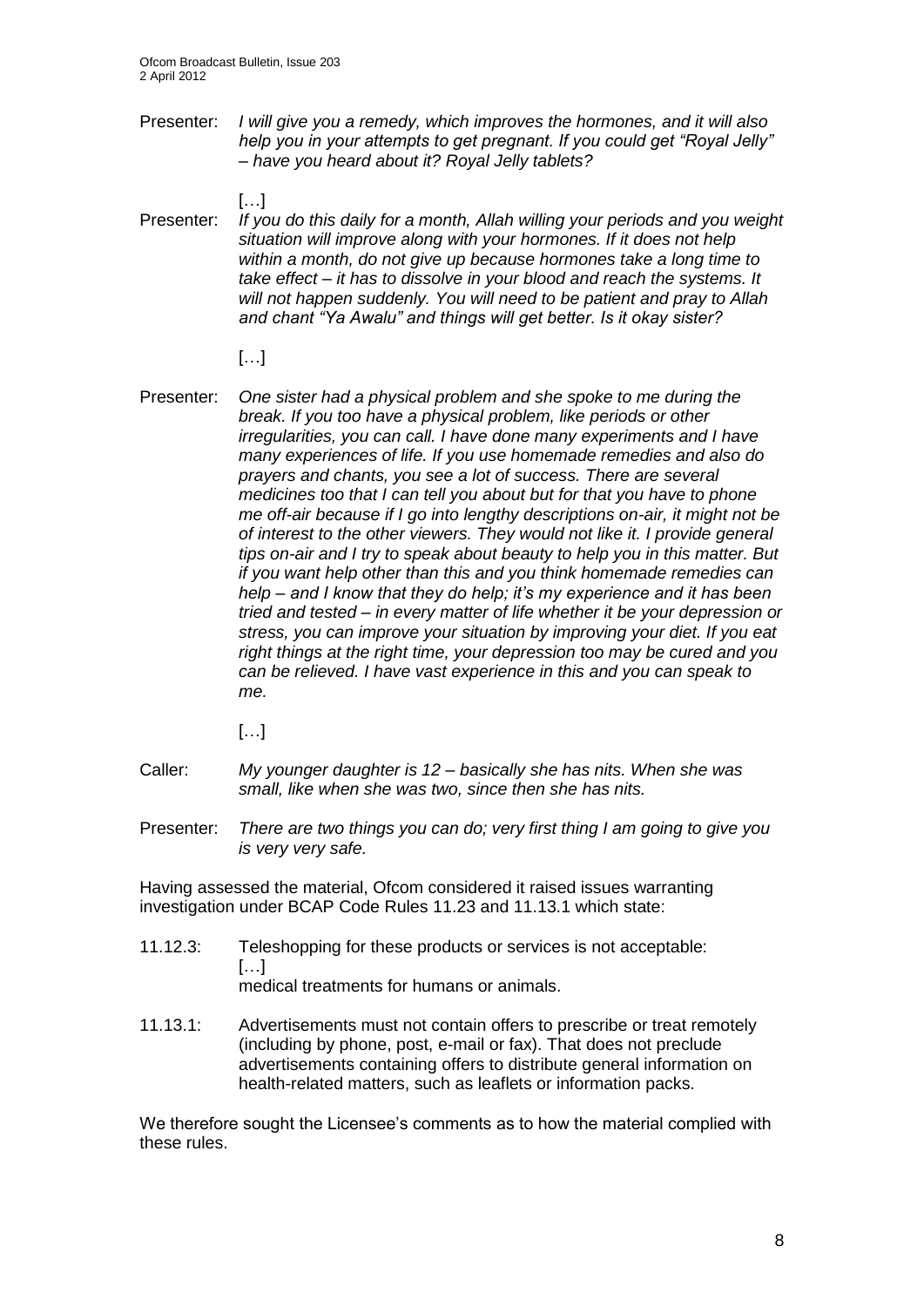#### Distinction of teleshopping from editorial material

We noted that the show adopted a simple format in which the presenter Bin Khan stood in a studio set and answered callers' questions. Other than the banner displaying the premium rate number and some related information (e.g. call costs) no positive indication was given that the material was advertising. Ofcom considered the presentation to be potentially capable of being understood by viewers as programming and, as such, we considered that the material raised issues warranting investigation under BCAP Code Rule 2.1 which states:

"Advertisements must be obviously distinguishable from editorial content, especially if they use a situation, performance or style reminiscent of editorial content, to prevent the audience being confused between the two. The audience should quickly recognise the message as an advertisement."

We therefore sought the Licensee's comments as to how the material complied with this rule.

#### **Response**

As an over-arching point the Licensee commented that: "…whilst the translations that you have commissioned are in general terms accurate on a word for word basis, they do not fully reflect the context and the phraseology completely in their translated form. We have listened again to the recordings and feel that in the original language the context and meaning would be [more] equivocal to the viewer".

#### **Denigration**

The Licensee explained that Bina Khan had in the past recommended Welljuice products but that since 2010 Ms Khan had not authorised the use of her name or image for the company"s marketing. Ms Khan no longer endorses Welljuice products.

Further, Bina Khan had lodged complaints of harassment with the police and with Trading Standards about the unauthorised use of her name and image. The Licensee supplied a letter from an intellectual property management company indicating that the company believed Ms Khan (aka Fazarna Begum) to be the true owner of the rights attaching to the name "Bina Khan". The letter further indicated that the rights had been "incorrectly" registered to a director of Welljuice.

In the light of this background, the Licensee said: "Miss Khan"s comments about Welljuice were intended to assist the viewers in understanding this and for Miss Khan to ensure that viewers were not misled by the advertising of this company. Her actions were in response to callers who were saying to her that they had bought Welljuice products because they had seen her name promoting these products on the Welljuice website."

Acknowledging the intentions of the BCAP Code in respect of denigration, Sunrise argued that there was a fundamental need, also recognised in the Code, that viewers should not be misled into believing that Bina Khan promotes Welljuice products. The Licensee added that "...the show is premised on the fact that the remedies can be prepared from easily available household items and whilst proprietary forms exist it was not necessary to buy these."

In the circumstances, the Licensee told us, it did not believe that the BCAP Code had been breached."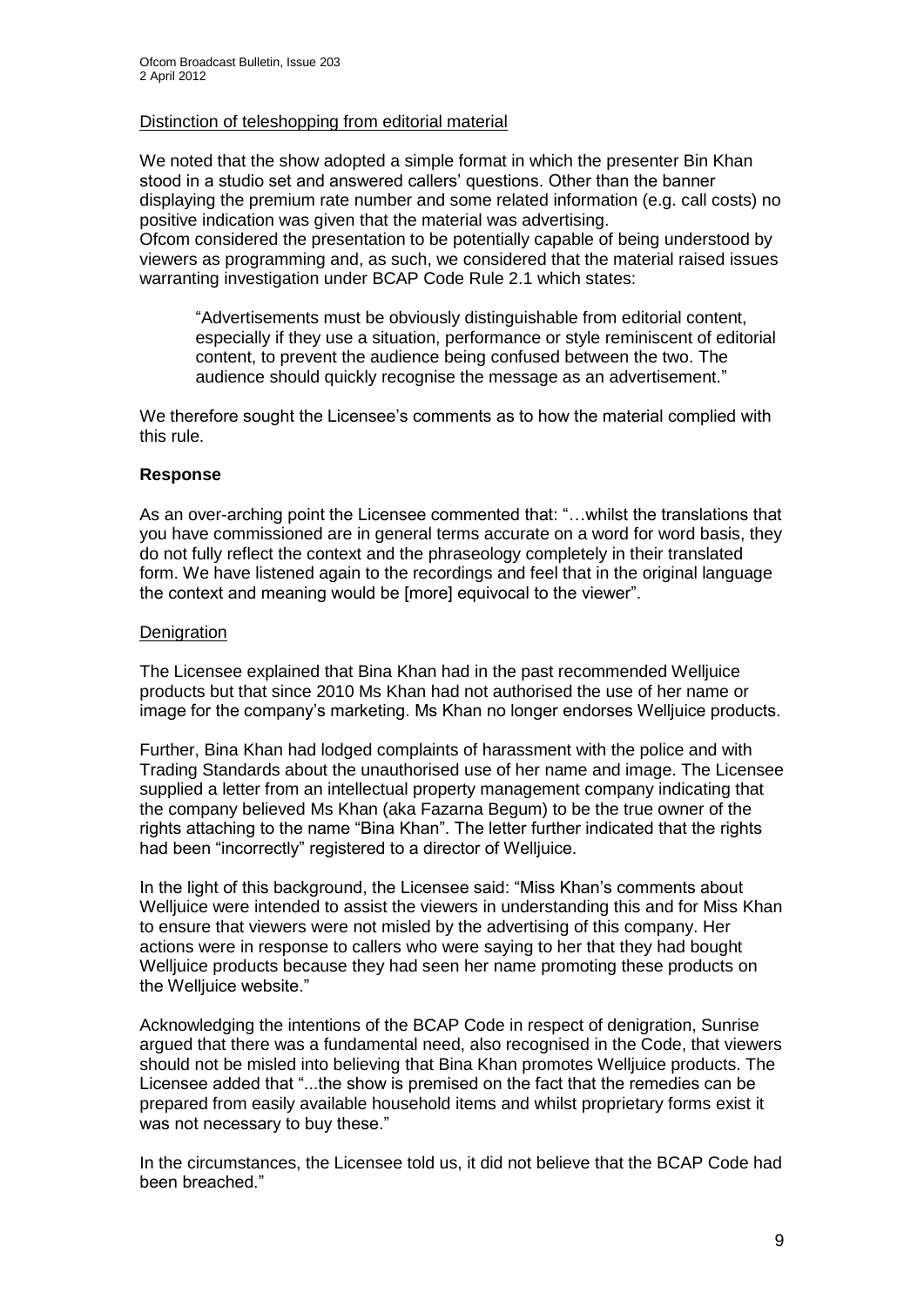#### Remote health treatment

Sunrise explained that it understood the issue being raised, and that it is the nature of the content as "PTV" that brings it under the BCAP Code. Further, the Licensee referred to a similar matter that Ofcom raised with Sunrise in 2011 about a show called *Your Health*. <sup>3</sup> After Ofcom had recorded breaches of the BCAP Code against *Your Health* the Licensee had cancelled the feature: it could not see how that series could be made compliant with the BCAP Code rules prohibiting remote health treatment.

In this case, although Sunrise did not believe that *Beauty Simplified* was inherently problematic under those rules, the Licensee had also suspended transmission of *Beauty Simplified* after receiving Ofcom"s correspondence.

The Licensee said that the show"s viewers are advised by an on-screen "ticker" that the advice and information given are 'just simple home remedies'. The use of the word "remedy" was not intended, Sunrise said, nor did it believe it did, imply that the tips offered were an alternative for professional medical treatment and it believed that the audience understood the nature of the feature. Sunrise further told us that it was important to understand the cultural aspects that lie behind a show such as *Beauty Simplified*. For many Asian women, the Licensee argued, and certainly the viewers of the show, using a beautician and using "homoeopathic" remedies is a preference. The Licensee argued that the show was intended to provide a level of advice which would help viewers by providing beauty tips based on these remedies as well as offering general advice on the ingredients required and how to source them.

The use of the word "remedy" did not in the Licensee"s opinion bring the show into conflict with the relevant BCAP rules: it believed that the term should be understood in a much wider context. In that respect the Licensee pointed out all the tips and advice offered by the show suggest the use of ingredients that are widely available and are not licensed as medicines in the UK.

Further, Sunrise said that Bina Khan does point out to viewers that the remedies offered may help reduce symptoms but should not be seen as a cure for illness – one example of this advice was contained in Ofcom"s translation (above, 14 July extract).

Even so, the Licensee accepted that: "In some of the examples you quote we recognise that the presenter may not have been as clear as she could have been in explaining to the viewers and the individual caller the scope of the advice that she offered." However Sunrise referred back to its over-arching comment regarding the translation and viewers" understanding of the show in its original language.

#### Distinction of teleshopping from editorial material

1

Sunrise accepted that *Beauty Simplified* adopted a programme format "with additional graphics to provide information to the viewer." The Licensee believed that viewers would readily understand the nature of the show, but it noted that this view may not have been consistent with Ofcom"s expectations. It said that, were the show to return, a further graphic would be added to remove any doubt as to the nature of the show.

<sup>3</sup> Ofcom"s Finding on *Your Health* was published in Broadcast Bulletin 187 which is available at: [http://stakeholders.ofcom.org.uk/binaries/enforcement/broadcast](http://stakeholders.ofcom.org.uk/binaries/enforcement/broadcast-bulletins/obb187/obb187.pdf)[bulletins/obb187/obb187.pdf](http://stakeholders.ofcom.org.uk/binaries/enforcement/broadcast-bulletins/obb187/obb187.pdf)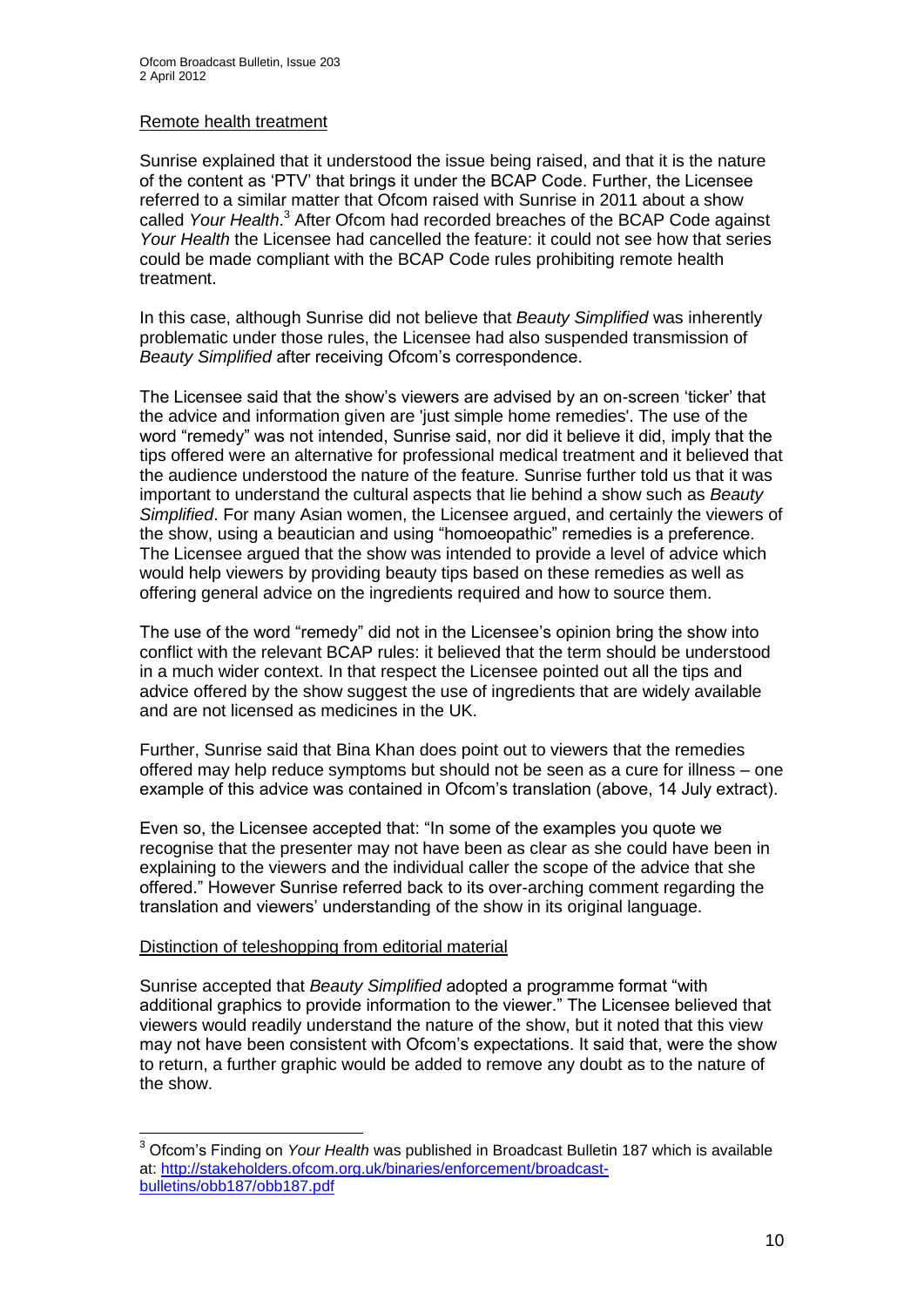Finally, the Licensee commented that: "Sunrise TV is a popular Asian Channel which broadcasts shows for the Asian Community in the UK. It is expected to reflect the culture of that community and has developed shows which provide a level of interaction through the PTV model and which address the specific requirements of some sections of the community which it serves. Clearly shows such as *Kundli Aur Kismat*, <sup>4</sup> *Beauty Simplified* and the Health Show [*Your Health*] provide formats which are popular within the Asian Community but which have the potential to raise a number of regulatory issues. Under no circumstances do we want to broadcast shows which are in breach of the regulatory framework, and it was clear that the Health Show [*Your Health*] could not be adapted to a PTV vehicle however, we do believe that *Beauty Simplified*, which is a popular show, is fundamentally a show format which is acceptable within the current regulations."

Sunrise stressed that at no time did it set out intentionally to breach the rules. It said that it had tried to introduce "programming" which "…touches its audience and allows them to reflect some elements of their day to day culture in the broadcast arena".

After receiving notification of Ofcom"s preliminary view of the issues under investigation, the Licensee confirmed to Ofcom that the show would not return.

#### **Decision**

 $\overline{\phantom{a}}$ 

Under the Communications Act 2003 ("the Act"), Ofcom has a duty to set such standards for broadcast content as appear to it best calculated to secure specific standards objectives, including "that the inclusion of advertising which may be misleading, harmful or offensive in television and radio services is prevented." In relation to the potential for advertising to cause medical harm, the BCAP Code therefore contains a number of rules regarding the advertising of medical treatments, including that "Teleshopping for these products or services is not acceptable…medical treatments for humans or animals" (Rule 11.12.3) and that "advertisements must not contain offers to … treat remotely (including by phone…)…" (Rule 11.13.1).

A further standards objective under the Act requires Ofcom to ensure that the UK"s international obligations with respect to television advertising are complied with. Article 19 of the Audiovisual Media Services Directive<sup>5</sup> requires, among other things, that "television advertising and teleshopping shall be readily recognisable and distinguishable from editorial content." The BCAP Code therefore requires, among other things, that "advertisements must be obviously distinguishable from editorial content…" (Rule 2.1).

4 *Kundli Aur Kismat* [Future and Fortune], that offered astrological readings to callers, was another feature transmitted on Sunrise TV that was predicated on premium rate telephone or other similar revenue. Ofcom found the show in breach of the Broadcasting Code because at the time of the editions examined live "PTV" formats were regulated as programming. The Finding for *Kundli Aur Kismat* can be found at:

[http://stakeholders.ofcom.org.uk/binaries/enforcement/broadcast](http://stakeholders.ofcom.org.uk/binaries/enforcement/broadcast-bulletins/obb175/issue175.pdf)[bulletins/obb175/issue175.pdf](http://stakeholders.ofcom.org.uk/binaries/enforcement/broadcast-bulletins/obb175/issue175.pdf)

<sup>&</sup>lt;sup>5</sup> See Chapter VII (Television Advertising and Teleshopping), at: <http://eur-lex.europa.eu/LexUriServ/LexUriServ.do?uri=OJ:L:2010:095:0001:0024:EN:PDF>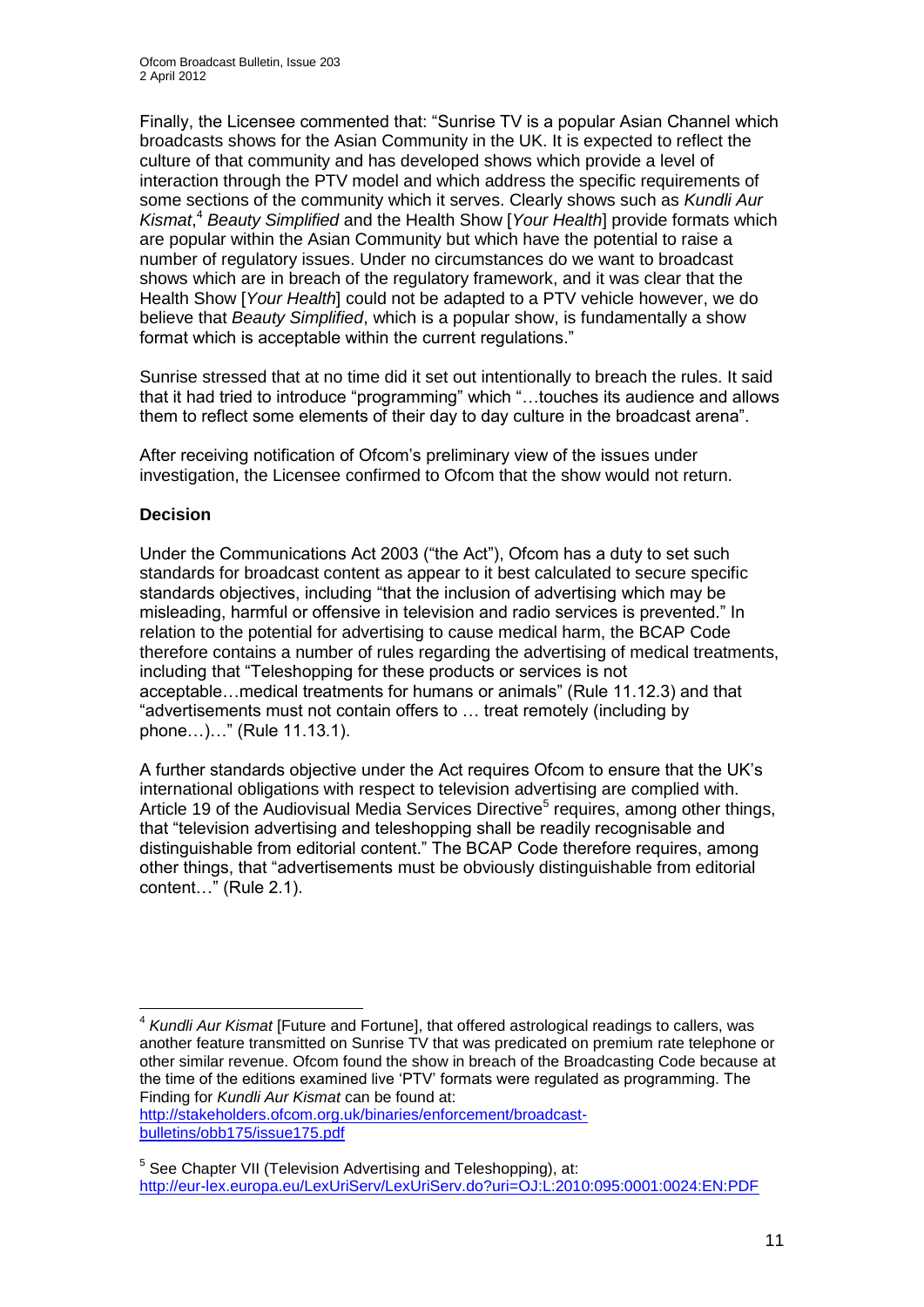#### **Denigration**

Ofcom noted the Licensee"s explanation of the background to the dispute between Bina Khan and Welljuice, but rejected this as any sort of proper basis for the inclusion of denigratory remarks about the company or its products.

It is not the purpose of advertising to act as a means by which one interest should disparage another or through which scores should be settled. For that reason Rule 3.42 forbids the discrediting of others" products, trademarks etc. Where a contractual or other commercial right is at issue, advertising may not be used as a vehicle to advance one or other side"s interests. Such disputes should be settled through the usual channels of negotiation or legal action.

Ofcom considered that the content included a number of comments that discredited and denigrated Welljuice and its products. The relevant comments are set out in full in the Introduction section above, but included, in particular, comments in which the presenter said;

*"...we have found that they are not genuine; spurious work is being done..."*

*"...People are hereby informed that those products are not genuine, please do not buy any of those products that has my picture on it and you should know why,..."*

"...*Welljuice have taken my picture and are selling God knows what on the site. Please do not listen to them; listen to me. I did once recommend them but it was a mistake..."*

*"...The egg oil may not be pure. Although it has the name written on it, it may be useless. That is why I have been telling people – they would be listening – I request sisters that products in the market – and this includes egg oil – do not buy any product that has my name on it because I do not know what is inside those products...."*

*"...the products I name on-air, they get it packed and then sell it at double its price. So do not buy anything that has my name or picture on the packaging..*."

Ofcom concluded that the inclusion of these denigratory comments about Welljuice and its products in *Beauty Simplified* were in breach Rule 3.42 of the BCAP Code.

#### Remote health treatment

In its application of Rules 11.12.3 and 11.13.1 in relation to PTV content, Ofcom does not require that licensed medicines or other recognised medically therapeutic treatments be offered or advised upon. Mere offers to treat or to advise on medical or health matters attract the prohibitions under these rules, whether or not they result in recognised treatments or "home remedies" being supplied or self-administered. The trigger for these rules is the inclusion in advertising of offers of treatment of medical or health matters, including diagnosis and advice, by any person.

In that respect it is important to make clear that advice on medical or health matters to viewers, or the offer of such advice to viewers, is included within the meaning of "treatment" within Rules 11.12.3 and 11.13.1.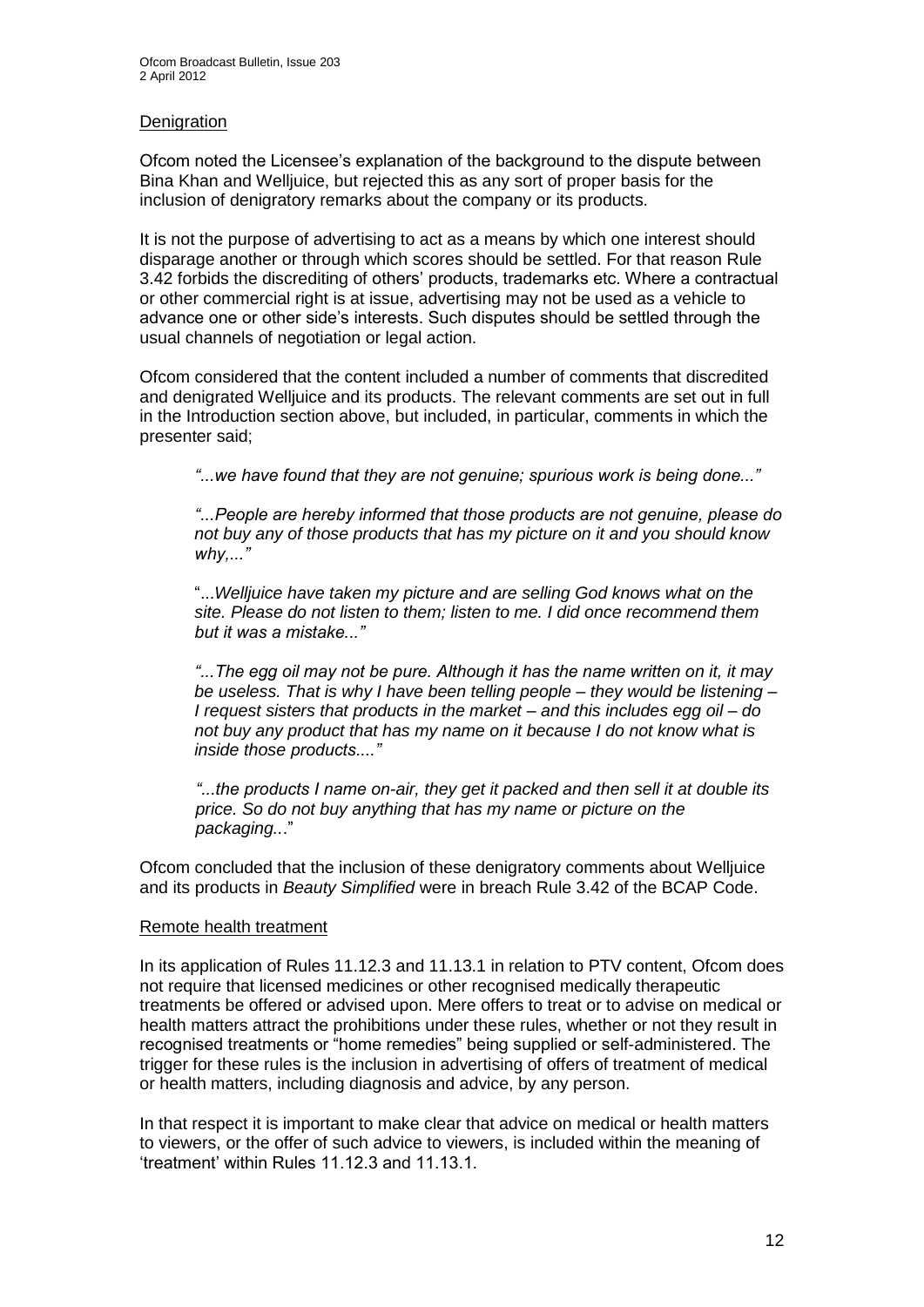In this case, Ofcom considered that there was clear evidence that *Beauty Simplified* went beyond the provision of beauty and cosmetic concerns and focused on matters of health including weight problems, hormonal problems, smoking, foot health, infertility, stress, and circulation.

Furthermore, these medical and health matters were discussed in the context of the presenter providing advice on "remedies" which she told viewers could address these conditions. We noted the Licensee"s argument that the presenter made clear that these "remedies" should not be seen as a cure for illness – one example of this advice was contained in Ofcom"s translation (above, 14 July extract). We also noted that the "ticker" running throughout the show included the message that the advice being provided amounted to *"tips given by the presenters are just simple home remedies"*.

However, Ofcom also took into account that, when providing her advice on the "remedies", the presenter made repeated and direct claims about the apparent efficacy of the "remedies" in reducing particular symptoms and improving conditions. In Ofcom's view, these claims negated the presenter and Licensee's attempts to provide viewers with a disclaimer that the *"simple home remedies"* were merely *"tips"*. The claims in question are set out in the quotes provided in the Introduction section, but in particular, Ofcom noted these claims made by the presenter:

"... *Homemade remedies can help you get better, reduce your symptoms, that is what "better" means...".*

*"...And this might help improve the situation. Okay? Do it for a week and if your do not see any improvement, then we will speak again...".*

*"...Yogurt not only makes the pimples disappear and keeps one calmer, it also balances the hormones…".*

*"...If you too want to ask about reducing weight, I have many homemade remedies that have been successful...".*

*"...I will give you a remedy, which improves the hormones, and it will also help you in your attempts to get pregnant...".*

*"...One sister had a physical problem and she spoke to me during the break. If you too have a physical problem, like periods or other irregularities, you can call. I have done many experiments and I have many experiences of life. If you use homemade remedies and also do prayers and chants, you see a lot of success...".*

In addition, the presenter made an offer of off-air advice on specific "medicines" and also offered referral to a *"wise hakeem"*:

*"...There are several medicines too that I can tell you about but for that you have to phone me off-air because if I go into lengthy descriptions on-air, it might not be of interest to the other viewers..".*

*"...I have contacts of wise hakeems and I can refer you to them – that is if your problem is not solved by home remedies...".*

Given the content of the feature, as demonstrated through the extracts set out in the Introduction and above, Ofcom concluded that *Beauty Simplified* promoted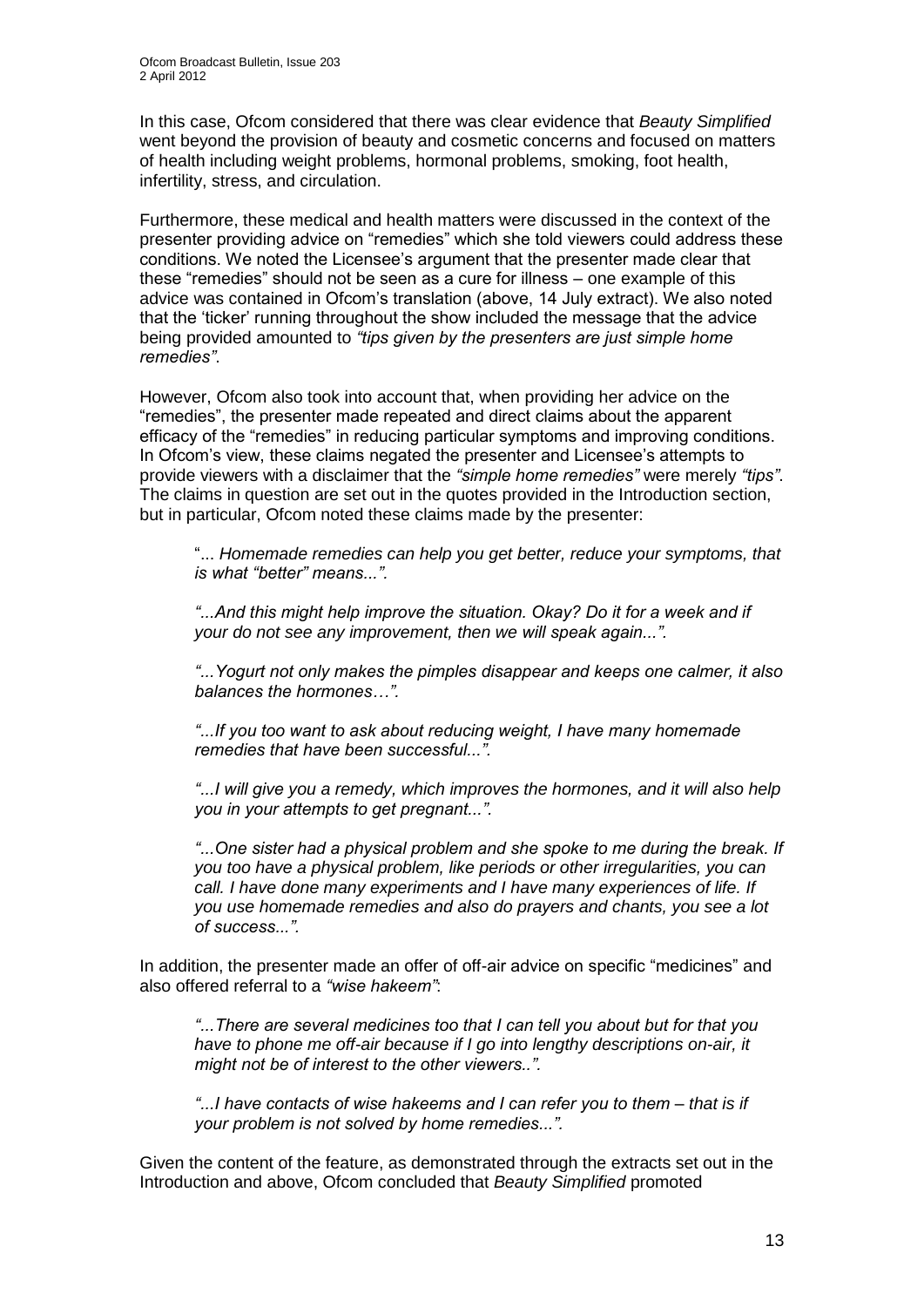"remedies" which were presented as treatments for medical and health conditions, in breach of Rule 11.12.3 of the BCAP Code,

Further, Ofcom concluded that the content contained offers of advice on the remote treatment of medical and health conditions, in breach of Rule 11.13.1 of the BCAP Code.

#### Distinction of teleshopping from editorial material

The central purpose of features such as *Beauty Simplified* to generate premium rate revenue for the licensee can often reasonably be expected to be deduced by viewers from the prominence given to the phone number to call. Even so, it is Ofcom"s view that the format remains sufficiently novel and unfamiliar as advertising that unless the generality of the presentation is very clearly that of advertising some positive indication should be given to viewers about the status of the material.

In this case, Ofcom considered that the presentation was not distinctively that of advertising and could have been understood by some viewers as programming, given the long-form format and the studio setting involving a presenter and a phonein by viewers. In our view there should have been indications to the audience of the show"s status as advertising, for example, by the use of unambiguous, prominent and frequent captions notifying the audience that this was a commercial presentation.

In view of the absence of any such captions, or other means of letting the audience know the nature of this content, Ofcom concluded that *Beauty Simplified* had breached BCAP Code Rule 2.1.

#### **Conclusion**

The breaches of BCAP Code Rules 11.12.3, 11.13.1 and 2.1 were of considerable concern to Ofcom in this case. In our view Sunrise should have known that inclusion of health treatment advice in PTV formats would be unacceptable, following the breach Finding against *Your Health*. Indeed, as noted above the Licensee made reference to that Finding itself in its response.

We recognise that the focus of *Beauty Simplified* was beauty and cosmetic advice rather than health, so to that extent distinguishing it from *Your Health*. But it was clear to Ofcom that insufficient care had been taken to confine the advice given to areas of beauty and cosmetic appearance.

Similarly, in the area of programme-advertising distinction there was precedent for the Licensee from Ofcom Findings about two its own shows – *Your Health* and *Kundli*  Aur Kismat. At the end of the Kundli Aur Kismat Finding<sup>6</sup>, the earlier of the two, from February 2011, we included a Note to Broadcasters, as follows:

#### "Note to Broadcasters

Although there is some latitude for PRS in programmes under the Code, they must nevertheless be editorially justifiable. This requirement is especially acute where interaction is charged for by higher priced premium rate telephone calls.

 6 See footnote 4.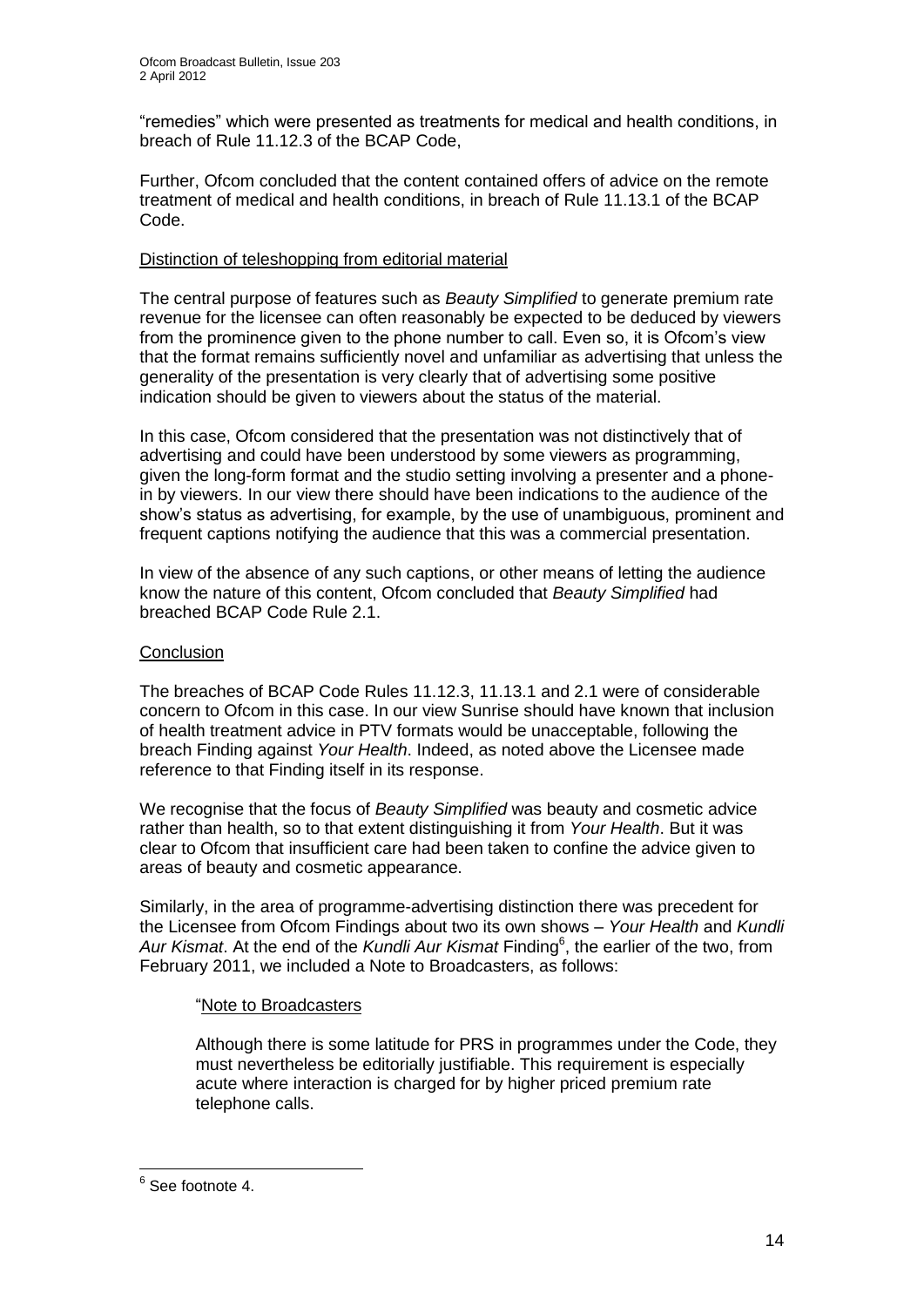On 1 September 2010 (therefore some weeks after this programme was transmitted) revisions to Section Ten came into force that clarified the need for the promotion of PRS in programmes to be clearly subsidiary to the programme"s editorial purpose. The changes to the Code and Guidance arose from the Ofcom Regulatory Statement Rules on the promotion of premium rate services<sup>7</sup>.

Guidance published at the same time contains extensive advice on the Code"s new, more detailed requirements. This advice discusses, among other things, the relative balance of the PRS and other elements of a programme, the extent of the promotion of the PRS and the cost of the PRS.

In that respect, Ofcom wishes to make clear that programmes apparently wholly or mainly formulated to take advantage of premium rate revenues are likely to be in breach of the Code, or to require re-classifying by licensees as teleshopping (i.e. advertising) in the form of "participation TV" (PTV). **In the latter case, programmes must meet the requirements for teleshopping and licensees may need to adapt the item's format accordingly. Also, broadcasters must make absolutely clear to the audience that what they are watching is advertising material**..." (Emphasis added)

In the *Your Health* Finding we said: "Given the editorial style and studio presentation of the content, we did not consider that, without further information (by caption, for example) it would have been clear to viewers that the content was advertising (and not editorial). The broadcasts were therefore in breach of Rule 2.1 of the BCAP Code."

Most worrying, however, was the very clear warning given to Sunrise in the *Your Health* Finding:

"However, this is the sixth breach Finding recorded by Ofcom against Sunrise TV over the past 15 months, all of which have concerned the broadcast of promotional material. Ofcom is therefore putting the broadcaster on notice that any further breach of this nature is likely to result in our consideration of the imposition of statutory sanctions."

This case therefore marks the seventh breach Finding against the Licensee since April 2010.<sup>8</sup>

T<br>Available at:

[http://stakeholders.ofcom.org.uk/binaries/consultations/participationtv3/statement/statement.p](http://stakeholders.ofcom.org.uk/binaries/consultations/participationtv3/statement/statement.pdf) [df](http://stakeholders.ofcom.org.uk/binaries/consultations/participationtv3/statement/statement.pdf)

*Asiana Bridal Show 2010*, Broadcast Bulletin issue number 158, published on 24 May 2010, at:

[http://stakeholders.ofcom.org.uk/binaries/enforcement/broadcast](http://stakeholders.ofcom.org.uk/binaries/enforcement/broadcast-bulletins/obb158/Issue158.pdf)[bulletins/obb158/Issue158.pdf;](http://stakeholders.ofcom.org.uk/binaries/enforcement/broadcast-bulletins/obb158/Issue158.pdf)

[http://stakeholders.ofcom.org.uk/binaries/enforcement/broadcast](http://stakeholders.ofcom.org.uk/binaries/enforcement/broadcast-bulletins/obb169/issue169.pdf)[bulletins/obb169/issue169.pdf;](http://stakeholders.ofcom.org.uk/binaries/enforcement/broadcast-bulletins/obb169/issue169.pdf)

 $\overline{8}$ The six previous recorded breaches are:

*Your Health*, Broadcast Bulletin issue number 155, published on 12 April 2010, at: [http://stakeholders.ofcom.org.uk/binaries/enforcement/broadcast](http://stakeholders.ofcom.org.uk/binaries/enforcement/broadcast-bulletins/obb155/Issue155.pdf)[bulletins/obb155/Issue155.pdf;](http://stakeholders.ofcom.org.uk/binaries/enforcement/broadcast-bulletins/obb155/Issue155.pdf)

in the Breach Findings Table (COSTA compliance report), Broadcast Bulletin issue number 169, published on 8 November 2010, at: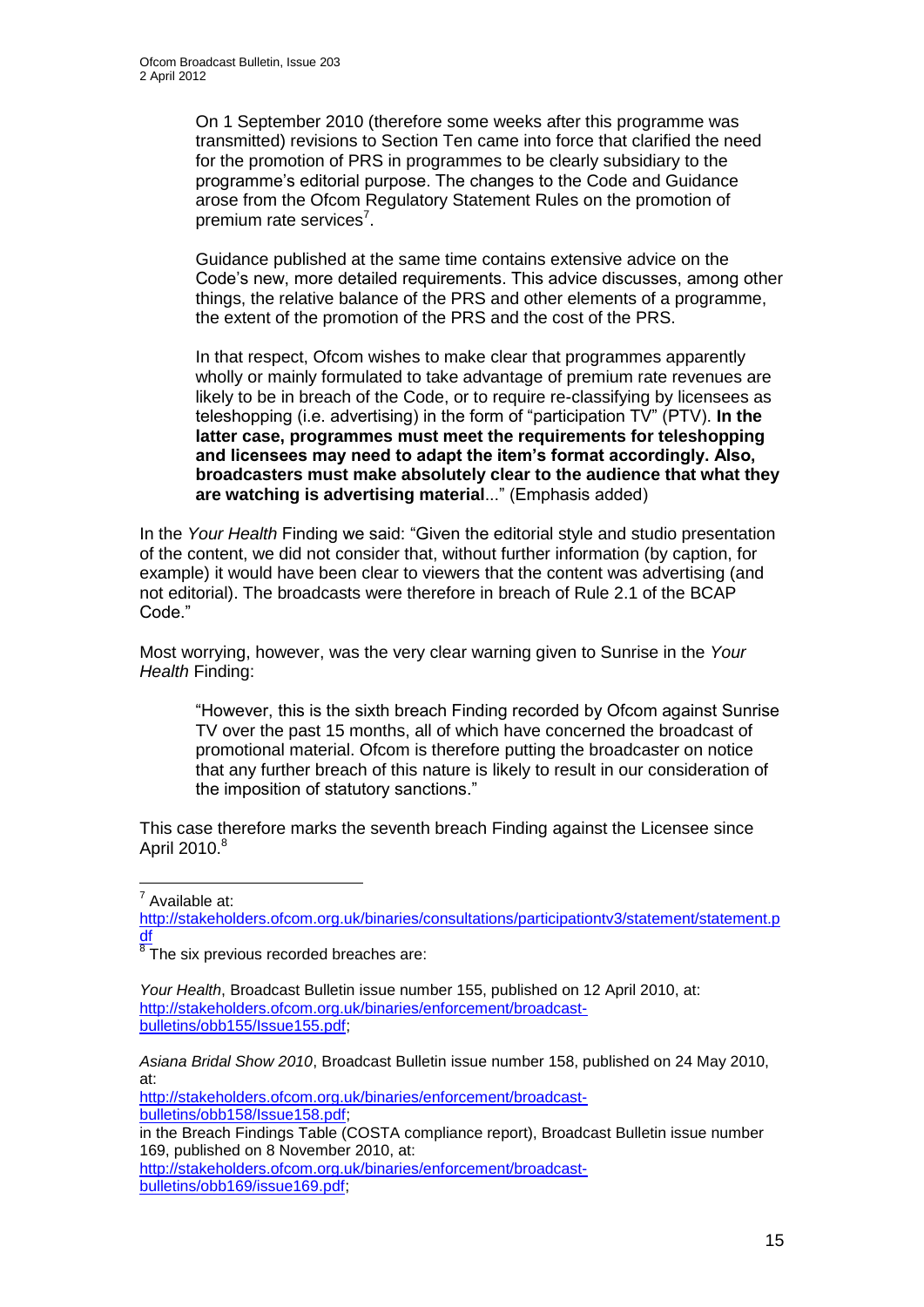<u>.</u>

Ofcom is now putting the Licensee on notice that the breaches recorded in this Finding will be considered for the imposition of a statutory sanction.

#### **Breaches of BCAP Code Rules 2.1, 3.42 11.12.3 and 11.13.1**

*Kundli Aur Kismat (Future & Fortune)*, Broadcast Bulletin issue number 175, published on 7 February 2011, at: [http://stakeholders.ofcom.org.uk/binaries/enforcement/broadcast](http://stakeholders.ofcom.org.uk/binaries/enforcement/broadcast-bulletins/obb175/issue175.pdf)[bulletins/obb175/issue175.pdf;](http://stakeholders.ofcom.org.uk/binaries/enforcement/broadcast-bulletins/obb175/issue175.pdf)

in the Breach Findings Table (COSTA compliance report), Broadcast Bulletin issue number 179, published on 4 April 2011, at: [http://stakeholders.ofcom.org.uk/binaries/enforcement/broadcast](http://stakeholders.ofcom.org.uk/binaries/enforcement/broadcast-bulletins/obb179/obb179.pdf)[bulletins/obb179/obb179.pdf;](http://stakeholders.ofcom.org.uk/binaries/enforcement/broadcast-bulletins/obb179/obb179.pdf)

and, *Your Health*, Broadcast Bulletin issue number 187, published 1 August 2011, at: <http://stakeholders.ofcom.org.uk/binaries/enforcement/broadcast-bulletins/obb187/obb187.pdf>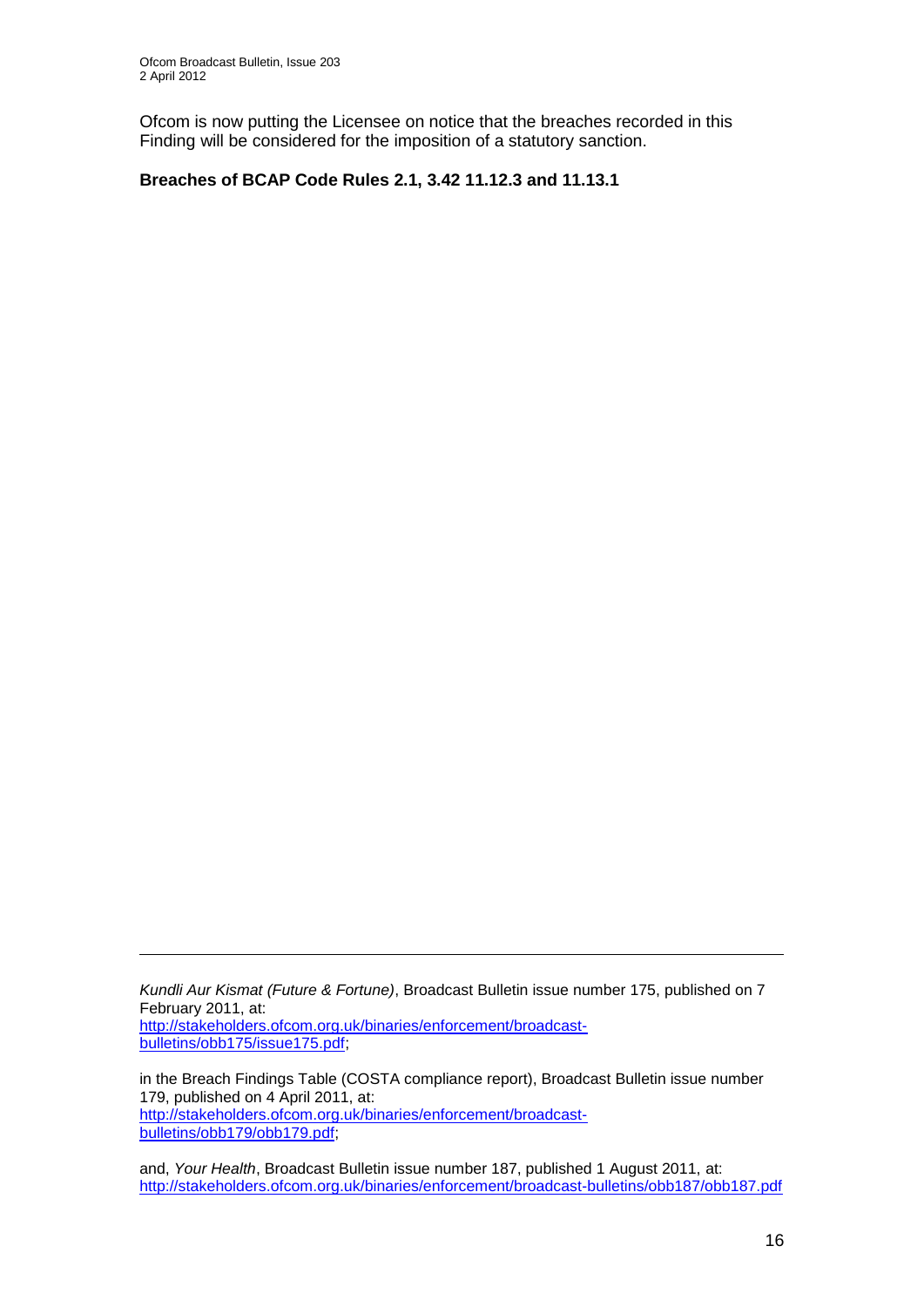# **In Breach**

## **Channel S News**

*Channel S, 24 and 29 May 2011, 4 June 2011, 22:00*

#### **Introduction**

Channel S is a free-to-air satellite general entertainment channel aimed at the Bangladeshi community in the UK and Europe. The licence for Channel S is held by Channel S Global Limited ("Channel S" or "the Licensee").

A total of 11 viewers alerted Ofcom to three editions of *Channel S News* in relation to news reports in these broadcasts about a Bangladeshi journalist, Syed Anas Pasha, who was reported to have written articles concerning the Chairman of the Licensee, Ahmed-us Samad Chowdhury. According to complainants, the programmes had stated that the articles written by Syed Anas Pasha had alleged the Chairman of Channel S: was seeking to stand as a candidate for the post of UK President of the Bangladesh Nationalist Party; and that Ahmed-us Samad Chowdhury was encouraging his supporters to support him in his candidacy. Complainants considered that the programmes were not duly impartial because the programmes included various statements and interviews with individuals, including Ahmed-us Samad Chowdhury, that criticised Syed Anas Pasha"s journalism; and the programmes did not reflect the viewpoint of Syed Anas Pasha.

Ofcom reviewed the three programmes in question. The programmes were broadcast in Urdu. Ofcom therefore commissioned an independent translation and transcript of the output. We noted the following from the transcript.

#### 24 May 2011

In this programme, an item about Syed Anas Pasha was presented by a Channel S reporter as follows:

"*London based journalist Syed Anas Pasha has targeted Channel S chairman and important community personality Ahmed-us Samad Chowdhury JP, reporting that Samad Chowdhury has ordered his supporters to become active as he would like to become the UK president of a party, on a free newspaper published from East London and on an online newspaper. The report contains some very offensive remarks and mentions his link with a fundamentalist party. Furious about this type of careless report Ahmed-us Samad Chowdhury has sent legal notice to Syed Anas Pasha and to the news editor of that newspaper and member of its editorial board*".

We noted that this news item included a statement by the Chairman of Channel S, Ahmed-us Samad Chowdhury:

"*They are practising yellow journalism in order to have a place and status in the community. They are wearing a mask and reporting unrealistic news against many people, no one is protesting against them. I feel it is my duty to stand up and fight, put a fight against them".*

Other brief statements by individuals criticised the reporting of Syed Anas Pasha. For example, Abul Kalam (UK president of the Bangladeshi Solicitors Association) said: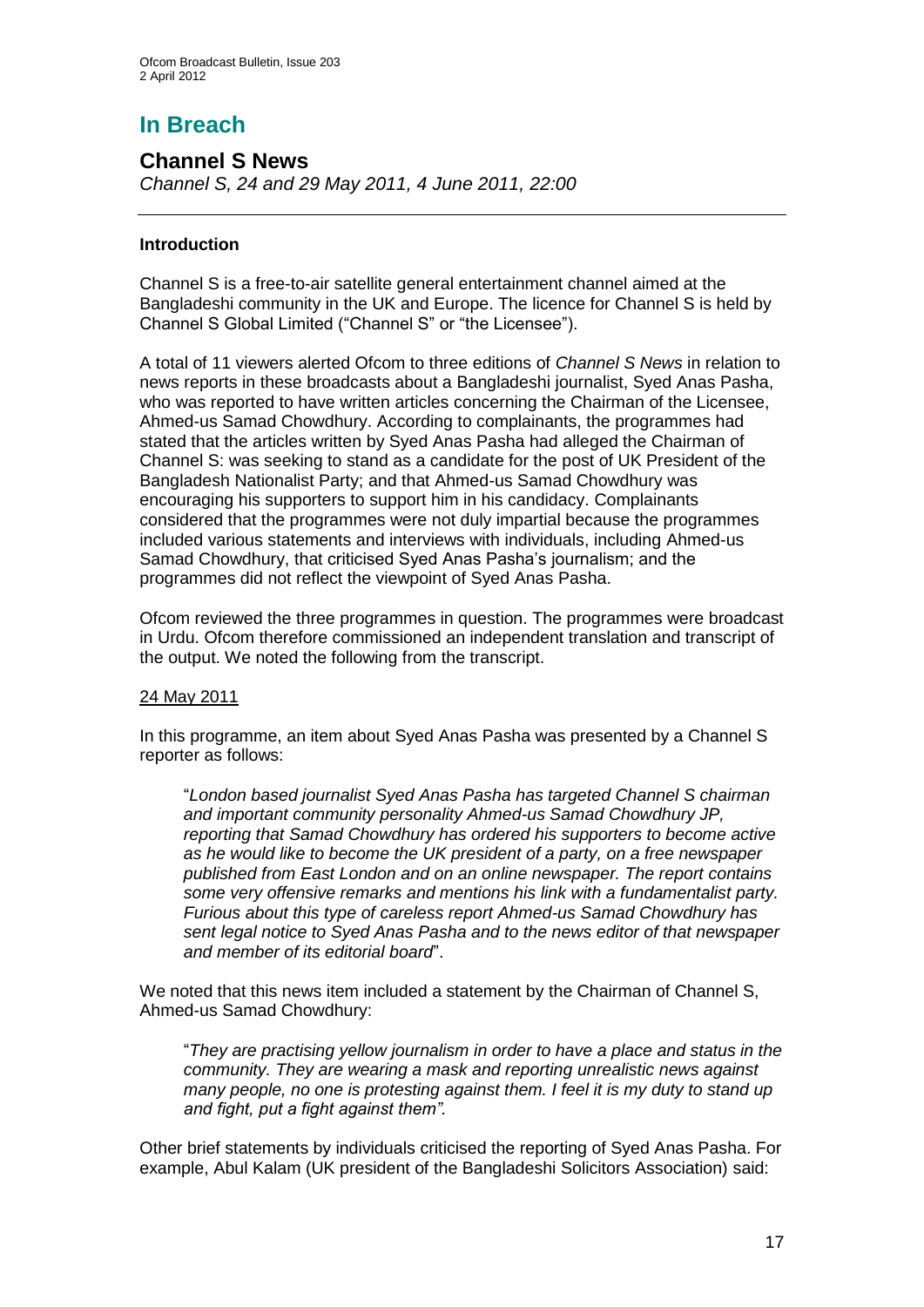*"This kind of journalistic misconduct causes severe damage to society and people. If someone's reputation is reduced or damaged and it is deemed as publication without justification or lawful excuse then it falls under liability*".

#### 29 May 2011

A report about Syed Anas Pasha said:

*"Discussions taking place within the community about the legal notice served by Channel S chairman Ahmed-us Samad Chowdhury JP, for publicising tactless and false news against him…London based journalist, Syed Anas Pasha, and a few others are included in this notice. Ahmed-us Samad Chowdhury complained that false and deceptive information has been written about him without taking his comments".* 

We also noted several brief statements by individuals criticising the reporting of Syed Anas Pasha. For example, Syed Monsur Uddin commented:

"*Whenever you report about anything, comments from the associated person or agency must be included. This is common practice in journalism and it is followed around the world. In this instance, if any comment from Mr Ahmed-us Samad Chowdhury was not taken, then I believe this is extremely unfair and the guidelines of journalism have been breached*".

Abul Kalam, a prominent member of the Bangladeshi community, said:

"*The thing about journalism is that when they produce news, they should have evidence or proof behind it. Without evidence it is baseless, and if it is baseless then I will say in the language of law that a person's good name has been in disrepute*".

#### 4 June 2011

In this programme, an item about Syed Anas Pasha was presented by a Channel S reporter as follows:

*"Almost all of the community newspapers have published the news about Channel S chairman and important community person Ahmed-us Samad Chowdhury's 10 million pounds defamation case against a reporter and two newspapers. On the other hand the acting chairman of UK BNP, Mia Monirul Alam, and senior vice president of UK Awami League, Jalal Uddin, have expressed their animosity against the report which was written based on fictional and objectionable information".*

Again, statements by individuals criticised the reporting of Syed Anas Pasha. For example:

A prominent member of the Bangladeshi community, Pasha Khondokar, said:

*"In our small community, yellow journalism is used to black-mail people. But, not everyone is as solvent as Samad Chowdhury who can fight back against it. I will say we are grateful to Samad Chowdhury that he has stood up".*

Parvez Quereshi, another prominent member of the Bangladeshi community, said: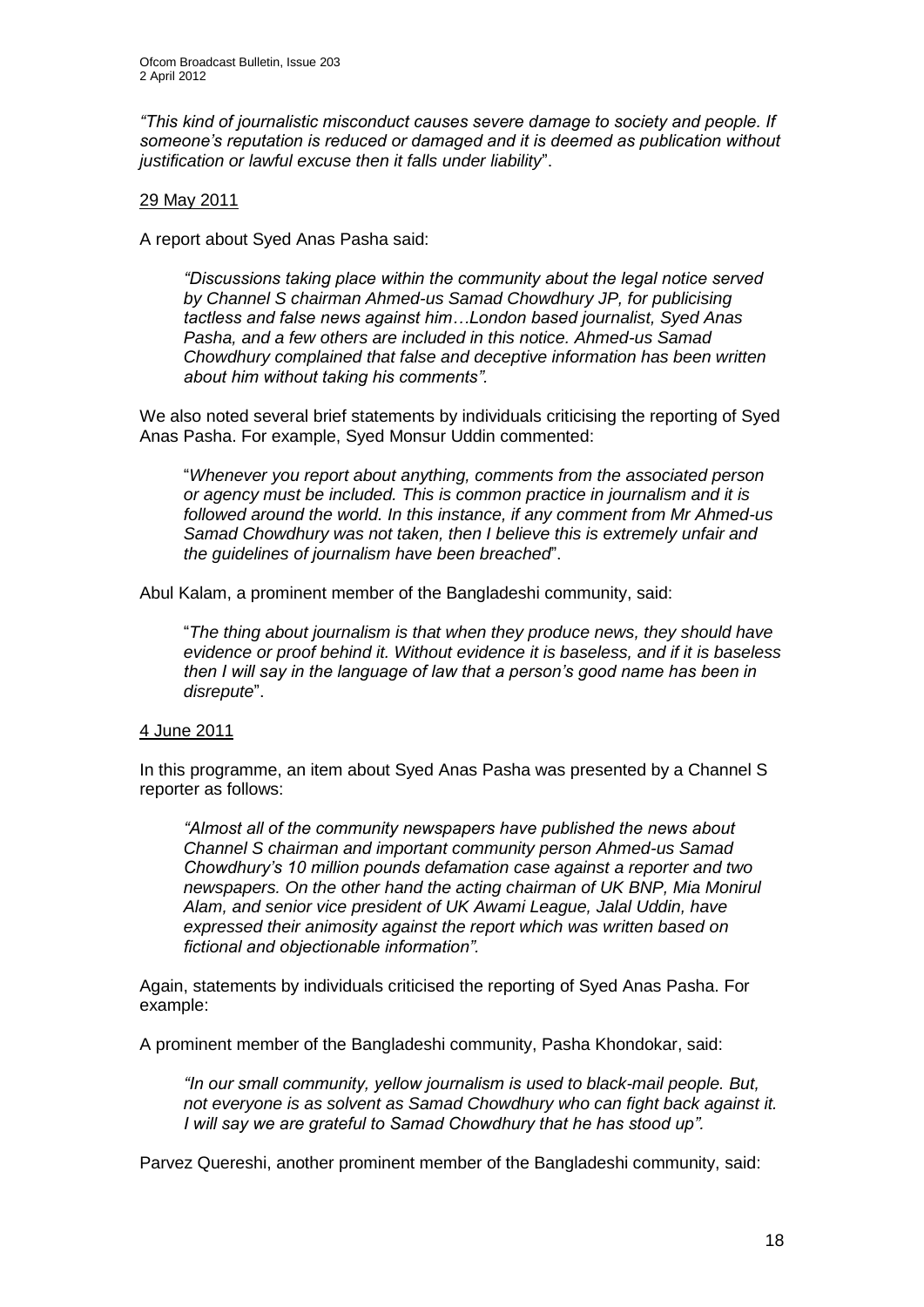"*I think journalism is a very responsible profession and our integrity our responsibility all the time should remember, because we see the world in the eye of a journalist, we see our society. This is why a journalist has special responsibility. When producing news, details should be known. Producing news knowing the facts then people will get appropriate news*".

The Channel S reporter continued:

"*Channel S chairman and important community personality Ahmed us Samad Chowdhury JP has sent a notice of £10 million seeking to claim damages for defamation against a reporter and two newspapers for writing and publishing a report based on fictional information, targeting him*".

Ofcom considered the material raised issues warranting investigation under Rule 5.1 of the Code, which states:

"News, in whatever form, must be reported with due accuracy and presented with due impartiality".

We therefore sought the Licensee's comments as to how this material complied with this rule.

#### **Response**

Firstly, the Licensee said that Ofcom should stay its due impartiality investigation under Section Five of the Code until after the determination of legal proceedings for defamation started by Ahmed-us Samad Chowdhury, Channel S Chairman, against Syed Anas Pasha. As background, Channel S said that the three broadcast news reports in question related to articles written by a journalist, Syed Anas Pasha, in both a London-based Bangladeshi newspaper and an online newspaper. These articles, according to the Licensee, alleged Ahmed-us Samad Chowdhury "to be a supporter of an extremist, Islamic fundamentalist political party". Following these articles being published, Channel S said that Ahmed-us Samad Chowdhury had taken legal proceedings against Syed Anas Pasha because: "It is a known fact within the community that Mr. Chowdhury is not associated with any Bangladeshi political parties but when the article associated Mr. Chowdhury seeking a presidential post for UK branch of a Bangladeshi political party and confirming links with extremist Islamic fundamentalist party and groups, Bangladeshis in Britain and abroad could not accept these false allegations".

The Licensee noted that Ofcom had ceased a separate Fairness and Privacy investigation into the programmes because of the "overlap" between the Fairness and Privacy investigation and the legal proceedings. Channel S stated its belief that there was a similar overlap between the Ofcom investigation into Channel S under Section Five of the Code and the legal proceedings against Syed Anas Pasha: this was because, in the Licensee"s view, an Ofcom investigation under Section Five of the Code would be "likely to impinge at least in some way on the investigations of the factual issues" relating to these legal proceedings. For example, Channel S said that "the factual issue as to whether Mr. Pasha was given an opportunity to respond to the content or tenor" of the broadcasts in this case was one of the factual issues which would be dealt with as part of the legal proceedings. Given the above, the Licensee requested that Ofcom not proceed with its investigation under Section Five of the Code until the legal proceedings were determined.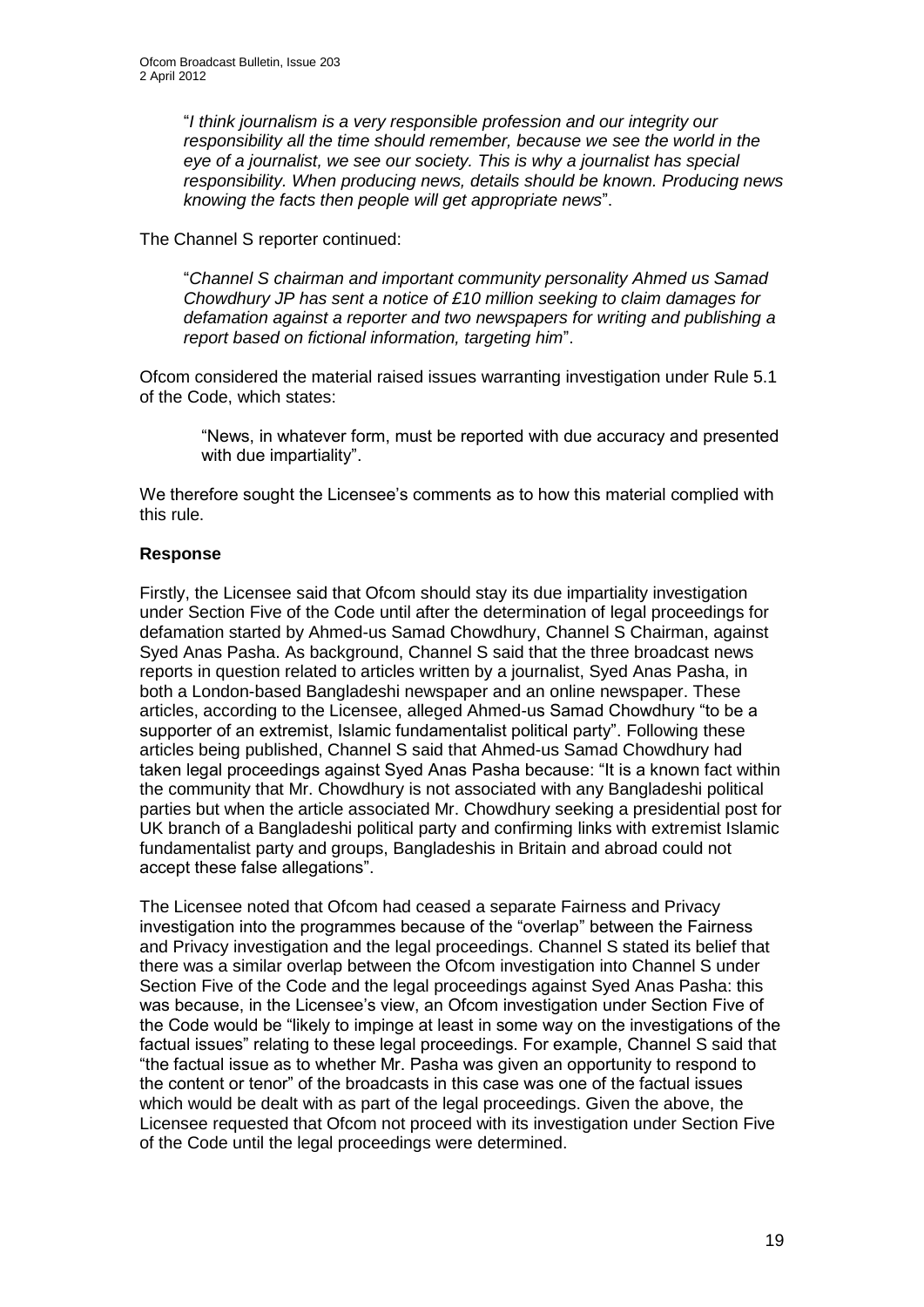Second, Channel S queried the extent to which Ofcom should rely on the complaints received by Ofcom in this case<sup>1</sup>. It said that "it is evident that some of the complaints are duplicates and/or part duplicates of others (albeit presumably submitted individually, perhaps to boost the overall number of complaints)". The Licensee stated its view that, in view of what it suggested to be a number of duplicated complaints, Ofcom should "very carefully consider both the integrity of the complaints and their motivation and to take the same into account in assessing the merit of the complaints".

Third, the Licensee also queried whether Ofcom was aware that in his newspaper article, according to Channel S, Syed Anas Pasha had alleged that Ahmed-us Samad Chowdhury was "a supporter of an extremist, Islamic fundamentalist political party". Channel S stated that Ofcom should "take due account of the seriousness of the allegations against Mr Chowdhury" and ensure these allegations are "accurately represented."

In addition the Licensee also made a number of points in relation to Rule 5.1 of the Code:

- the programmes in question did not breach Rule 5.1 just because individuals made criticisms about Syed Anas Pasha. "[I]f a news broadcaster interviews ten people to give their view on the antics of a footballer, or a politician, and those interviewees all have disobliging remarks to make...so be it. It is not for the broadcaster to invent a body of differently-held views";
- the programmes on *Channel S News* contained "the interviews of various personalities, newspaper Editors, Leaders of main Bangladeshi" organisations speaking out about Syed Anas Pasha. On two occasions Channel S reporters "tried to get Mr. Pasha"s comment but he refused." This was because Syed Anas Pasha preferred "to reply within the legal process";
- a summary of Syed Anas Pasha"s allegations were contained in the broadcast dated 24 May 2011 and the programmes dated 29 May 2011 and 4 June 2011 were "follow-up broadcasts describing the subsequent events which had developed: Channel S was right to accurately report the legal action which Mr. Ahmed-us Samad Chowdhury was taking. Such reporting also manifested Mr. Chowdhury's freedom of expression"; and
- concerning the fact that Ahmed-us Samad Chowdhury, Channel S Chairman, had participated in the programme broadcast on 24 May 2011, the Licensee said that the reporter and producer of this programme "felt that to bring calm to the [Bangladeshi] community in Britain Mr Chowdhury"s interview was vital". Channel S added that "In his interview Mr. Chowdhury speaks about Yellow Journalism but does not mention Mr. Pasha's name". In addition, Channel S said that "Mr. Chowdhury is a prominent member of the Bangladeshi community. The allegations made about him were newsworthy and had created... 'some controversy'. The fact that Mr. Chowdhury is the Chairman of Channel S does not disqualify him from giving his views about serious, defamatory allegations".

<sup>1</sup>  $<sup>1</sup>$  Ofcom had provided the Licensee with the text of the complaints received by Ofcom in this</sup> case. Although Channel S requested details of the complainants from Ofcom, Ofcom was unable to comply with this request because of data protection legislation.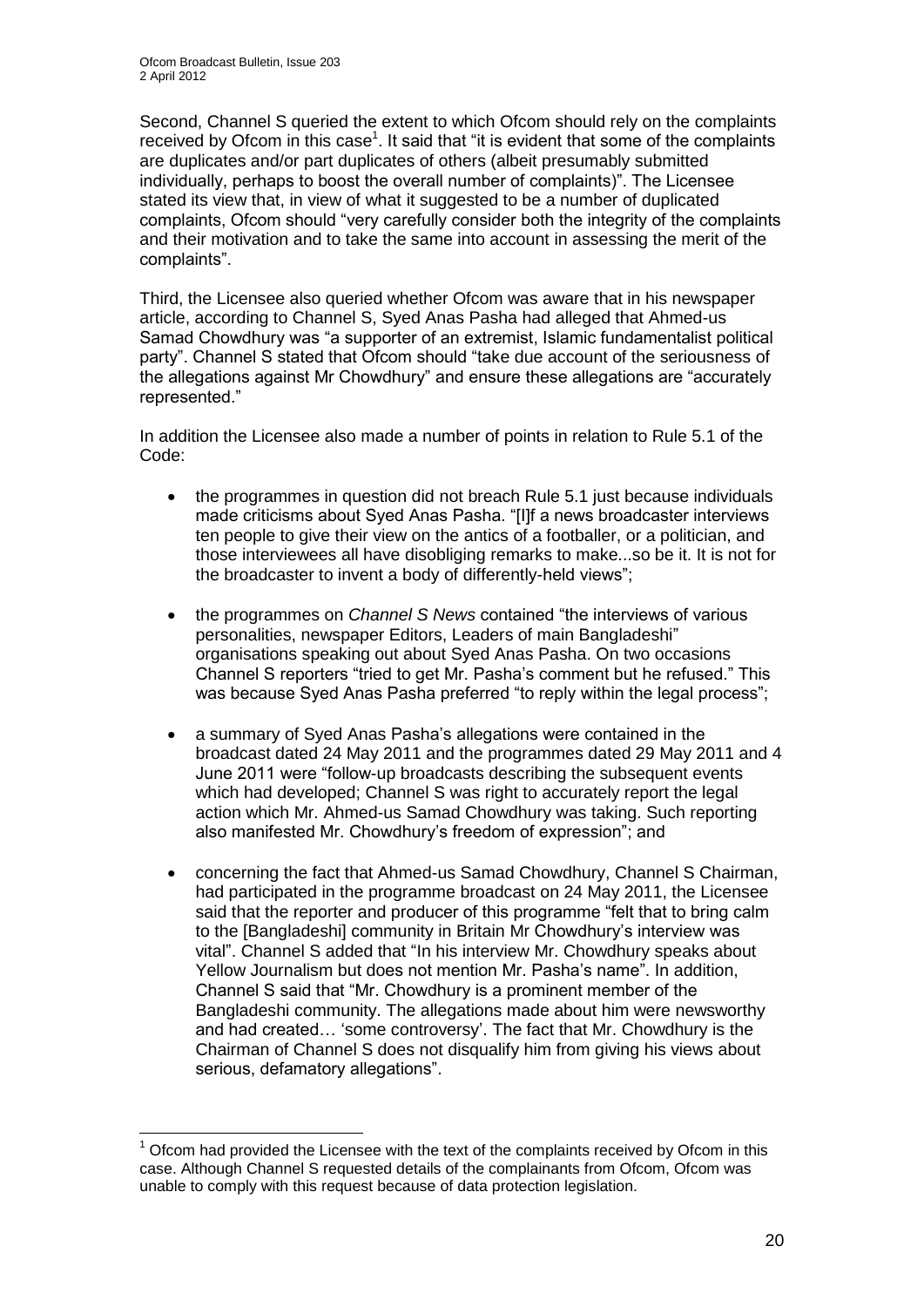#### **Decision**

.

Under the Communications Act 2003, Ofcom has a duty to ensure that news included in television and radio services is presented with due impartiality. This duty is reflected in Rule 5.1 of the Code which states that: "News, in whatever form, must be reported with due accuracy and presented with due impartiality".

When applying the requirement to preserve due impartiality in news, Ofcom must take into account the broadcaster"s and audience"s right to freedom of expression. This is set out in Article 10 of the European Convention on Human Rights. Article 10 provides for the right of freedom of expression, which encompasses the right to hold opinions and to receive and impart information and ideas without unnecessary interference by public authority.

Article 10 is also clear, however, that the exercise of these freedoms, since it carries with it duties and responsibilities, may be subject to such formalities, conditions, restrictions or penalties as are prescribed by law and are necessary in a democratic society as well as for the protection of the reputation or the rights of others. The requirement for news to be presented with due impartiality reflects these considerations and necessarily obliges broadcasters to ensure appropriate balance in presenting news so that, for example, neither side of a controversy is unduly favoured.

Ofcom"s investigation of the complaints relating the news reports on *Channel S News* considered the Licensee"s specific comments under Rule 5.1 of the Code and its general representations concerning Ofcom"s investigation of the matter.

General considerations: the Licensee" representations concerning Ofcom"s investigation of the matter

Firstly, we noted Channel S"s request that Ofcom should not proceed with its investigation under Section Five of the Code until "after determination" of the legal proceedings, due to what the Licensee termed the "overlap" between the legal proceedings and Ofcom"s investigation under Section Five of the Code.

It is important to note at the outset that Sections Seven and Eight of the Code, which deal with Fairness and Privacy, are on a different statutory footing to other sections of the Code. Sections Seven and Eight have been drawn up pursuant to Ofcom"s duty under Part 5 of the Broadcasting Act 1996 ("the 1996 Act") to draw up, and from time to time review, a code giving guidance as to the principles to be observed, and practices to be followed, in connection with the avoidance of unjust or unfair treatment in programmes, or unwarranted infringement of privacy in, or in connection with the obtaining of material included in, such programmes (section 107 of the 1996 Act). By contrast, Section Five, and other sections of the Code which set specific standards for the content of television and radio services, are drawn up pursuant to Ofcom"s duty under section 319(1) of the Communications Act 2003.

Section 110 of the 1996 Act sets out Ofcom"s duty to consider and adjudicate on fairness and privacy complaints whilst section 114 sets out the circumstances in which Ofcom is precluded from entertaining or from proceeding with consideration of a fairness complaint. In particular, subsection (2)(a) of section 110 states that Ofcom must not proceed with the consideration of a complaint if it appears to Ofcom that the matter complained of is the subject of proceedings in a court of law in the United Kingdom. The parties to the legal proceedings are different from the parties to the fairness complaint which has been brought by Syed Anas Pasha against the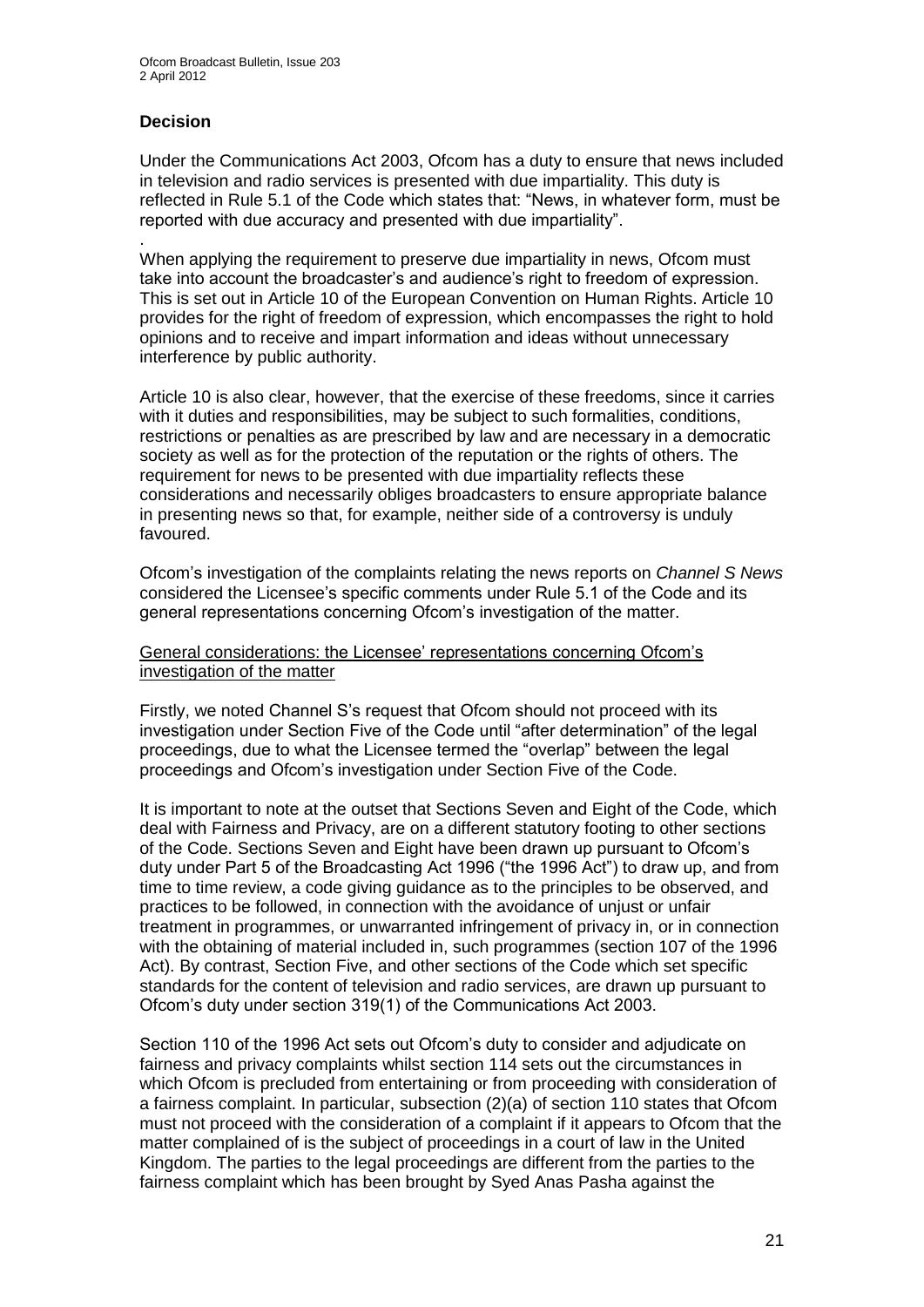1

broadcaster, Channel S, of which Ahmed-us Samad Chowdhury is the Chairman. By contrast, the legal proceedings are between the individuals in person. Nevertheless, these legal proceedings relate to the allegations made by Syed Anas Pasha in the newspaper articles which are also the subject of Syed Anas Pasha"s fairness complaint against Channel S. For this reason, and in accordance with its duty under section 114(2)(a) of the 1996 Act, Ofcom decided to discontinue its consideration of the fairness complaint. This is because we consider that there is a sufficiently strong link between the subject of the proceedings and the issues raised in the fairness complaint that has been made to Ofcom to prevent us from being able to continue with our consideration of the complaint.

Unlike in relation to its consideration of Fairness and Privacy complaints, there is no statutory obligation on Ofcom to cease consideration of a complaint in circumstances such as those set out in section 114(2) of the 1996 Act raising issues under other sections of the Code. This is not to say that Ofcom would be unable to discontinue its consideration of a standards complaint if such circumstances were to arise. In this case, however, Ofcom does not consider that the defamation proceedings preclude Ofcom from deciding whether or not Rule 5.1 has been breached. Rule 5.1 requires broadcasters to ensure that news, in whatever form, is reported with due accuracy<sup>2</sup> and presented with due impartiality. This involves an overall consideration of the material that was broadcast and the context within which it was broadcast.

In this case, there is no question surrounding the subject of the Channel S news reports which might require Ofcom to have determined (in advance of deciding the issue of due impartiality of the news reports) any of the underlying facts that are at issue in the defamation proceedings and Channel S failed to set out to Ofcom"s satisfaction that this was the case. Rather, the matter relates to the balance of the reporting by Channel S of Syed Anas Pasha"s allegations concerning Ahmed-us Samad Chowdhury as well as Syed Anas Pasha"s journalism i.e. whether one side has been unduly favoured over the other. Ofcom rejected Channel S"s contention that this required Ofcom to consider, for example, whether it is factually accurate that Channel S twice sought Syed Anas Pasha"s views and that he declined to comment. Whether or not Channel S took these measures (and Ofcom has no reason to believe that it did not) this does not prevent Ofcom from assessing whether the news was presented with due impartiality.

For these reasons it was not necessary or appropriate for Ofcom to stop its investigation into the due impartiality issues under Rule 5.1 of the Code raised by these broadcasts.

Second, we noted the Licensee's representations that, in its view, some of the complaints received in this case were duplicated to some degree, and therefore, Ofcom should "very carefully consider both the integrity of the complaints and their motivation and to take the same into account in assessing the merit of the complaints". Ofcom acknowledged that some of the complaints did indeed appear to duplicate each other to some extent. In fulfilling its duties in relation to enforcing broadcast standards, Ofcom does not investigate matters on the basis of broadcast

 $2$  In this case, while Ofcom considered that the programmes raised issues under the due impartiality requirement of Rule 5.1, we did not consider that the programmes raised any issues under the due accuracy requirements of that rule. This was because we considered that the news items reported the material facts relating to any allegations made by Syed Anas Pasha with due accuracy.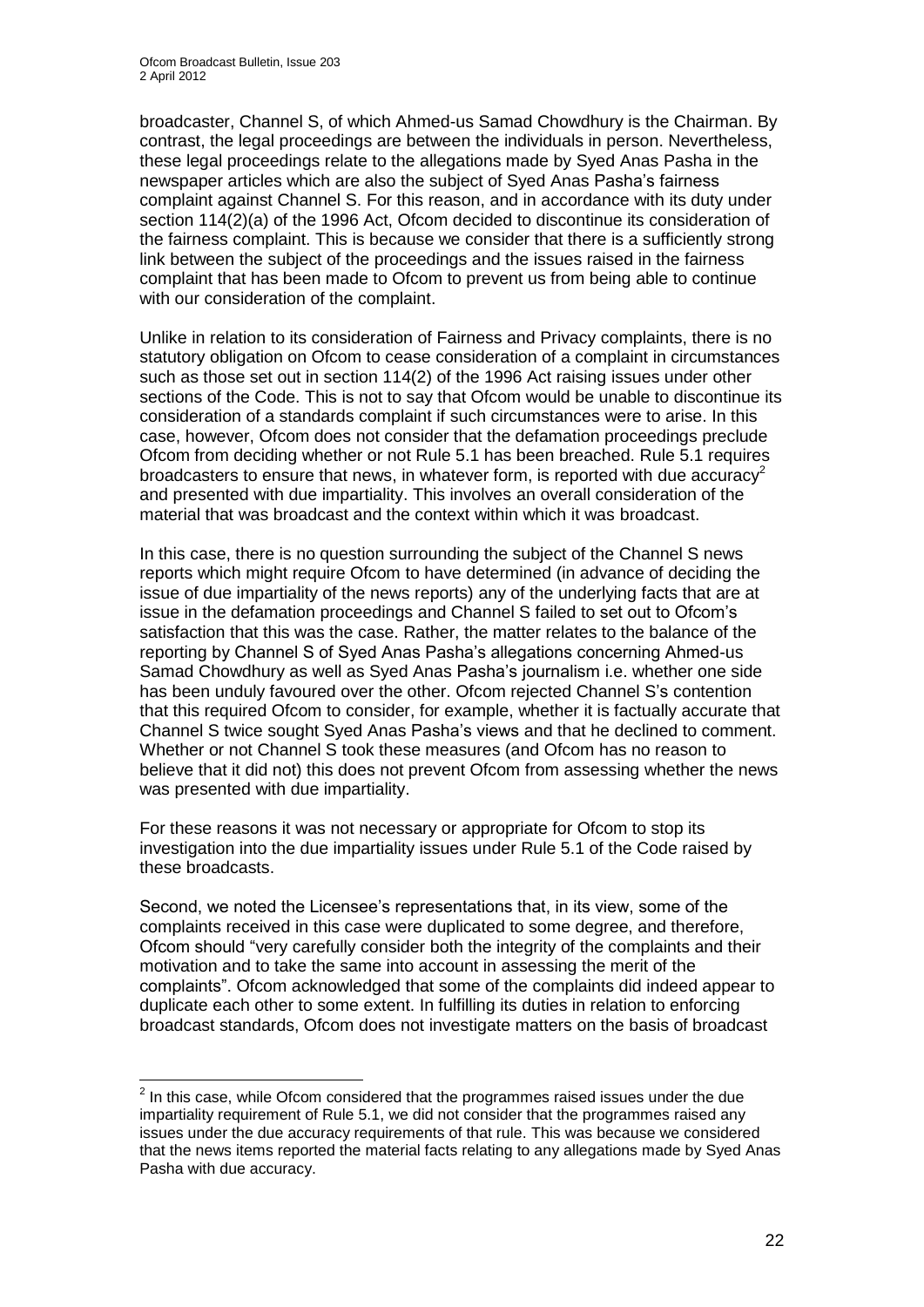complaints alone<sup>3</sup>. Complaints are useful because they alert Ofcom to potential issues. Ofcom however only proceeds to a full investigation of broadcast content after carefully assessing programme content as broadcast against the provisions of the Code, and deciding that the content does in fact raise potential issues under the Code.

Third, we noted that the Licensee wished Ofcom to take account of the seriousness of the allegations which Channel S said were made by Syed Anas Pasha, that Ahmed-us Samad Chowdhury was "a supporter of an extremist, Islamic fundamentalist political party". Ofcom acknowledges that it is a potentially serious matter if a journalist inaccurately reports that an individual in the UK with some public profile in their community is linked with *"a fundamentalist party".* Whatever the level of seriousness of an allegation, however, presentation of news of that allegation on broadcast television and radio, and news related to that allegation, must be duly impartial.

#### Due impartiality

The requirement in Rule 5.1 that news is presented with due impartiality applies potentially to any issue covered in a news programme where there is more than one viewpoint, and not just matters of political or industrial controversy and matters relating to current public policy. In judging whether due impartiality has been preserved in any particular case, the Code makes clear that the term "due" means adequate or appropriate to the subject matter. Therefore "due impartiality" does not mean an equal division of time has to be given to every view, or that every argument and every facet of the argument has to be represented. Due impartiality may be preserved in a number of ways and it is an editorial decision for the broadcaster as to how it ensures due impartiality is maintained.

Therefore, in considering the issues raised under Rule 5.1 by this case Ofcom has had regard to how the matter was presented, including whether - and if so, to what extent - differing viewpoints were reflected.

We recognise that this case dealt with three separate news items relating to criticisms of a particular journalist"s reporting of, what the journalist alleged to be, the links of a prominent member of the UK Bangladeshi community, Ahmed-us Samad Chowdhury, to a Bangladeshi political party, the Bangladesh Nationalist Party and to *a "fundamentalist party"<sup>4</sup>* . The Code does not prohibit news from including critical views providing that any views that are included are reported with due accuracy and presented with due impartiality. As stated above, there was no question in this case that the reporting was not duly accurate; the matter relates to the manner in which the criticisms of Syed Anas Pasha that were made were presented.

 $\overline{1}$ <sup>3</sup> Section 1.6 of Ofcom's *Procedures for investigating breaches of content standards for television and radio* state: "Ofcom may launch investigations on its own initiative as well as investigate complaints" (see

[http://stakeholders.ofcom.org.uk/binaries/broadcast/guidance/june2011/breaches-content](http://stakeholders.ofcom.org.uk/binaries/broadcast/guidance/june2011/breaches-content-standards.pdf)[standards.pdf\)](http://stakeholders.ofcom.org.uk/binaries/broadcast/guidance/june2011/breaches-content-standards.pdf).

<sup>&</sup>lt;sup>4</sup> According to correspondence dated 23 May 2011 and written on behalf of Ahmed-us Samad Chowdhury and provided to Ofcom by Channel S this reference appears to be to the "Jamat party" i.e. Jamaat-e-Islami, an Islamic fundamentalist party in Bangladesh.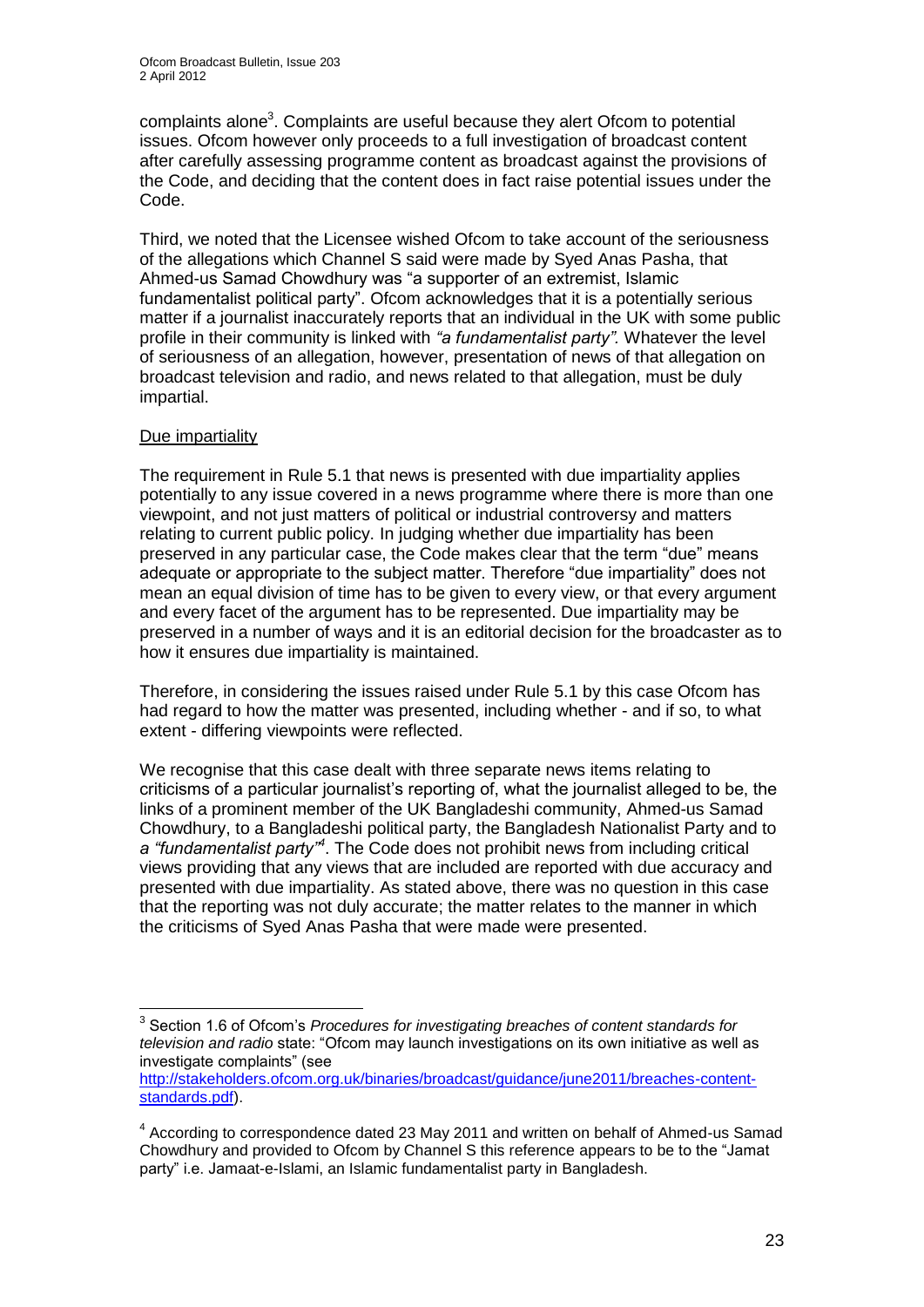In assessing whether any particular news item has been presented with due impartiality, we take into account all relevant facts in the case, including: the nature of the coverage; and whether there are varying viewpoints on a news story, and if so how a particular viewpoint, or viewpoints, on a news item could be or are reflected within news programming.

In this case, Ofcom noted that the three programmes in question included news items that focused on newspaper articles written by Syed Anas Pasha in which he was reported to have made various allegations about the activities and ambitions of the Channel S Chairman, Ahmed-us Samad Chowdhury. The Channel S news items included various statements from members of the UK Bangladeshi community which could be construed as being highly critical of Syed Anas Pasha. The allegations were clearly controversial.

We noted that within the first programme, broadcast on 24 May 2011, there was a brief summary of the allegations that Syed Anas Pasha is reported to have made against Ahmed-us Samad Chowdhury:

"*London based journalist Syed Anas Pasha has targeted Channel S chairman and important community personality Ahmed-us Samad Chowdhury JP, reporting that Samad Chowdhury has ordered his supporters to become active as he would like to become the UK president of a party, on a free newspaper published from East London and on an online newspaper. The report contains some very offensive remarks and mentions his link with a fundamentalist party. Furious about this type of careless report Ahmed-us Samad Chowdhury has sent legal notice to Syed Anas Pasha and to the news editor of that newspaper and member of its editorial board*".

This news item then included: a statement by Ahmed-us Samad Chowdhury; and statements by individuals, criticising the reporting of Syed Anas Pasha.

While the first programme, broadcast on 24 May 2011, did to some degree include a summary of the allegations Syed Anas Pasha is reported to have made against Ahmed-us Samad Chowdhury, we noted that the second and third programmes, broadcast on 29 May 2011 and 4 June 2011, did not include a summary of these allegations. Rather, we noted that the second and third programmes, broadcast on 29 May 2011 and 4 June 2011: focused on the legal proceedings that Ahmed-us Samad Chowdhury was reported to be taking against Syed Anas Pasha; and included more statements by individuals criticising the reporting of Syed Anas Pasha.

We also noted that at only two points within the three programmes, in the programmes broadcast on 29 May and 4 June 2011, were there any references (albeit oblique) to the viewpoint of Syed Anas Pasha, in relation to the criticisms being made about him within the programmes.

In the programme broadcast on 29 May 2011, the Channel S reporter concluded the news item by stating:

"*Channel S tried to contact Syed Anas Pasha…but was unable to get any comments".*

In the programme broadcast on 4 June 2011, there was the following statement:

"*Chairman S chairman and important personality Ahmed us Samad Chowdhury JP has sent a notice of £10 million seeking to claim damage for*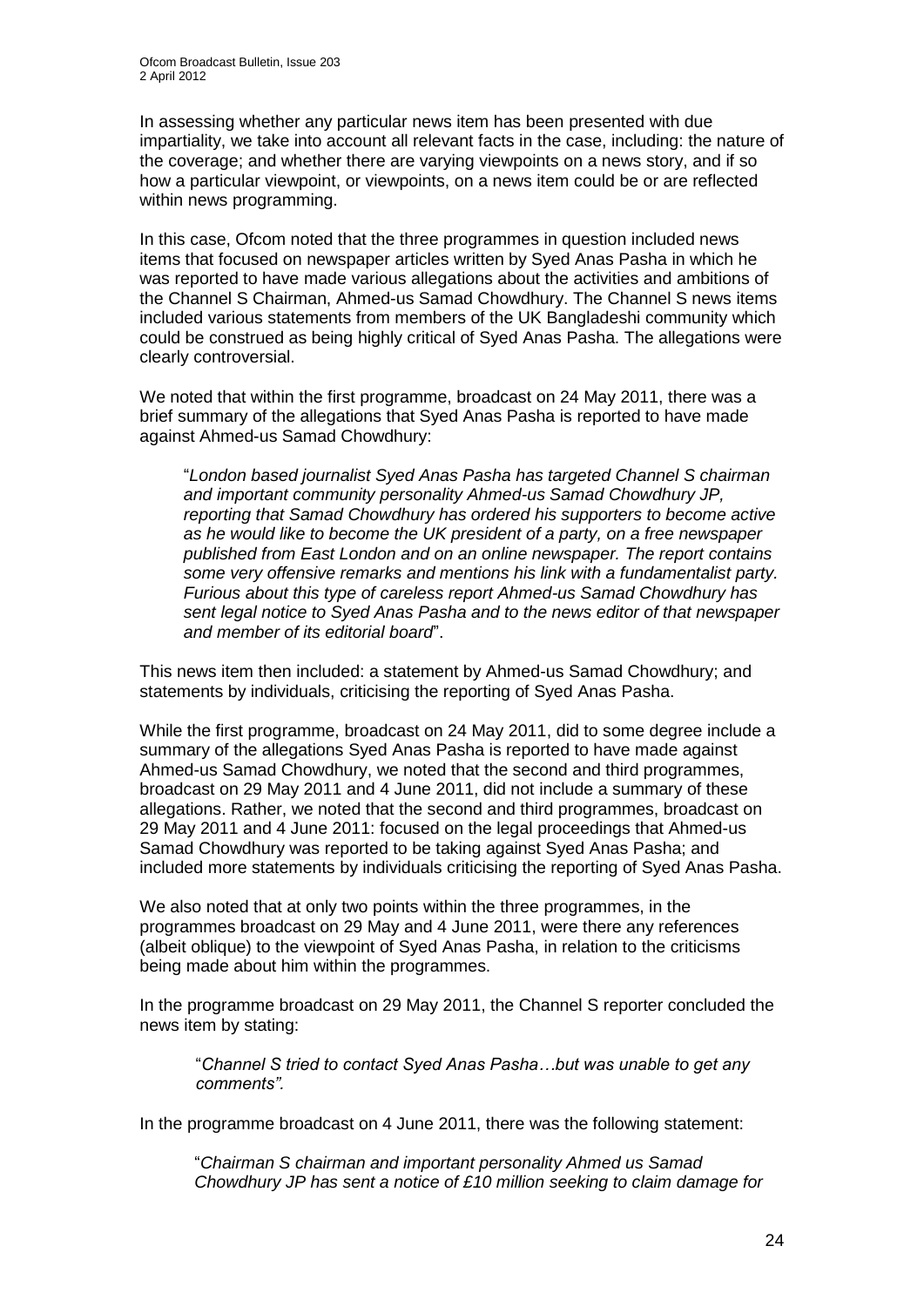1

*defamation to a reporter and two newspapers for writing and, publishing reports based on fictional information, targeting him. With regards to this, the reporter Syed Anas Pasha has informed that he will reply within the legal process"* [Ofcom emphasis underlined].

Ofcom considered that within the three news bulletins in this case the allegations made by Syed Anas Pasha in relation to Ahmed-us Samad Chowdhury were only briefly summarised in one of the three programmes and that the viewpoint of Syed Anas Pasha to the criticisms being levelled at him were very obliquely and briefly referred to in two of the three programmes. In this context, we noted Channel S"s representations that a summary of Syed Anas Pasha"s allegations were contained in the broadcast dated 24 May 2011 and that the programmes dated 29 May 2011 and 4 June 2011 were "follow-up broadcasts describing the subsequent events which had developed" and that "Channel S was right to accurately report" the legal proceedings.

While it is an editorial matter for a broadcaster as to how it reports news items, news must be presented with due impartiality in accordance with Rule 5.1. In this case, the great majority of the three news items in question consisted of, variously: Ahmed-us Samad Chowdhury"s rebuttal of the allegations made about him by Syed Anas Pasha; descriptions of the legal action that Ahmed-us Samad Chowdhury was reported to be taking against Syed Anas Pasha; and criticisms of Syed Anas Pasha and his journalism by various individuals in interview clips, including by Ahmed-us Samad Chowdhury. For example, Syed Anas Pasha was variously described as having: produced *"yellow journalism… to blackmail people"*; and engaged in *"journalistic misconduct".* Further Ofcom noted that on 24 May 2011 a Channel S reporter referred to Syed Anas Pasha"s news articles about Ahmed-us Samad Chowdhury as a "careless report"; and a Channel S journalist on 29 May described Syed Anas Pasha as publishing "tactless and *false* news" against Ahmed-us Samad Chowdhury.

In reaching our decision, we were particularly concerned that the news items in question focused on the views of a person linked to the Licensee, Ahmed-us Samad Chowdhury, the Chairman of Channel S. We considered that the editorial approach taken in the three news items in this case about Syed Anas Pasha suggested that the Channel S television service was being used as a platform on which to put forward, across several programmes, the viewpoint of a person closely linked to the Licensee on a news item which was creating some controversy in the Bangladeshi community.

We noted the Licensee's representations that the "fact that Mr. Chowdhury is the Chairman of Channel S does not disqualify him from giving his views about serious, defamatory allegations". It is the case that Rule 5.1 does not specifically prohibit a broadcast service from including the views of a person linked to a Licensee on a news item 5 . However, it is our view that a broadcaster must take care in such

 $5$  Rule 5.4 of the Code by contrast sets out an explicit prohibition that: "Programmes...must exclude all expressions of the views and opinions of the person providing the service on matters of political and industrial controversy and matters relating to current public policy (unless that person is speaking in a legislative forum or in a court of law). Views and opinions relating to the provision of programme services are also excluded from this requirement". In our view, the news in this case did not relate to matter of current public policy. In addition, Ofcom was not aware of any evidence that the alleged reports written by the journalist, Syed Anas Pasha, in relation to Ahmed-us Samad Chowdhury were the subject of debate at, for example, the political level or the media in general. We therefore considered that the programmes in this case were not dealing with a matter of political or industrial controversy or a matter relating to current public policy. Therefore, Rule 5.4 did not apply in this case.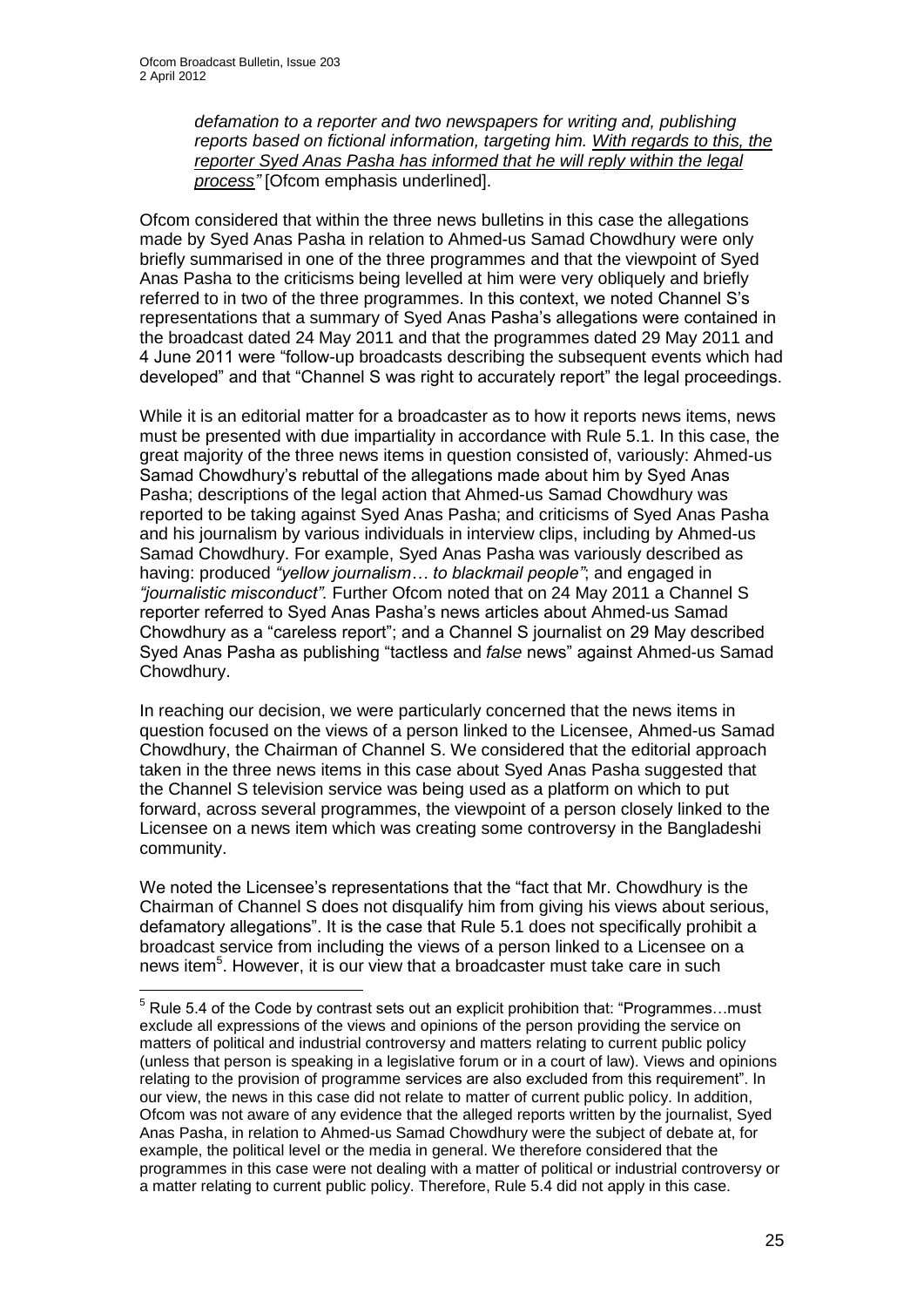1

circumstances to ensure that news is presented with due impartiality and that no perception could be created that its editorial independence is compromised in any way.

There is no requirement on broadcasters to provide an alternative viewpoint in all news stories or all issues in the news. All news stories must however be presented with due impartiality: that is with impartiality adequate or appropriate to the subject and nature of the programme and of the individual news items. Presenting news stories with due impartiality in news programmes very much depends on editorial discretion being exercised appropriately in all the circumstances.

We note the following representations made by the Licensee:

- (a) the programmes in question did not breach Rule 5.1 just because various individuals made criticisms about Syed Anas Pasha's journalism;
- (b) in circumstances where many individuals are expressing the same viewpoint on a particular news item then it "is not for the broadcaster to invent a body of differently-held views"; and
- (c) Channel S tried twice to obtain Syed Anas Pasha"s comments on the matters being discussed in the programmes "but he refused"; and the "Bangladeshi community knew very well what Mr. Pasha had alleged in the news media, and which was already in the [public] domain".

In line with the broadcaster"s and audience"s right to freedom of expression, Ofcom underlines that the broadcasting of highly critical comments by particular individuals of others is not, in itself, a breach of Rule 5.1 and the rules on due impartiality. It is an editorial matter for the broadcaster as to how it maintains due impartiality. Ofcom noted that in this case, Channel S said it approached Syed Anas Pasha twice and asked him to comment but he did not respond. However, just because Channel S approached Syed Anas Pasha for his comments and he did not respond did not discharge the Licensee"s obligations under Rule 5.1 of the Code. It was, therefore, on the facts of this case, the responsibility of Channel S to find an alternative way of ensuring that these items were presented overall with due impartiality

In this case, Channel S, in broadcasting these news items, where alternative views were not readily available (because Syed Anas Pasha declined to give an interview or give comments), might have considered various alternative editorial techniques for maintaining due impartiality. For example, the Licensee could have: sought alternative viewpoints to counter the criticisms being made about Syed Anas Pasha from individuals associated with Syed Anas Pasha; summarised with due objectivity and in context the allegations being made by Syed Anas Pasha about Ahmed-us Samad Chowdhury more than just once within the various programmes; summarised alternative viewpoints to the criticisms being made about Syed Anas Pasha with due objectivity and in context within a programme, for example, through interviewees expressing alternative views; made clear with greater frequency and prominence that they sought comments from Syed Anas Pasha but none were provided; and/or, ensured that the criticisms being made about Syed Anas Pasha were challenged more critically by presenters and reporters within the programmes. When reporting the news, presenters and reporters employed by the channel must take care that they present the news with due impartiality and maintain the editorial independence of the channel they represent.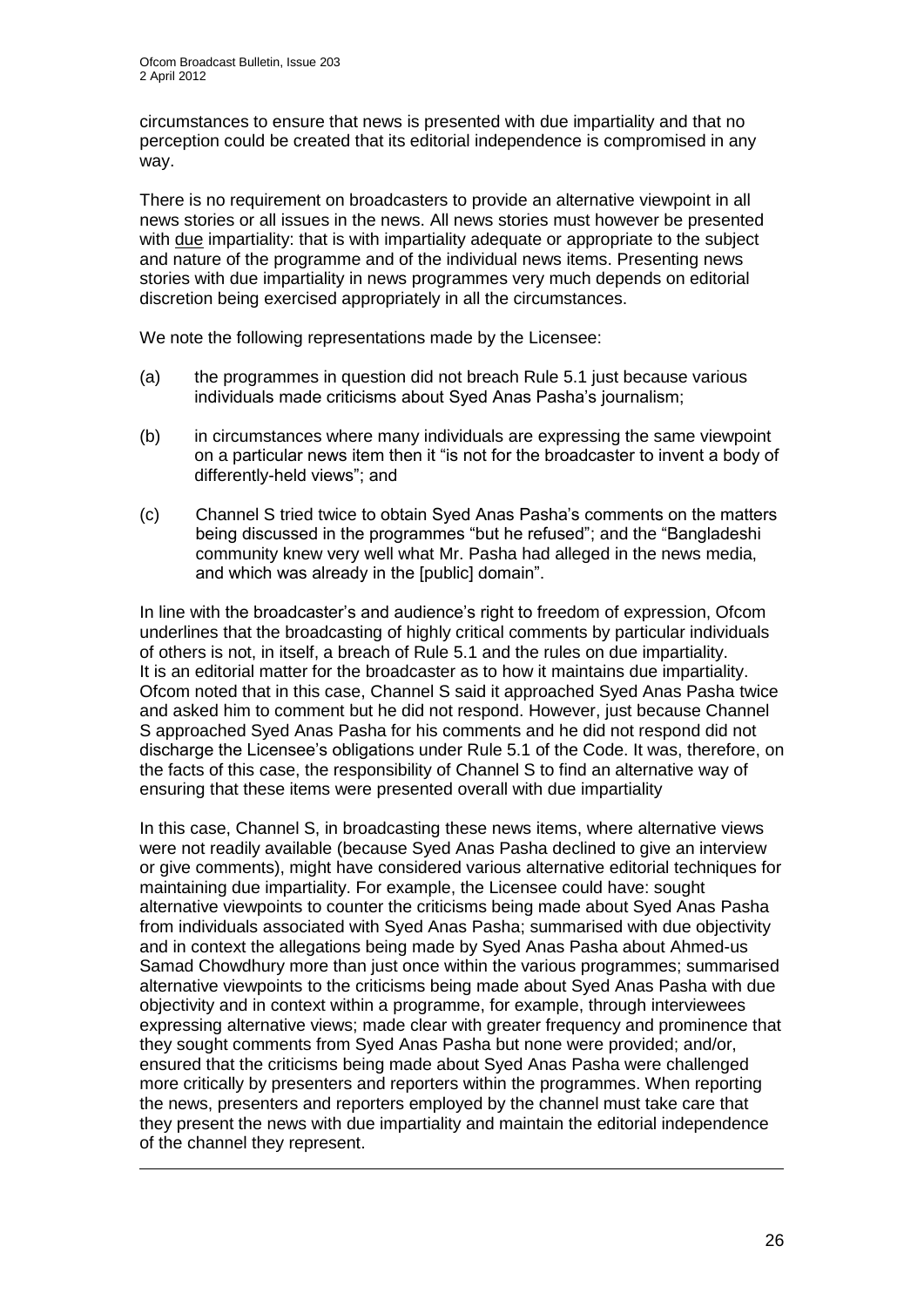Ofcom recognises that it is an editorial matter for the broadcaster as to how it presents news with due impartiality. As the Code makes clear, impartiality means not favouring one side over another. Therefore, for example and depending on the circumstances, the more prominence that is given over a range of news programmes to a particular viewpoint the more a broadcaster is likely to need to ensure greater prominence is given to an alternative viewpoint.

#### Conclusion on breach of Rule 5.1

Taking all these factors into consideration, Ofcom concluded that on the facts of this case the news reports did not appropriately balance the criticisms made concerning Syed Anas Pasha"s journalism in order to ensure that the news reports in question were presented with due impartiality.

In reaching this decision we have taken particular note that the news stories on Channel S concerned the Chairman of the Licensee and presented almost exclusively his viewpoint on the allegations made by Syed Anas Pasha and the criticisms of Syed Anas Pasha"s journalism. We also took account of the Licensee"s submissions that the reports related to serious allegations made by Syed Anas Pasha about Ahmed-us Samad Chowdhury and that these are the subject matter of defamation proceedings brought by Ahmed-us Samad Chowdhury against Syed Anas Pasha. Whatever the extent of the truth of any allegations against Ahmed-us Samad Chowdhury, however, Channel S was under an obligation to report the news in relation to these allegations with due accuracy and to present it with due impartiality.

We have taken account of the Licensee's view that Syed Anas Pasha's allegations against Ahmed-us Samad Chowdhury were well known to the UK Bangladeshi community and were a matter of some controversy within that community. However, Ofcom does not consider it was appropriate for Channel S to assume prior knowledge on the part of its viewers about the allegations made against Ahmed-us Samad Chowdhury in order to discharge its duty to ensure the news was presented with due impartiality. The requirement for news to be presented with due impartiality is an objective one which requires an assessment of all the circumstances. In this case, whether or not the UK Bangladeshi community were familiar with the allegations Ofcom considered the nature and degree of the criticisms made concerning Syed Anas Pasha"s journalism, were such that Channel S was required to take appropriate editorial steps to ensure due impartiality (i.e. that the news reports did not favour one view over the other). These steps were not taken and accordingly, Ofcom has found the material to be in breach of Rule 5.1 of the Code.

We are concerned that the breach in this case comes after two previous contraventions of the Code rules covering due impartiality and elections recorded against Channel S in Ofcom Broadcast Bulletin 177<sup>6</sup> and Ofcom Broadcast Bulletin 188<sup>7</sup>. Should there be any further breaches of the due impartiality and elections rules of the Code in future by the Licensee, we will consider taking further regulatory action.

#### **Breach of Rule 5.1**

1

<sup>6</sup> [http://stakeholders.ofcom.org.uk/binaries/enforcement/broadcast](http://stakeholders.ofcom.org.uk/binaries/enforcement/broadcast-bulletins/obb177/issue177.pdf)[bulletins/obb177/issue177.pdf](http://stakeholders.ofcom.org.uk/binaries/enforcement/broadcast-bulletins/obb177/issue177.pdf)

<sup>7</sup> [http://stakeholders.ofcom.org.uk/binaries/enforcement/broadcast](http://stakeholders.ofcom.org.uk/binaries/enforcement/broadcast-bulletins/obb188/obb188.pdf)[bulletins/obb188/obb188.pdf](http://stakeholders.ofcom.org.uk/binaries/enforcement/broadcast-bulletins/obb188/obb188.pdf)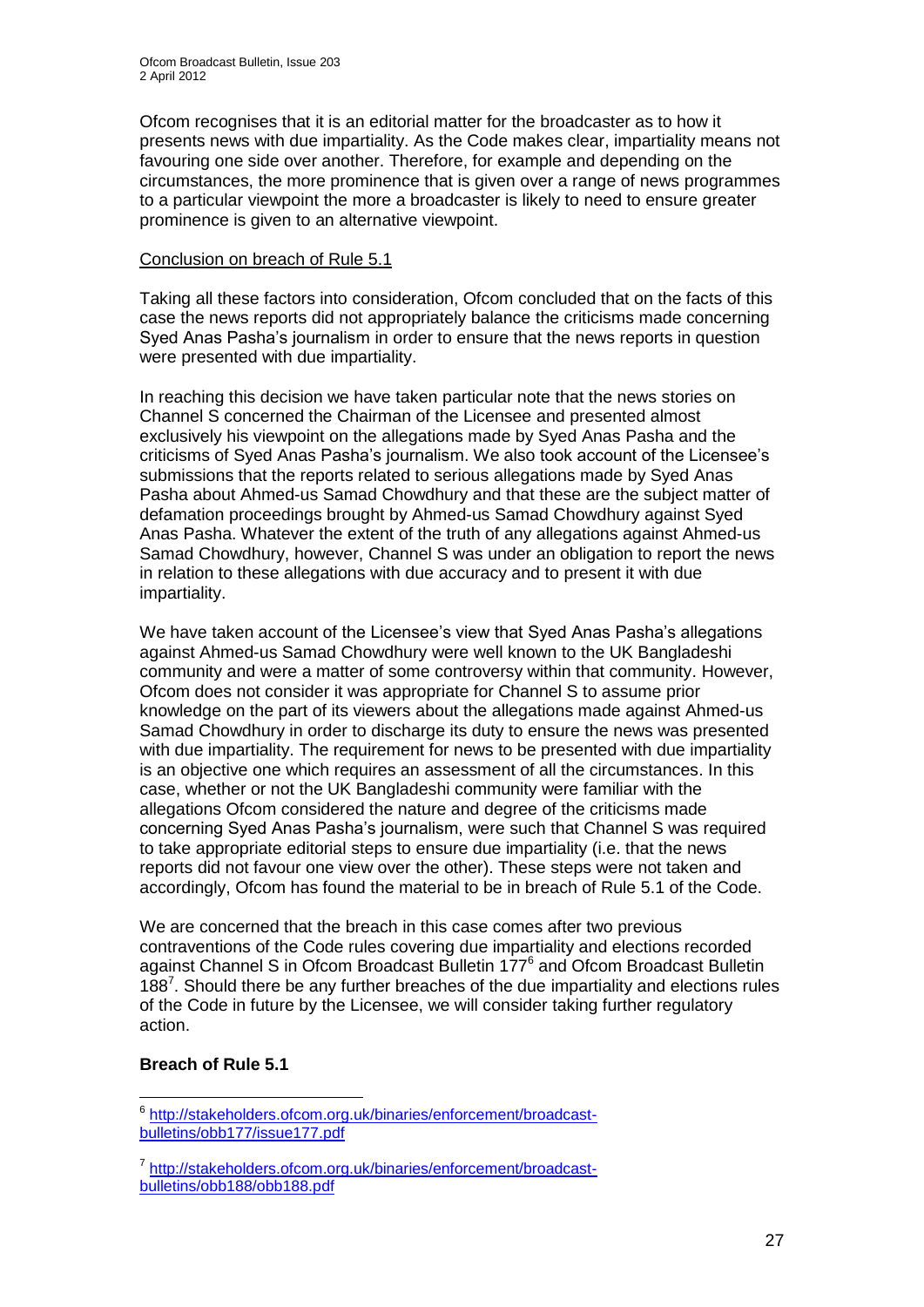# **Fairness and Privacy Cases**

## **Not Upheld**

## **Complaint by Mr Samee Mian on his own behalf and on behalf of Deltaclub Group**

*Dispatches: Riding Europe's Gravy Train, Channel 4, 15 November 2010*

**Summary**: Ofcom has not upheld this complaint of unfair treatment made by Mr Samee Mian on his own behalf and on behalf of Deltaclub Group ("Deltaclub"). It has also not upheld Mr Mian"s complaint of unwarranted infringement of privacy.

An edition of Dispatches examined the generous package of salary, expenses and pensions received by Members of the European Parliament ("MEPs"), alleged abuses of the system and *"who was doing well out of Europe"*. One section of the programme investigated allegations of fraud in relation to European Union ("EU") grant money and looked at the case of two London businessmen (Mr Mian and Mr Shaukat Nawaz Khan) involved in projects that received various EU grants. One project was a club which was set up to help people from the EU"s newer states to start businesses in the UK by providing them with business advice and support.

Following the broadcast of the programme, Mr Mian, who was described as running the project with Mr Khan, complained to Ofcom that he and Deltaclub were treated unjustly or unfairly in the programme as broadcast and that his privacy and that of Deltaclub was unwarrantably infringed in the programme as broadcast.

In summary, Ofcom found the following:

- The programme"s reference to Mr Mian and Mr Khan as *"business partners"* was reasonable and there was no suggestion that they were the only two people working on the project. It was also accurate and reasonable for the programme to refer to the request for repayment of over £800,000 due to *"significant issues"*. The programme did not accuse Mr Mian of fraud, but fairly reflected the circumstances surrounding the request for repayment of the funding. The commentary made it clear that the training for which the funding had been granted did take place mostly, but not exclusively, at Deltaclub.
- Having approached Mr Joe Lewandowski (a co-founder of the project), Mr Mian and Mr Khan, the programme makers had obtained information from the three main people involved in the running or delivery of the project and it was not incumbent on the programme makers to interview any other parties.
- The use of a photograph of Mr Mian did not result in any unfairness to him.
- Mr Mian was given an appropriate and timely opportunity to respond to the allegations in the programme and the programme's suggestion that he did not respond to the programme makers did not result in any unfairness to him.
- There was no unwarranted infringement of Mr Mian"s privacy as a result of the inclusion of photographs of him as the photographs were similar to others in the public domain and did not reveal anything personal about him.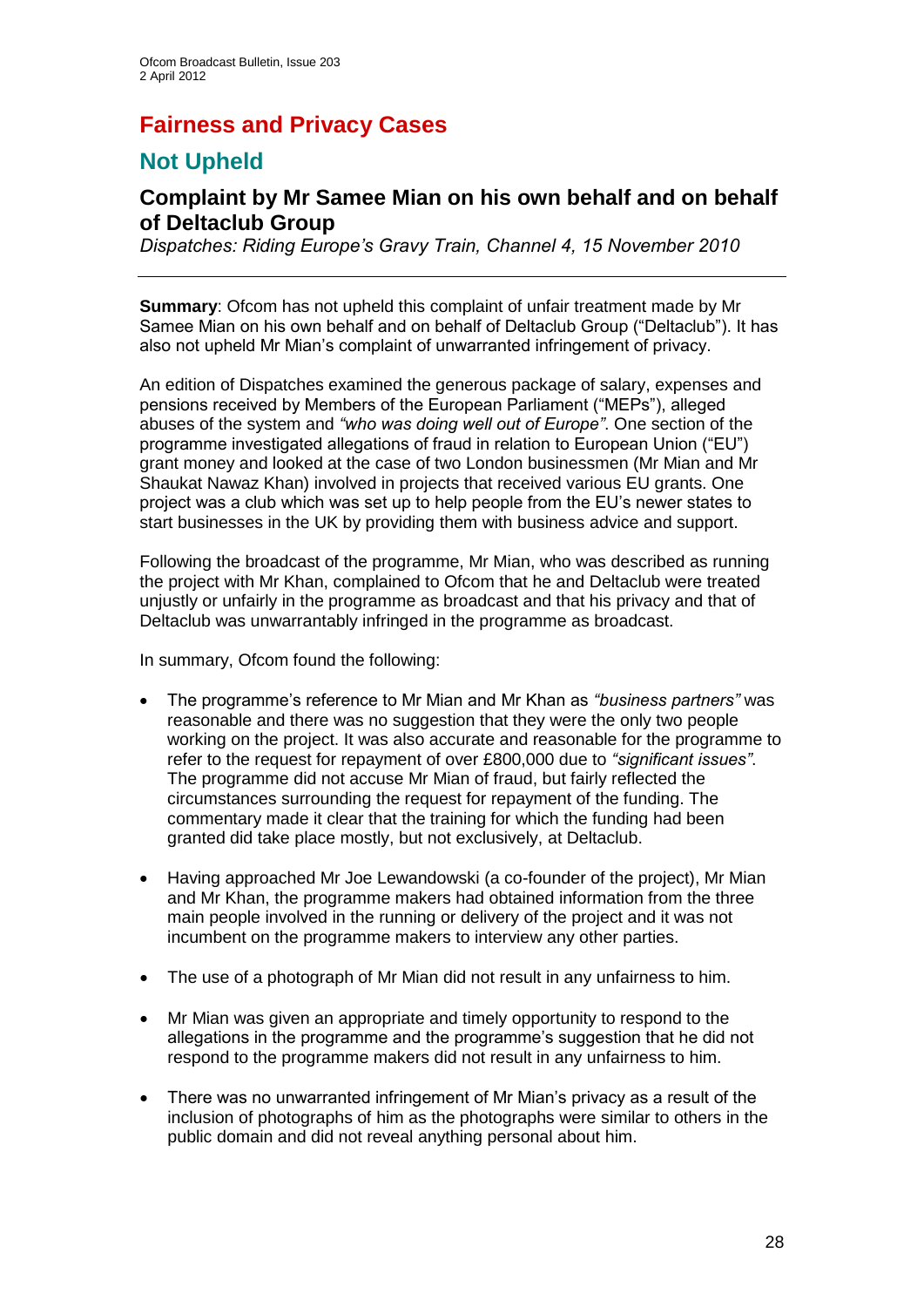#### **Introduction**

On 15 November 2010, Channel 4 broadcast an edition of its current affairs investigative series *Dispatches*. This edition, entitled *Riding Europe's Gravy Train*, examined the generous package of salary, expenses and pensions received by Members of the European Parliament ("MEPs"), alleged abuses of the system and *"who was doing well out of Europe"*, in the context of the global economic downturn and the tightening up of the expenses system in the House of Commons and House of Lords.

One section of the programme investigated allegations of fraud in relation to European Union ("EU") grant money. The reporter, Deborah Davies, said:

*"Last week the EU's auditors produced their annual report and as with almost every year they found serious errors and weaknesses. That means that no one knows exactly where all the money's gone..."*.

The programme investigated the case of two London businessmen involved in projects worth over £5 million, which received various EU grants.

Ms Davies said that four years earlier a reputable group of businesses and universities in East London had applied for a European grant and set up a club to help people from the EU's newer states, mainly Eastern Europeans, to start businesses in the UK. Mr Joe Lewandowski, a co-founder of the project, said that the aim was to run courses in local colleges offering business advice and support. Ms Davies said that the project would then have been able to claim over £300,000 in EU grant money, but that not enough people had applied for the courses. She said that this had left Mr Lewandowski two options, namely scrapping the scheme or handing it to someone else and that this was where *"Lord Khan* [Mr Shaukat Nawaz Khan] *and his business partner, Samee Mian"* came in. Both men had been part of the original consortium that set the scheme up and they took over the running of the scheme. Mr Lewandowski said that this made sense, as they were offering cash to keep the project running and to equip the project office and they were already known to the project. The project was given a European grant.

The reporter said Mr Lewandowski had become suspicious at the way Mr Khan ran the project and his claims that it had quickly become a huge success. Mr Khan claimed that in a period of four months the project had delivered 330 business outputs and run 30 courses, but Mr Lewandowski said that he did not believe that this was possible.

Ms Davies said that most of the training Mr Khan said had taken place had *"supposedly"* been done at Deltaclub, which is part of Deltaclub Group, a group of companies described on its website as providing "solutions for both individuals and businesses to grow". Deltaclub is run by Mr Mian. Ms Davies said that Mr Lewandowski had "bombarded" the Government Office for London ("GOL"), the body that administered the European grant, with emails saying that he suspected that training courses had never happened. GOL would not disclose information to Mr Lewandowski as he was no longer part of the project, so he contacted Ms Marta Andreasen, an MEP who he knew was concerned about how EU grants were handed out. The reporter said that Ms Andreasen"s office and Mr Lewandowski *"finally discovered that GOL had paid Khan and Mian £232,000"* and that a few weeks later GOL said that they had just asked for the money back *"after finding what they called significant issues with Deltaclub"*. The programme reported that GOL had been scrapped and that much of its work had been taken over by a Government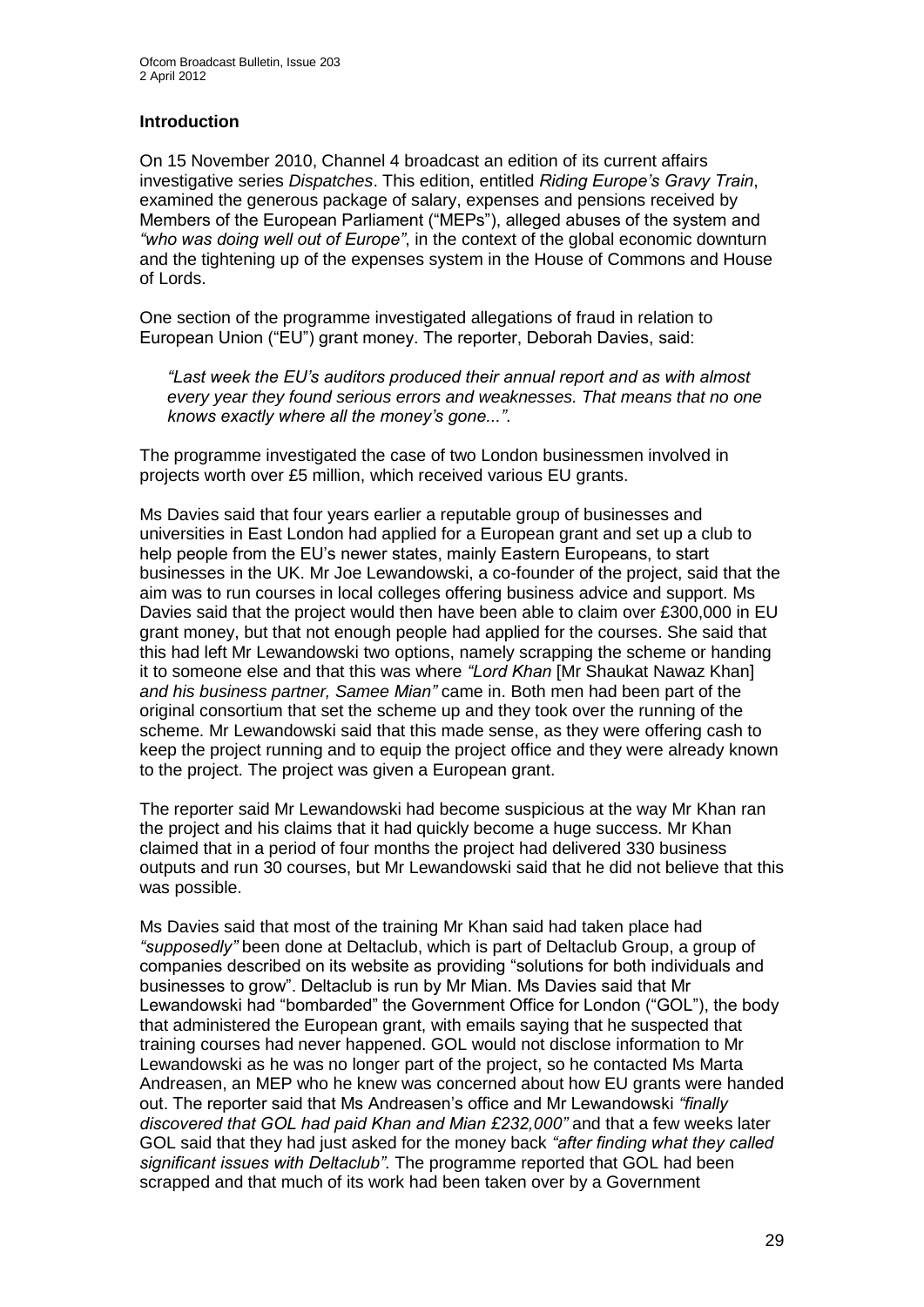department, which had confirmed that Mr Khan and Mr Mian were also ordered to pay back a second grant as well, amounting to a total of £380,000. The programme then stated that it had also discovered that the names of Mr Khan and Mr Mian were still attached to at least five other projects worth a total of £5 million.

The reporter said *"Khan and Mian didn't reply to a letter, email or phone calls"* and she approached Mr Khan in the street and asked him why he had not paid back the EU grants. Mr Khan said the grants were still under discussion and denied that money should be paid back.

The programme included still photographs of Mr Mian and exterior shots of the Deltaclub offices.

Following the broadcast of the programme, Mr Mian complained to Ofcom that he and Deltaclub were treated unjustly or unfairly in the programme as broadcast and that his privacy and that of Deltaclub was unwarrantably infringed during the making of the programme and in the programme as broadcast.

#### **The Complaint and Channel 4's response**

#### Unfair treatment

In summary, Mr Mian complained that he and Deltaclub were treated unjustly or unfairly in the programme as broadcast in that:

- a) The programme included false allegations about Mr Mian and Deltaclub. In particular:
	- i) The programme alleged that Mr Mian and Mr Khan were business partners. This was not true and resulted in the false impression being given that they were the only two people working on the project. In fact Mr Mian and Mr Khan were directors of London East Ethnic Business Association ("LEEBA"), a business representation organisation that had over 200 members at the time of the project and eight directors governing the management of the project. Mr Mian also said that the programme gave the false impression that he and Mr Khan were business partners at Deltaclub.

In response and in summary Channel 4 stated that the reference to Mr Mian and Mr Khan as *"business partners"* was made in the context of explaining that four years earlier, an organisation which was set up to assist the EU"s newest member states (mainly East Europeans) start businesses applied for an EU grant. However as explained in the programme, due to there being too few people applying for the courses run by the organisation, Mr Lewandowski had to either scrap the scheme or hand it over to someone else. It was at this point that Mr Mian and Mr Khan were introduced in the programme as *"business partners"* who took over the project"s operation.

Channel 4 denied that the programme gave the impression that Mr Mian and Mr Khan were business partners at Deltaclub and said that the reference to them being business partners only related to their relationship at the time of taking over the project. Channel 4 stated that in any event they were business partners on any reasonable interpretation of the phrase. The programme makers had carefully researched the businesses in which Mr Khan and Mr Mian were involved and had confirmed they were company directors of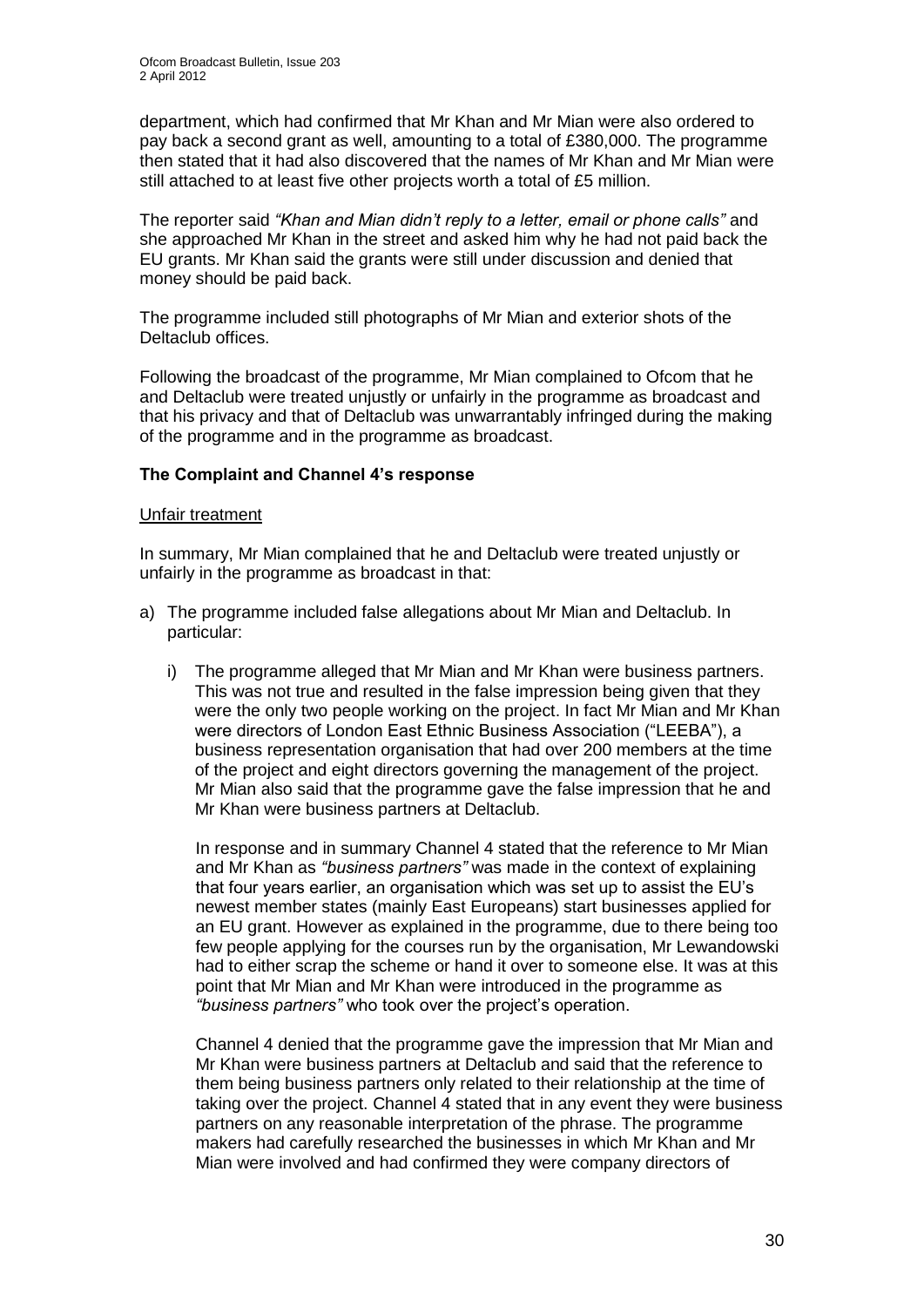LEEBA for almost a decade together. They had also been involved together for over five years in a company called Asian Link Network.

With reference to the complaint that the programme gave the false impression that Mr Mian and Mr Khan were the only two people working on the project, Channel 4 stated that it was made clear in the programme that there were others involved in the project. Channel 4 further stated that, given the issues being explored in the programme, it was not necessary to go into a detailed explanation of the business structure and membership of LEEBA beyond identifying Mr Mian and Mr Khan. This was because they were the primary individuals involved with taking over the project, with Mr Mian as Director of LEEBA and Managing Director of Deltaclub (one of the main delivery partners of the project) and Mr Khan as the Chief Executive of the project.

ii) The programme alleged that Deltaclub had been asked by GOL to repay over £800,000 on three projects due to *"serious issues"*. In fact Deltaclub had not been asked to pay back any money on any of the projects it had delivered.

Mr Mian said that Deltaclub had never directly received European Regional Development Funding ("ERDF") from GOL as Deltaclub was a private company. Under ERDF regulations, a private company cannot lead an ERDF programme. Mr Mian stated that there were issues with Deltaclub timesheets, but pointed out that Mr Lewandowski had received original copies of these timesheets and had held onto them.

In response and in summary, Channel 4 stated that the programme referred to the GOL"s confirmation that it had identified "significant issues" with Deltaclub"s involvement in the project and had therefore asked for the EU funding to be repaid. Channel 4 said that when the reporter approached Mr Khan for a response regarding the request for repayment of EU funding she was referring specifically to Mr Khan and Mr Mian and not to Deltaclub.

Channel 4 said that with reference to the £800,000 figure that would potentially have to be repaid if Deltaclub was not able to account for funding, the programme makers" research had revealed that the GOL, the Department for Communities and Local Government and the Skills Funding Agency had all confirmed that they had requested repayments which all together amounted to £818,615.39.

iii) The programme alleged that Mr Mian and Mr Khan had committed fraud. In fact the government department concerned had not at any time stated that there had been fraud. Mr Mian said that LEEBA supported 531 East European owned bu*s*inesses through the project, of which 330 businesses were beneficiaries of the project. He said that the project safeguarded 80 jobs and created 40 new jobs.

Mr Mian said that the allegation in the programme that there were significant issues with Deltaclub came directly after the commentary on fraud in relation to EU projects, therefore highlighting this particular project. Mr Mian stated that Channel 4 had ignored evidence which showed that Mr Lewandowski, the main contributor to the programme, had not passed on the paperwork he received as project manager from Deltaclub and other partners despite several requests.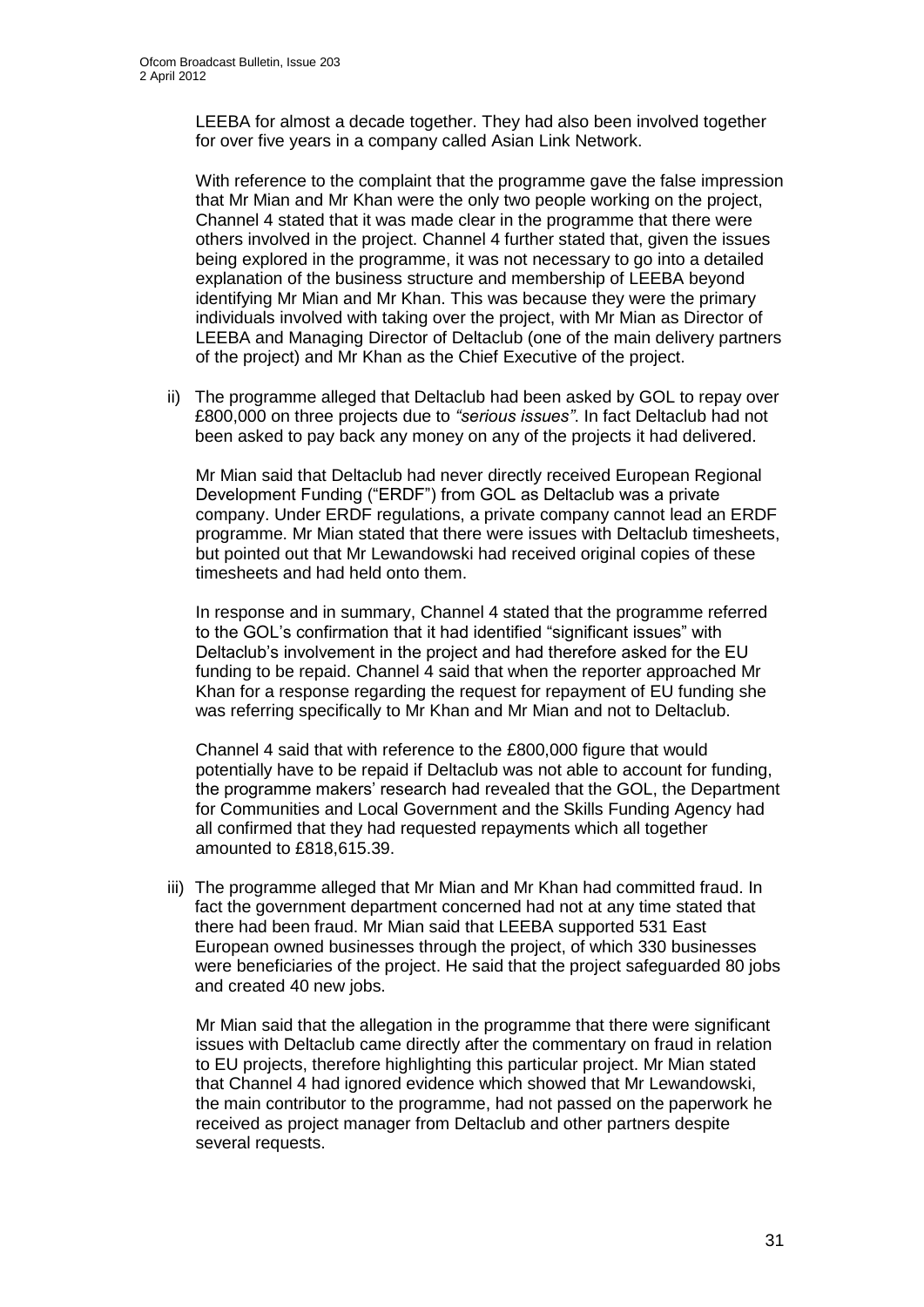In response, Channel 4 stated that the programme"s references to fraud were generic and were made in the context of the EU auditors" findings. The programme"s commentary clearly stated that there are European projects "suspected" of fraud. This commentary was accompanied by generic shots of the interior of the European Parliament. Later the programme introduced a new sequence which refers to Mr Mian and Mr Khan and at this point the visuals changed from generic shots of the European Parliament to footage of a street in East London. Channel 4 said that the programme then went on explain GOL"s specific reason for requesting repayment of the money. The programme did not make any express allegation of fraud but relied on the facts, i.e. the GOL asked for money back *"after finding what they called significant issues with Deltaclub"*. Channel 4 said that the programme makers made efforts to separate the EU auditors' findings and the story involving the complainants. Channel 4 added that Mr Mian did not dispute that the request to return the EU funding had been made.

iv) The programme alleged that training was delivered at Deltaclub premises, when in fact the business support and training were delivered in various community locations, benefiting over 500 East European business people. Mr Mian said that signed registers of the training that took place and the names of attendees were evidence that the training had taken place.

In response and in summary, Channel 4 said that the programme did not suggest that training was only delivered at Deltaclub but that *"most of the training had supposedly been done here – at Deltaclub"*. Channel 4 stated that viewers were informed that the initial plan was for the training to be delivered at other premises and shots of these premises were featured in the programme.

#### b & c)

The programme misrepresented material facts and gave an unrealistic and biased account of the events, as a result of the inclusion of the interview with Mr Lewandowski speaking about what the issues with the project were, when he was the person who had mismanaged the project and led it into difficulties. The programme also failed to interview other representatives of London East Chambers Partnership ("LECP") and LEEBA who were involved with the delivery of the project to get a realistic and unbiased view of the events that occurred during the project's lifetime.

Mr Mian said that the East European Business Club Project ("EEBCP") was originally awarded to LECP, where Mr Lewandowski was chief executive and Mr Mian and Mr Khan were directors. As a result of LECP not being able to deliver the outputs on the project, the board of LECP requested that GOL novate the contract for the project to LEEBA, as they were not happy with how Mr Lewandowski, the initial project manager, had mismanaged the project.

In response, Channel 4 said that the programme makers did not consider it relevant to interview other representatives of the organisations in order to "get a view of events that occurred during the project"s lifetime". Channel 4 said that the EU funding concerns raised by the GOL were specifically linked to Deltaclub, which was not involved in the project when Mr Lewandowski was part of it. Channel 4 said that in addition to the information provided by Mr Lewandowski, the programme makers carried out further research to ensure what was being said in the programme was fair and accurate to those concerned.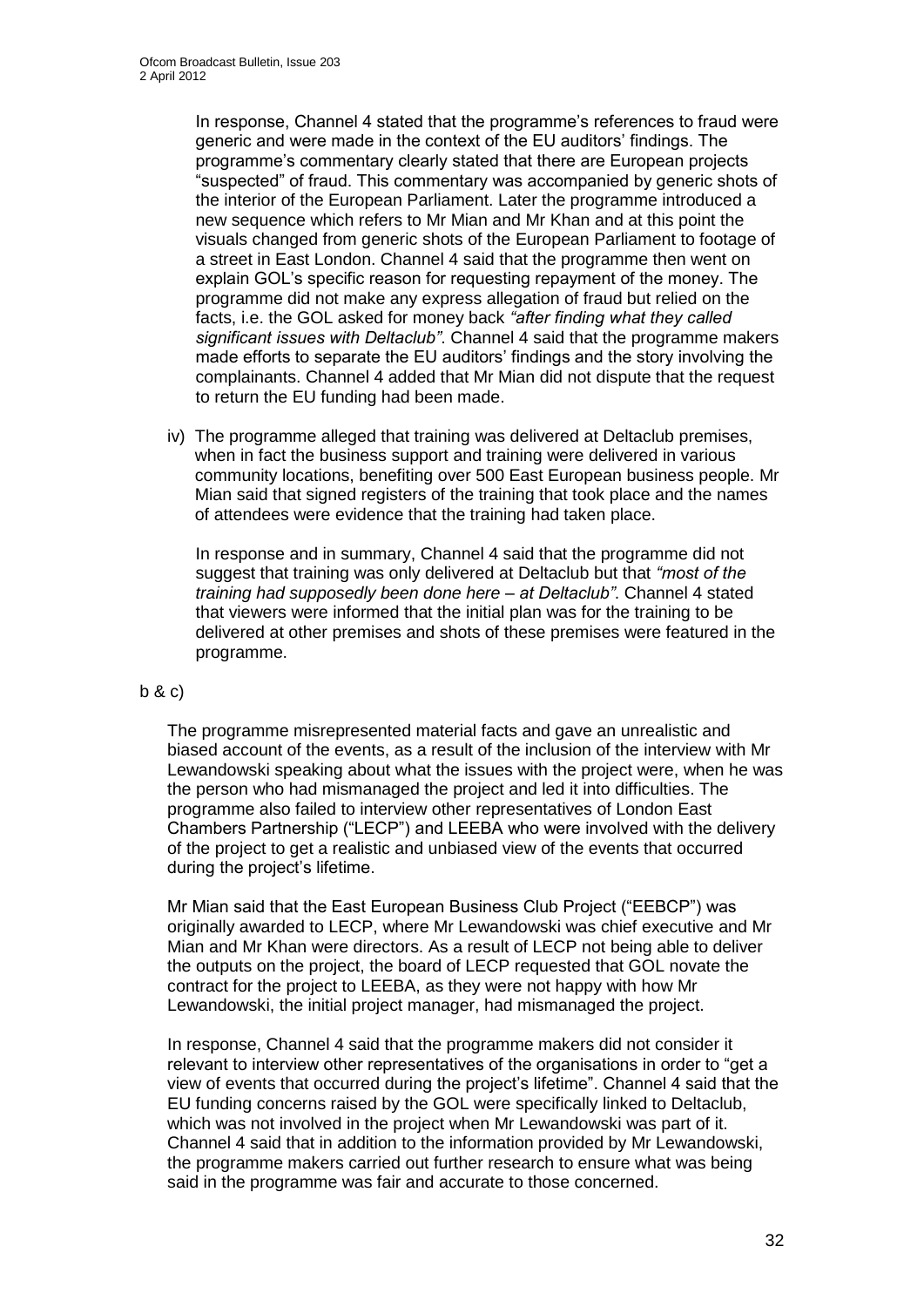Channel 4 stated that the purpose of the programme was to investigate how the EU budget was spent and who was benefiting from it, both in the UK and abroad. The sections of the programme that related to Mr Mian examined the issue of misuse of EU finds and conveyed the fact that EU funds were paid to LEEBA for training courses, the running of which had been questioned by various bodies, as referred to in the response at head a) ii) above.

Channel 4 said that, although they and the programme makers were aware of the background and the problems that arose when Mr Lewandowski left the project and Mr Mian and Mr Khan took over, this information was not relevant to the EU funding issue, nor was it relevant to investigate any disagreement between Mr Lewandowski, Mr Khan and Mr Mian.

Channel 4 stated that Mr Lewandowski explained in the programme that, having received a letter from Mr Khan, he had doubts about how LEEBA had successfully completed and delivered the courses after only four months, taking into account the problems they had had in the past. The programme went on to explain how Mr Lewandowski investigated his concerns.

Channel 4 said that the request for the return of EU funds had nothing to do with Mr Lewandowski, who did not pursue any claims for EU funding and did not receive any money for the projects, as EU funding was only granted after he left the project. Channel 4 stated that Mr Lewandowski"s management of the project prior to his departure was irrelevant.

Channel 4 also referred to correspondence which formed part of the programme makers" research and which revealed that the GOL had stated that there were "significant issues" with Deltaclub and that repayment of the grant was being requested. Channel 4 said that in addition to the information provided by Mr Lewandowski, the programme makers carried out further research to ensure that was being said in the programme was accurate and fair to those concerned.

d) An image of Mr Mian included in the programme had been deliberately distorted and digitally edited.

Channel 4 denied that the photo of Mr Mian had been deliberately distorted or digitally edited and said that it did not differ in any material respect from any images found on Mr Mian"s own website and on social and professional networking sites.

e) Mr Mian was not given an appropriate and timely opportunity to put his views across and respond to the allegations. Mr Mian said that when the reporter telephoned his offices, his son told her that Mr Mian was off sick and asked her to email any questions so that Mr Mian could provide answers and give his side of the story. The reporter however said that this would not be required due to Mr Mian"s ill health. However, Channel 4 stated in the programme that Mr Mian refused to respond.

In response, Channel 4 stated that on 26 October 2010 the programme makers wrote to Mr Mian in his capacity as director of LEEBA and as a director of Deltaclub. The letter set out what the programme was about and sought an opportunity to interview him about his involvement in LEEBA, about why the GOL had asked for return of a grant, about what action had been taken to refund the grant and about his involvement in other ongoing EU funded projects. The letter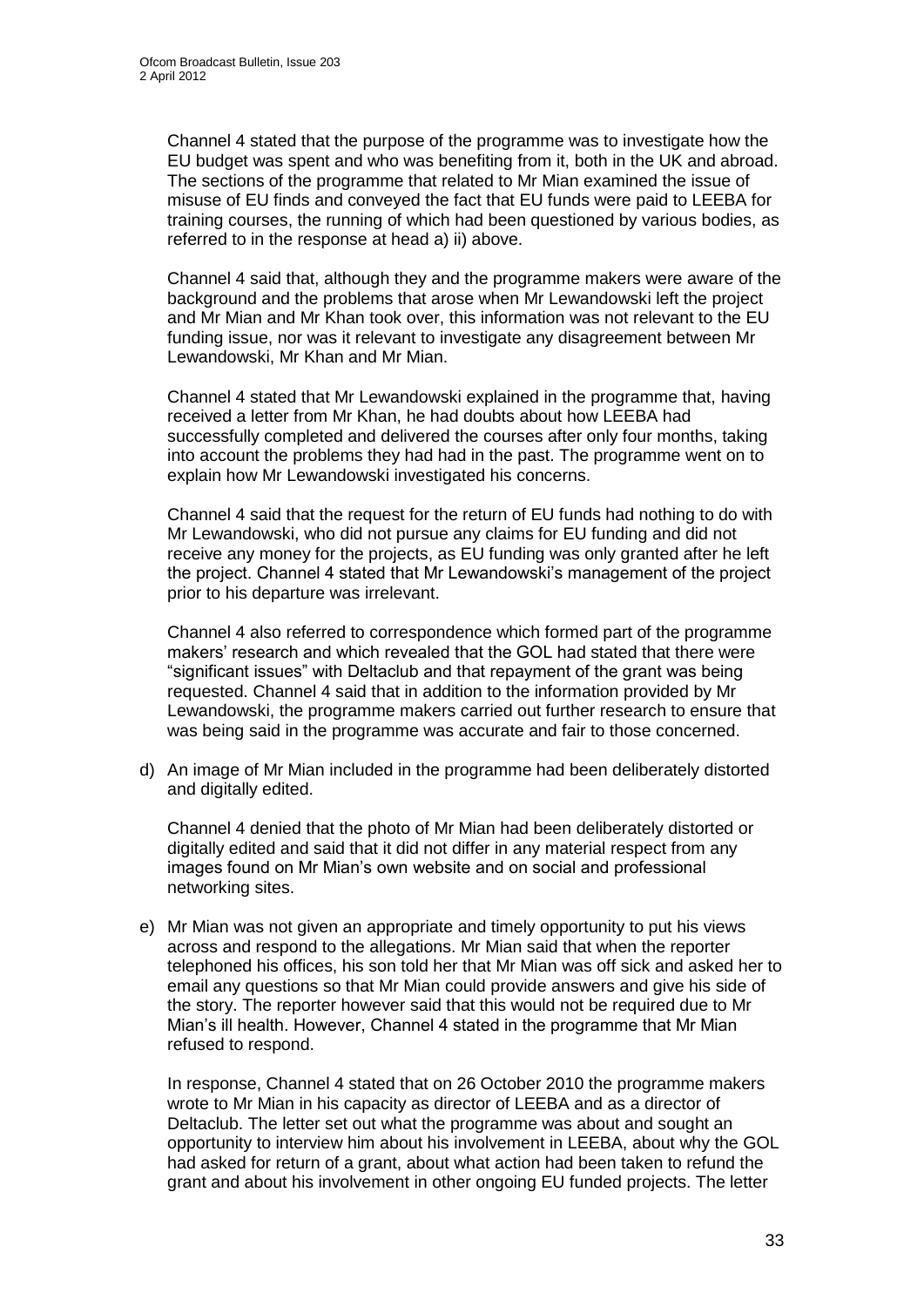was emailed to Mr Mian and also sent by courier to the Deltaclub premises. A separate letter was sent to Mr Khan. By Monday, 1 November 2010 the reporter had not received a response and telephoned Mr Mian. The reporter was told that Mr Mian was out at lunch and Mr Khan was in a meeting. The reporter called again the same day and was told that Mr Mian was unwell following a series of strokes he had suffered the previous year. She was also informed that Mr Mian only came into the office occasionally and would not have "cleared" his emails as he could not type. The reporter was informed that the letters that had been sent by courier had arrived. The reporter then asked if the person she spoke to could ensure that Mr Mian saw the letter and tell Mr Khan that she would like to speak to him about the programme. The reporter said that she would call back to ensure Mr Mian had seen the letter and to see whether he wished to comment or not.

Channel 4 said that the reporter denied requesting anyone to ask Mr Khan to respond on his own behalf and on behalf of the complainants. The reporter telephoned Mr Mian"s office a number of times later that week but received no response. Channel 4 stated that, taking into account Mr Mian"s health, Channel 4 and the programme makers discussed what the most appropriate and reasonable course of action would be. They decided not to pursue Mr Mian further and this ruled out "doorstepping" him. Channel 4 said that a letter had been sent to Mr Mian by two reliable means and had been followed up with a number of phone calls. Mr Mian could therefore have responded if he wished to, but neither he nor any representative for him or Deltaclub had done so.

Channel 4 stated that, following his doorstep interview, Mr Khan had emailed the reporter giving more information. However, the email focused on the issues Mr Khan had with Mr Lewandowski, which Channel 4 said were not relevant to the points made in the programme and the issues the GOL had with the project. Channel 4 said that Mr Khan"s response did not purport to be an official response on behalf of Mr Mian or Deltaclub and that it was therefore fair and accurate to state that the programme makers did not receive any response from them.

#### Unwarranted infringement of privacy

Mr Mian also complained that his privacy and that of Deltaclub was unwarrantably infringed in the programme as broadcast in that:

f) Images of Mr Mian, taken without his consent, were included in the programme without his consent. One of those images was distorted. Mr Mian also stated that the image used in the broadcast was not on any social network site that he was part of.

In response, Channel 4 stated that Mr Mian did not have a legitimate expectation of privacy, as his Mr Mian"s identity both in relation to his name and face was in the public domain and easily accessible. His identity and details about his professional work were widely available to the public through his "LinkedIn" profile, Facebook and his company website. Channel 4 said that, given these circumstances, identifying Mr Mian by photographic image in the programme was not an infringement of privacy. Channel 4 said that Mr Mian did not complain that any other information of a private nature had been disclosed.

#### **Decision**

Ofcom"s statutory duties include the application, in the case of all television and radio services, of standards which provide adequate protection to members of the public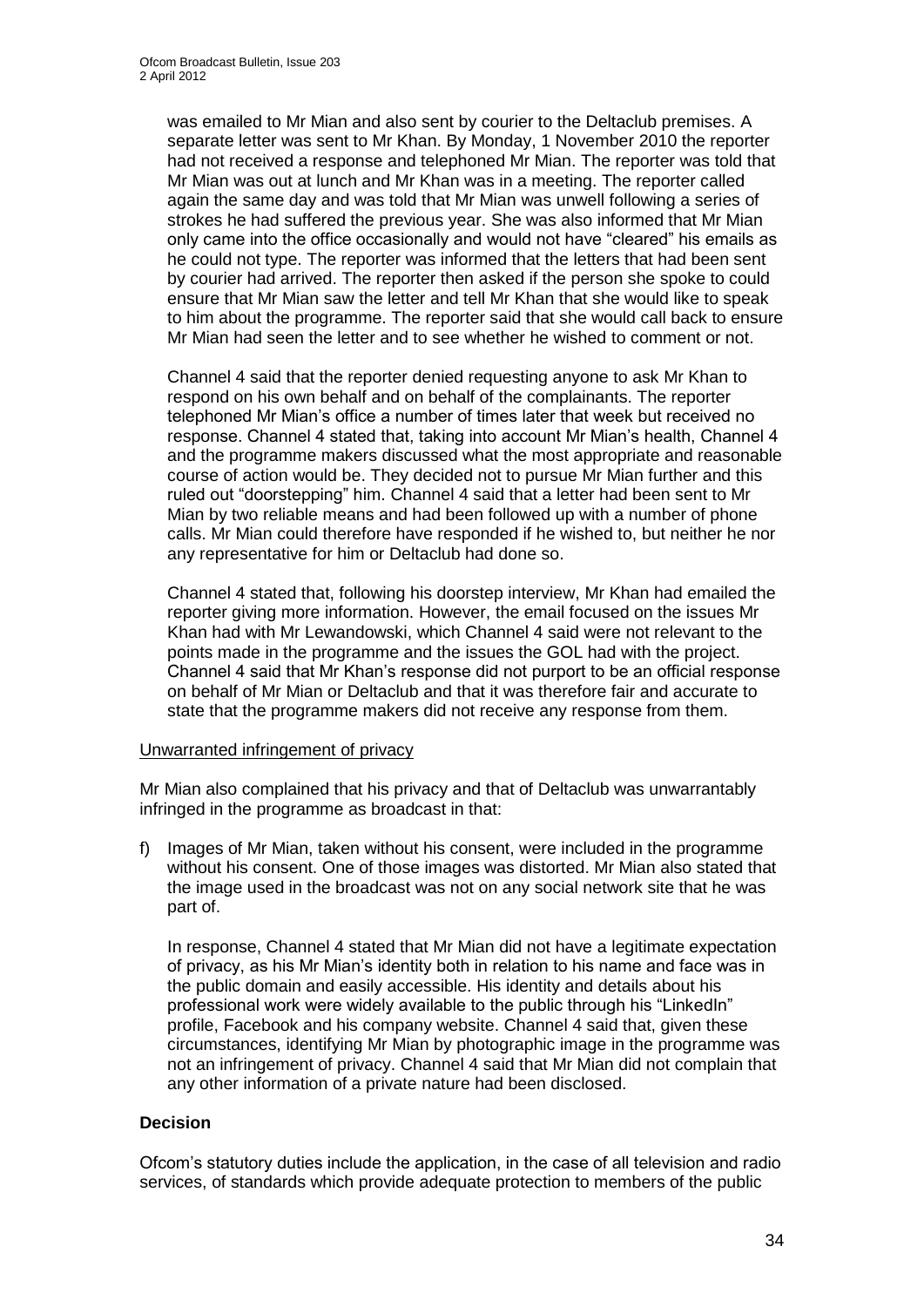and all other persons from unfair treatment and unwarranted infringement of privacy in, or in the making of, programmes included in such services.

In carrying out its duties, Ofcom has regard to the need to secure that the application of these standards is in the manner that best guarantees an appropriate level of freedom of expression. Ofcom is also obliged to have regard, in all cases, to the principles under which regulatory activities should be transparent, accountable, proportionate and consistent and targeted only at cases in which action is needed.

In reaching its decision, Ofcom carefully considered all the relevant material provided by both parties. This included a recording of the programme as broadcast and transcript and both parties" written submissions.

#### Unfair treatment

When considering complaints of unfair treatment, Ofcom has regard to whether the broadcaster"s actions ensured that the programme as broadcast avoided unjust or unfair treatment of individuals and organisations, as set out in Rule 7.1 of Ofcom"s Broadcasting Code ("the Code"). Ofcom had regard to this Rule when reaching its decisions on the individual heads of complaint detailed below.

a) The programme included false allegations about Mr Mian and Deltaclub.

In considering this part of the complaint, Ofcom had regard to Practice 7.9 of the Code, which states that before broadcasting a programme, broadcasters should take reasonable care to satisfy themselves that material facts have not been presented, disregarded or omitted in a way that is unfair to an individual or organisation. Ofcom therefore assessed the various ways in which the complainant said the material facts were presented in an unfair manner.

i) Ofcom first considered the complaint that the programme alleged that Mr Mian and Mr Khan were business partners and resulted in the false impression being given that they were the only two people working on the project. The complaint also alleged that the programme gave the impression that Mr Mian and Mr Khan were business partners at Deltaclub.

Ofcom noted that the programme introduced this section by stating:

*"We've investigated a case of two London businessmen, involved in schemes worth over five million pounds. Four years ago a reputable group of businesses and universities in East London applied for a European grant. They set up a club to help people from the EU's newest member states -mainly East Europeans [to] start businesses here. Joe Lewandowski was a co-founder of the project"*.

The programme went on to interview Mr Lewandowski, who said that not enough people applied for the courses. Ofcom also noted the following commentary:

*"He* [Mr Lewandowski] *had two options - scrap the scheme or hand it over to someone else. That's where these men come in - Shaukat Nawaz Khan - who calls himself Lord Khan - and his business partner Samee Mian. Both were among the original consortium who set the scheme up - now they took over its running"*.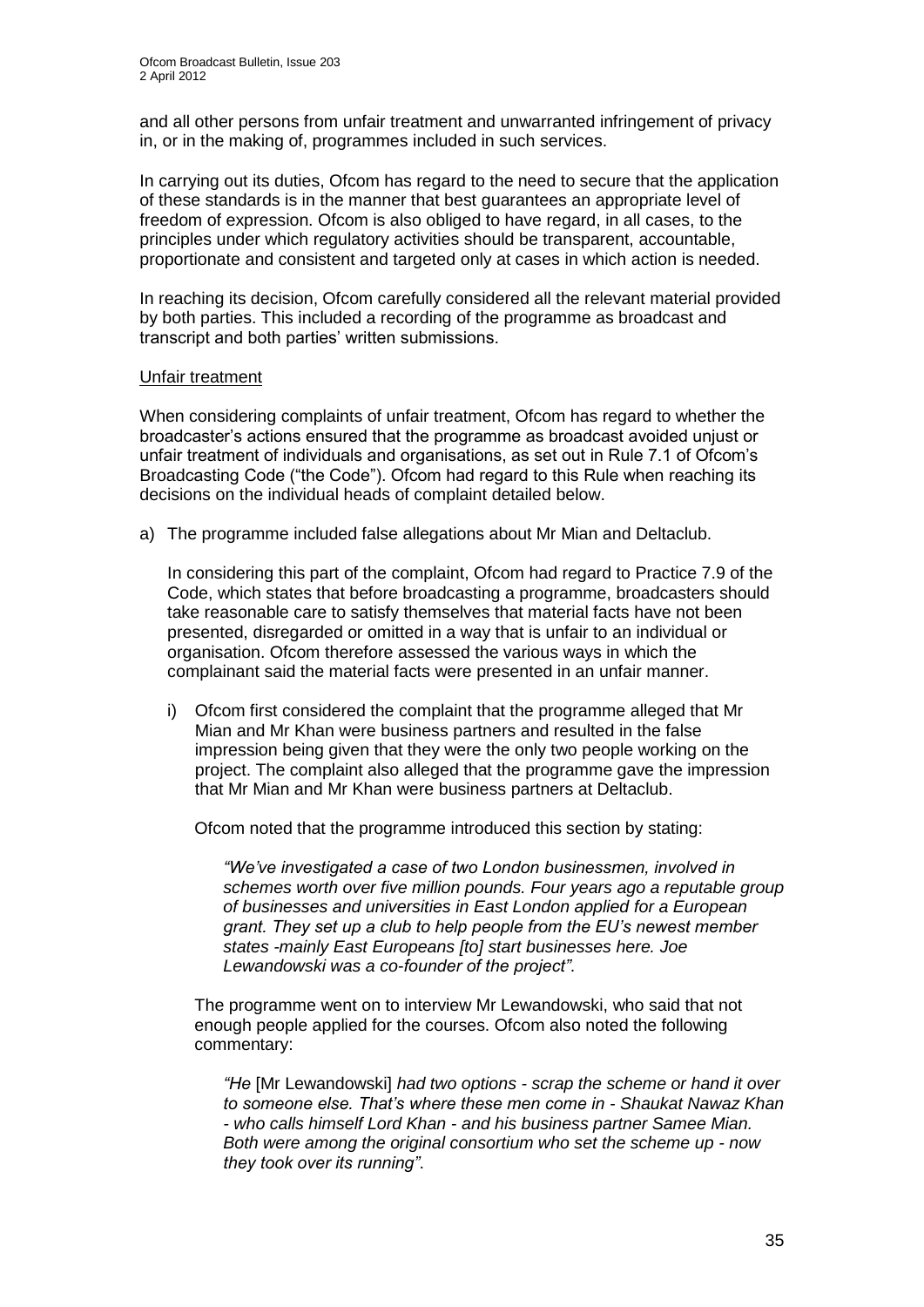Ofcom noted that the programme did refer to Mr Mian and Mr Khan as *"business partners"* and that Mr Mian did not deny that he had a business relationship with Mr Khan. Ofcom also noted that the annual accounts for LEEBA indicated that Mr Khan and Mr Mian were both directors of the company and had been for a number of years. Ofcom considered that this amounted to evidence of an established business relationship. Ofcom also considered that it was clear from the commentary that the term *"business partners"* was being used to describe the relationship at the time the project was handed over by Mr Lewandowski. Further, the programme did not make any reference to Mr Mian and Mr Khan being business partners at Deltaclub. The context in which Deltaclub was mentioned in the programme was when discussing the issue of training for the project. Taking all these factors into account, Ofcom took the view that the description of Mr Mian and Mr Khan as *"business partners"* was accurate and reasonable.

Ofcom then went on to consider whether the programme gave the impression that Mr Mian and Mr Khan were the only two people working on the project. Ofcom noted that the commentary set out above made the point that there was a group of businesses involved in the project but that Mr Mian and Mr Khan were the main people responsible for the running of the project, once it had been handed to them. Therefore in Ofcom"s view the programme did not allege that Mr Mian and Mr Khan were the only people involved in the project.

ii) Ofcom then considered the complaint that the programme stated that Deltaclub had been asked to repay over £800,000 received on three projects after the GOL had found *"serious issues"*.

Ofcom noted that the programme stated:

*"Lewandowski finally discovered GOL had paid Khan and Mian £232,000. A few weeks later GOL said they'd asked for the money back after finding what they called "significant issues" with Deltaclub*...*GOL was scrapped in May and much of its work taken over by a government department. They confirmed that Khan and Mian were ordered to repay not just that grant but also a second one - a total of £380,000. We've also discovered their names are still attached to at least five other projects worth a total of 5 million pounds"*.

Ofcom acknowledged Mr Mian"s point that Deltaclub, as a private company, was not entitled to any funding. However in Ofcom's view the above commentary did not state that Deltaclub had been given funding. It was clear from the above commentary that it was Mr Khan and Mr Mian, as members of the *"original consortium who set the scheme up"* and who had taken over running the project from Mr Lewandowski, who were being asked to re-pay the grant and not Deltaclub itself.

Ofcom also considered the following commentary:

*"Unless Deltaclub can justify the money it's claimed by next month, they'll be told to repay a third grant. In total they're supposed to pay back over £800,000"*.

When assessing the commentary, Ofcom considered that by this point in the programme, it was clear to viewers that Deltaclub"s role in the project was to assist in providing the training courses that were funded by the grants.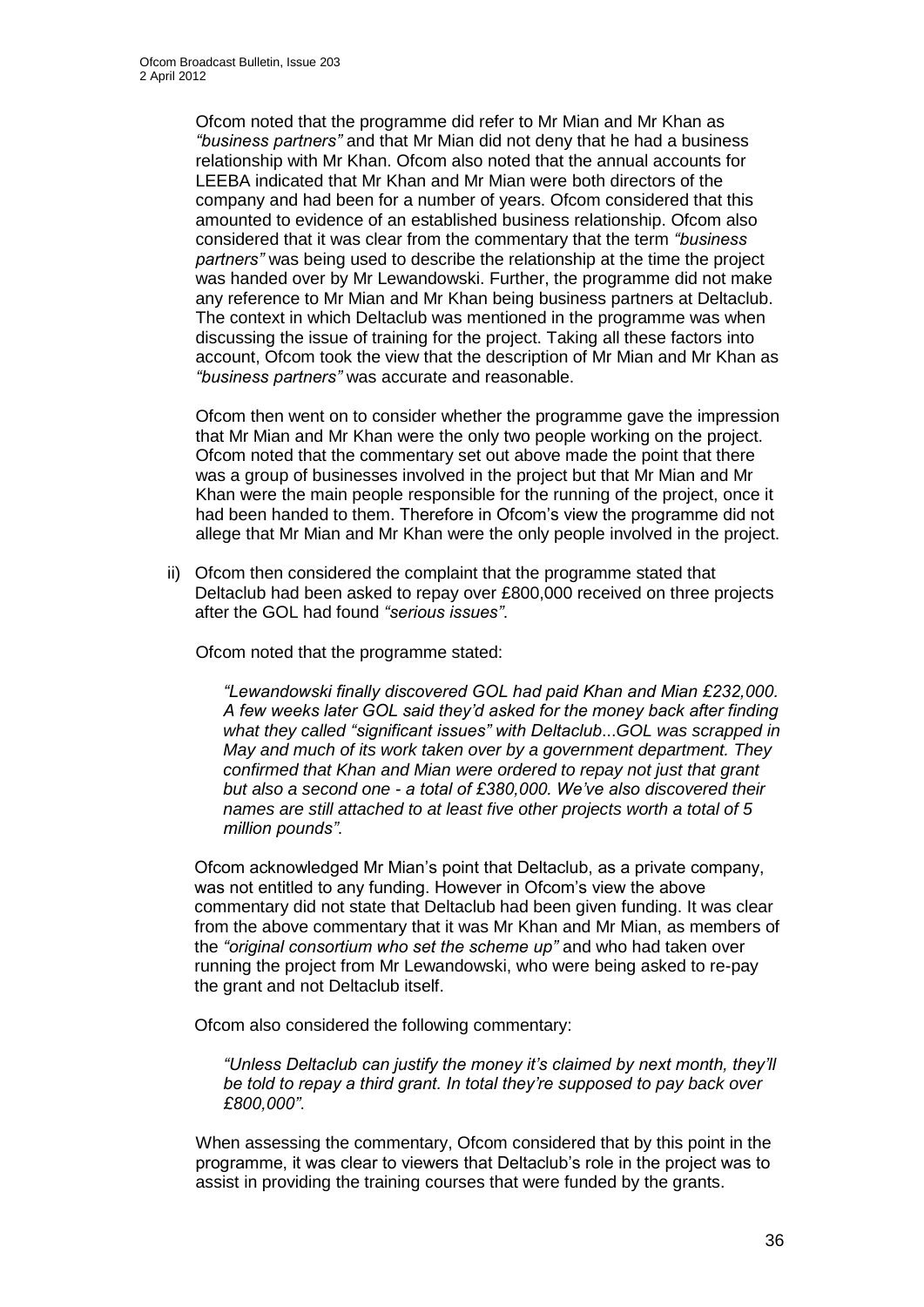Therefore, Ofcom considered that most viewers would have understood that requests for repayments were being made to Mr Khan and Mr Mian, as the recipients of the funding, rather than Deltaclub. Ofcom considered that the programme accurately reflected the letters that the programme makers received from the GOL and the Department for Communities and Local Government, which confirmed that issues had been raised over two grants which amounted to £380,000 as stated in the programme. Also with reference to Deltaclub, the programme makers had received a letter from the Skills Funding Agency which explained that it had a contract with Deltaclub, worth £435,980 to "deliver Train to Gain activity", which may be subject to repayment as a result of an audit.

In these circumstances Ofcom considered it was accurate and reasonable for the programme to refer to the request for repayment of over £800,000 due to *"significant issues"*.

iii) Ofcom considered next the complaint that the programme alleged that Mr Mian and Mr Khan had committed fraud.

The following commentary was included in the programme:

*"Last week the European Union's auditors produced their annual report. And as with almost every year they found serious errors and weaknesses. That means no one knows exactly where all the money's gone...The previous year almost five hundred million pounds went to European projects later suspected of fraud. And 28 million pounds of that went on grants in the UK"*.

Ofcom considered that the purpose of the programme as a whole was to investigate how the current EU budget is being spent; either through generous expenses to MEP"s or through grants, which the section of the programme complained about focused on. Ofcom noted that this section of the programme was introduced with a reference to the fact that a substantial amount of money went to projects *"later suspected of fraud"*. The programme then introduced *"the case of two London businessmen involved in schemes worth over five million pounds"*. Ofcom also noted that this part of the programme referred to Mr Lewandowski"s *"suspicions"* about the running of the project and Mr Khan"s previous criminal conviction for *"forging cheques and stealing money meant for the community groups"*.

Ofcom noted that the programme makers provided material that demonstrated that they had received confirmation from the GOL that the GOL were seeking to recover repayment of the grant due to "significant issues" with Deltaclub. Ofcom therefore considered that the programme makers had received evidence from a reliable source that repayment of the grant was being requested. Ofcom also noted that other than stating there were *"significant issues"*, the reasons why repayment was being sought were not made clear in the programme. In Ofcom"s view, the programme did not state that Mr Mian had committed fraud.

Given the general reference to *"fraud"* and to the fact that GOL had requested *"repayment"* of the grants, Ofcom considered that some viewers may have concluded that the repayment was requested due to impropriety on the part of Mr Mian and/or Mr Khan. However, given the confirmation from GOL that there were "significant issues" that led to the request for repayment and a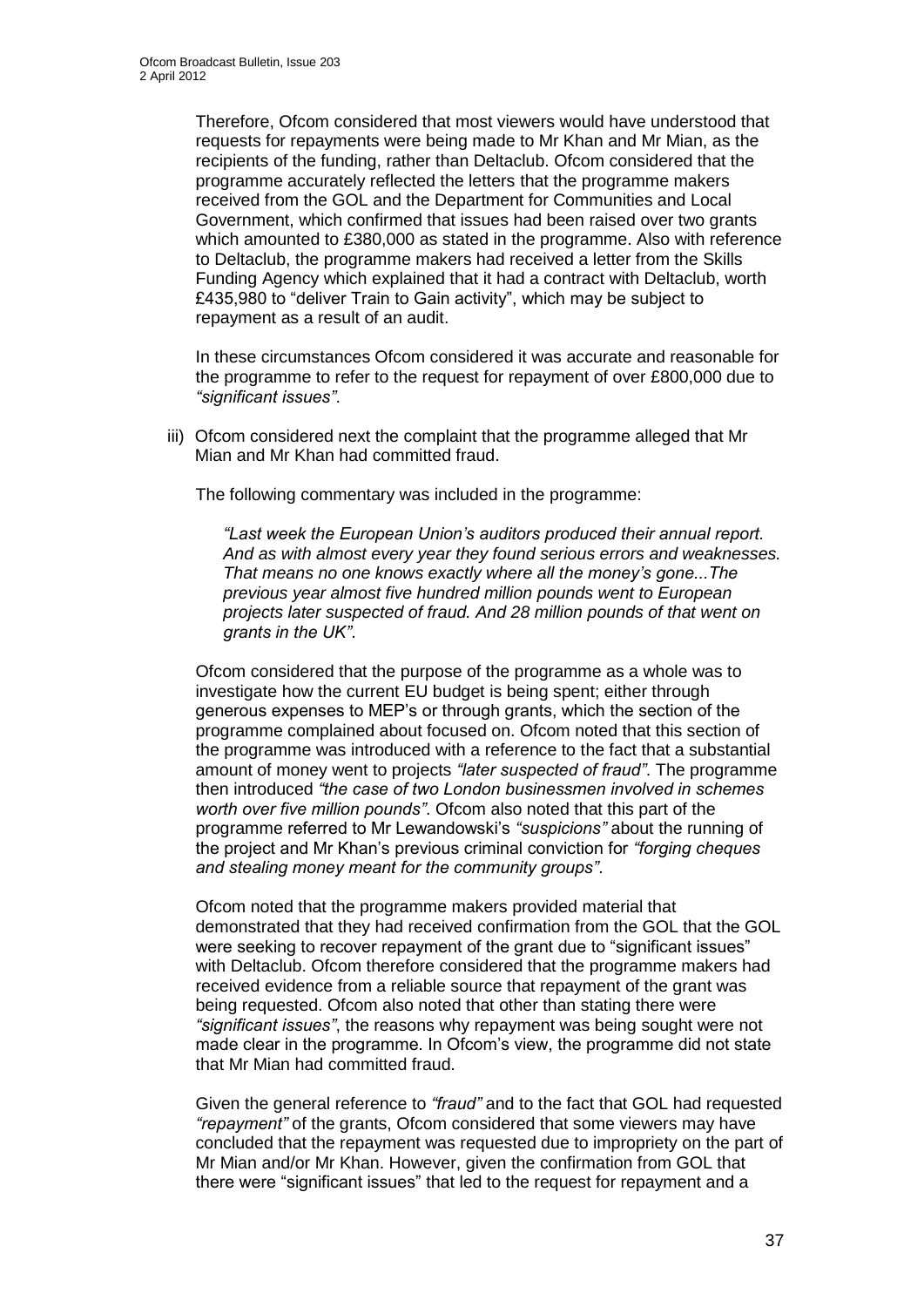letter from the Skills Funding Agency which stated that an audit performed by them considered the use of funding at Delta Club to be "unsatisfactory", Ofcom concluded that the programme, while not accusing Mr Mian of fraud, fairly reflected the circumstances surrounding the request for repayment of the funding.

iv) Ofcom considered the complaint that the programme alleged that training was delivered at Deltaclub premises, when in fact the business support and training were delivered in various community locations, benefiting over 500 East European business people.

Ofcom noted that the programme stated that *"The plan was to run courses in local colleges, like this one"*, which was accompanied by a shot of the exterior of a college called "Barclay Hall". Ofcom also observed that later in the programme the reporter explained that *"most of the training had supposedly been done here - at Deltaclub - run by Samee Mian"*. This was accompanied by a shot of the outside of Deltaclub.

Mr Mian complained that the programme alleged that training was delivered only at Deltaclub. However, Ofcom considered that the above commentary made it clear that the training for which the funding had been granted took place mostly, but not exclusively*,* at Deltaclub.

Ofcom therefore found no unfairness to Mr Mian or Deltaclub in respect of head a) of the complaint (i.e. each of i) to iv) above).

#### b) & c)

Ofcom considered heads b) and c) of the complaint together as both raised similar issues in relation to the reliability of a one contributor, Mr Lewandowski.

Ofcom first assessed the complaint that the programme gave an unrealistic and biased account of events. This was because it: included an interview with Mr Lewandowski in relation to what the issues with the project were, when he was the person who had mismanaged the project and led it into difficulties; but failed to interview other representatives of LECP and LEEBA that were involved with the delivery of the project, to get a realistic and unbiased view of the events that occurred during the project"s lifetime.

In considering this part of the complaint, Ofcom had regard to Practice 7.9 of the Code, as set out under decision head a) above.

Ofcom noted the following section in the programme:

- Commentary: *"Without knowing his past, Lewandowski quickly became suspicious of the way Khan was running things now. After taking over the struggling project, Khan claimed it quickly became a huge success".*
- Mr Lewandowski: *"We got a thank you letter saying how the project had gone really well, it was successful and that they succeeded in delivering 330 business outputs and ah, 30 courses from the time that they'd taken over the project at the end of November through to the end of March 2008".*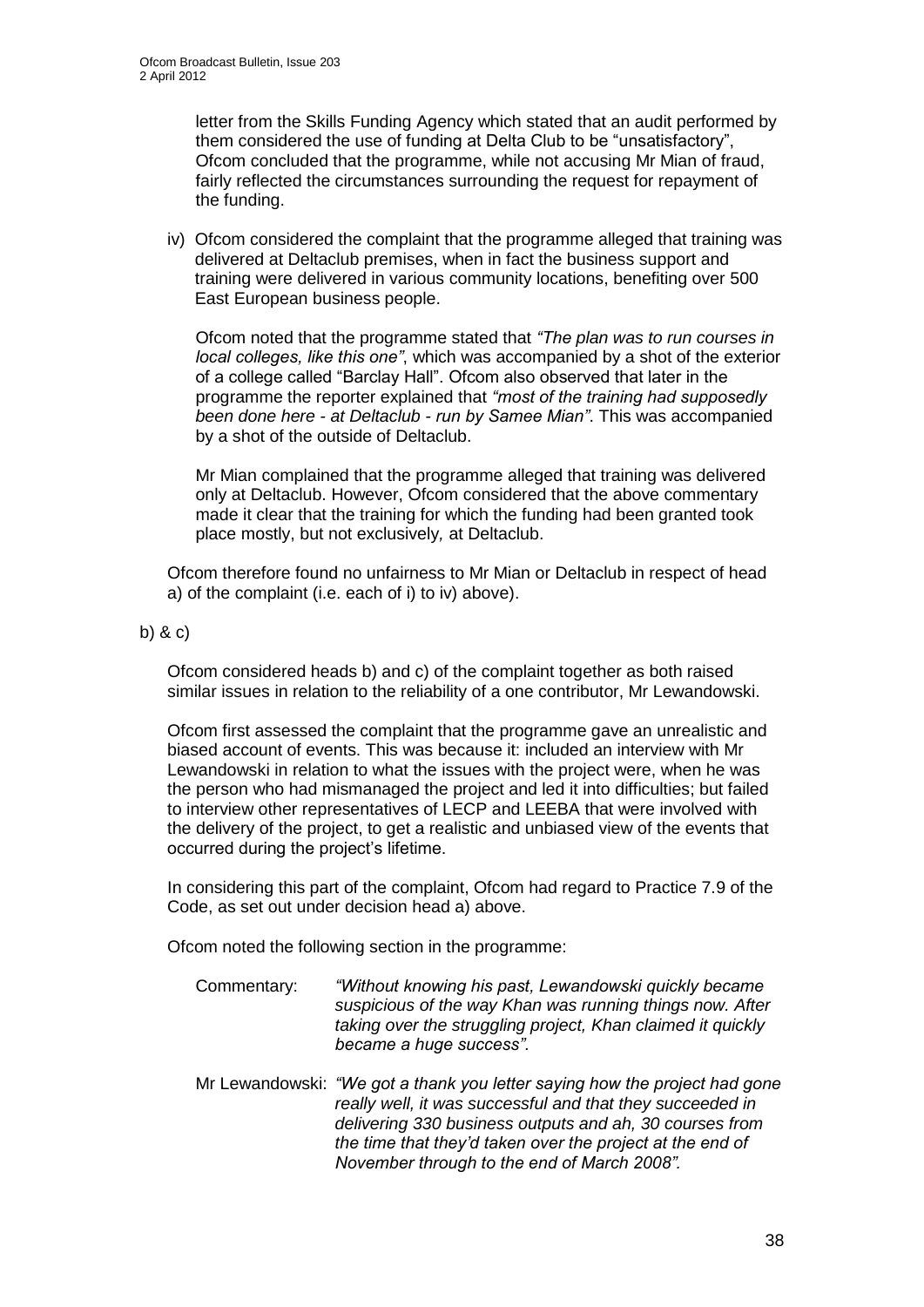Reporter*: "So in four months…?"*

Mr Lewandowski: *"In four months they had suddenly delivered all the outputs and it just wasn't doable. I couldn't believe that in three and a half months when you knock out Christmas that all the work could have been done and within, given the problems that we'd had in the past".*

In Ofcom's view, the above commentary suggested that Mr Lewandowski's opinion was that the issues with the running of the project only became apparent after Mr Mian and Mr Khan became involved and that this was because training did not happen as they claimed. This was further highlighted later in the programme when the reporter stated that Mr Lewandowski had:

*"...bombarded GOL with emails saying he suspected the training courses Khan and Mian claimed for had never happened. But GOL wouldn't tell him anything because he wasn't part of the project any more"*.

Ofcom noted Mr Mian"s submissions that there had been issues with Mr Lewandowski"s management of the project and that he had not handed over paperwork which was being requested by the GOL, and that there was no mention of this in the programme. Ofcom recognised the potential for unfairness to Mr Mian and Deltaclub in suggesting problems experienced by the project were solely the responsibility of Mr Khan and Mr Mian and omitting references to concerns about Mr Lewandowski"s management of the project.

Ofcom recognises that programme makers and broadcasters are entitled to exercise their editorial discretion and legitimately select what material to include in a programme, provided that in exercising this discretion they do not cause unfairness to an individual or organisation. Therefore, Ofcom went on to consider what steps were taken by the programme makers to avoid unfairness, and the information they had available to them at the time.

Channel 4 provided Ofcom with letters that the programme makers had seen during their research. One letter, from the GOL to Mr Lewandowski and dated 6 November 2009, stated:

"I can confirm that following our visit we have written to LEEBA explaining that the audit identified significant issues on the match funding provided by Deltaclub in the form of staff activities".

An email from the Skills Funding Agency, dated 11 November 2010, stated:

"The Skills Funding Agency currently has an ESF funded contract with Delta Club to deliver Train to Gain activity. An audit performed by Agency staff in July 2010 considered the use of ESF funding at this provider to be unsatisfactory, The Agency has asked Delta Club to carry out a 100 percent check of all its funded provision and report back to the Agency by early December. Once the 100 percent check is complete, the Agency's staff will carry out a follow up visit to verify the results of the internal check. The Agency will require Delta Club to repay funds associated with any errors arising through this process".

A letter from the Department for Communities and Local Government to the reporter, dated 26 October 2010, stated: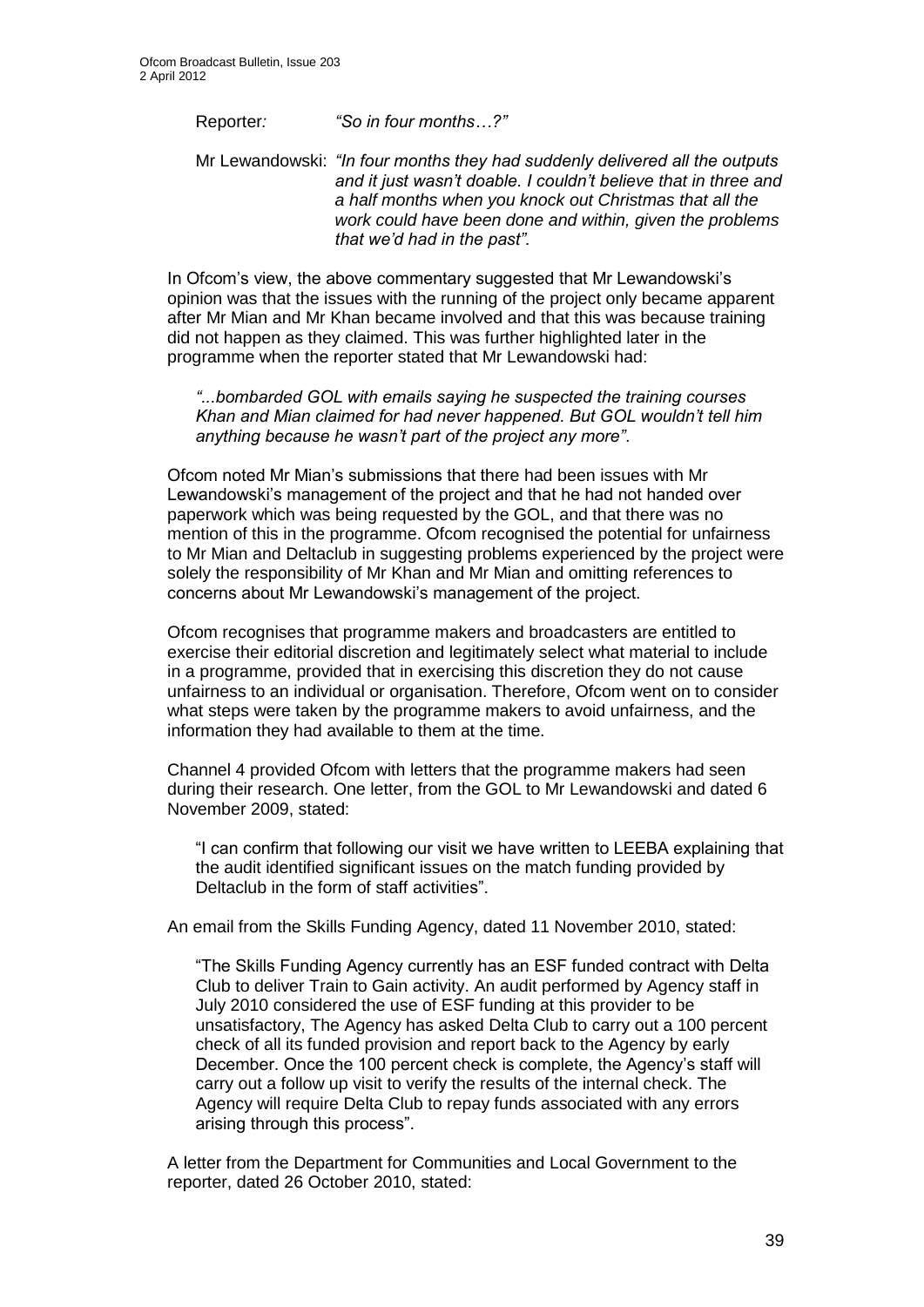"In April 2006, an ERDF contract was awarded to East European Business Club. The project"s main aim was to provide support for people setting up businesses in deprived areas of London. The ERDF grant was £232,695.

An inspection visit was conducted by the former Government Office for London in autumn 2009. The visit found that the organisation could not provide records of its expenditure as required by the European Regulations. As a result repayment of the full ERDF grant was demanded.

A further inspection visit was undertaken to another ERDF project run by the same organisation. This showed similar weaknesses and repayment of the ERDF grant demanded. This organisation did not receive any other funding from ERDF 2000-2006 Programme in London".

Ofcom considered that these letters confirmed that LEEBA was asked to repay the grants because it was not able to provide evidence of expenditure in relation to the project. Ofcom noted that the programme reflected this by stating that the GOL had asked for repayment of the fund *"due to significant issues with Deltaclub".* Ofcom also considered that, because of Mr Lewandowski"s reference to his suspicions that training did not take place, viewers may have concluded that the repayment was being requested because training had not in fact taken place and that was the reason why the relevant documentation could not be provided. However, Ofcom also acknowledged that, later in the programme, Mr Khan stated that training had taken place and therefore viewers would have been able to form their own opinion on this point.

Ofcom noted Mr Mian"s complaint that Mr Lewandowski was biased and misrepresented what actually happened, and that the programme makers did not interview any representatives of LECP and LEEBA who were involved with the delivery of the project to obtain their version of events relating to the project. Ofcom took into account Channel 4"s submission that, while the programme makers were aware of a "fall out" between Mr Lewandowski and Mr Mian and Mr Khan, it was not material to the matters being discussed in the programme namely that repayment of funding given to the project had been requested. Ofcom noted that in addition to Mr Lewandowski voicing his suspicions on the programme, the programme makers had sought information from the relevant bodies to satisfy themselves that there was evidence to support the various issues raised by Mr Lewandowski. Ofcom also had regard to the facts that it would have been clear to viewers that Mr Lewandowski held strong views on the subject; and that (having approached Mr Lewandowski, Mr Mian and Mr Khan about the issues) the programme makers had obtained or attempted to obtain information from the three main people involved in the running or delivery of the project.

Taking all the above factors into account, Ofcom considered that it was not incumbent on the programme makers to interview any other parties to ensure that material facts were presented in a way that was fair to Mr Mian or Deltaclub.

Ofcom therefore found no unfairness to Mr Mian and Deltaclub in relation to heads b) and c) of the complaint.

d) Ofcom considered the complaint that an image of Mr Mian which was included in the programme had been deliberately distorted and digitally edited.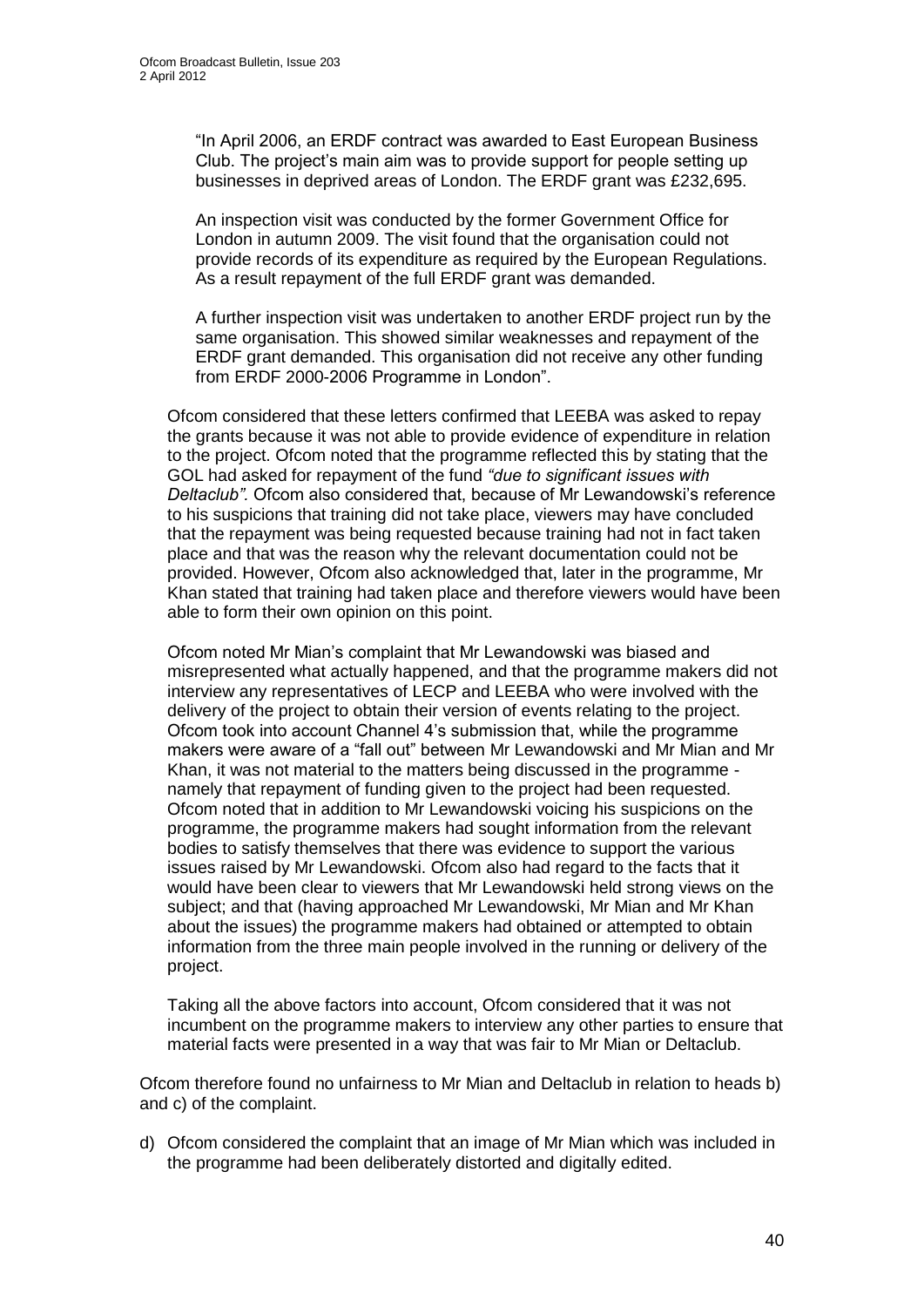In considering this part of the complaint, Ofcom had regard to Practice 7.9 of the Code, as set out under decision head a) above.

Ofcom recognised that there was a dispute between the parties as to whether the image referred to had been deliberately distorted and digitally edited. On the information available, it was not possible for Ofcom to reach a conclusion on this point. In any event, it is not Ofcom"s role to establish whether or not the image had been edited as Mr Mian complained but rather to determine whether the programme makers took reasonable care not to present, disregard or omit material facts in a way that was unfair to him.

Ofcom noted that there were two images of Mr Mian which appeared in the programme. Both images were shots of Mr Mian"s head. These images were shown in the programme briefly, did not appear to be extraordinary or unusual in any way and were included merely to identify him to viewers. Ofcom also considered that the photographs did not appear to differ materially from pictures of Mr Mian on his website.

Taking these factors into account, Ofcom was satisfied that the programme makers had taken reasonable care not to present, disregard or omit material facts in a way that was unfair to Mr Mian.

Ofcom therefore found no unfairness to Mr Mian in this respect.

e) Ofcom considered the complaint that Mr Mian was not given an appropriate and timely opportunity to respond to allegations. Mr Mian said that when the reporter telephoned his offices, his son told her that Mr Mian was off sick and asked her to email any questions so that Mr Mian could provide answers and give his side of the story. Mr Mian went on to complain that the reporter told Mr Mian"s son that, because of Mr Mian"s health, she would not pursue speaking with him and asked him to ask Mr Khan to respond to her email. The reporter later confirmed receipt of Mr Khan"s email but, despite her informing Mr Khan that all relevant material he had supplied would be fairly reflected in the programme, she said in the programme that Mr Mian and Deltaclub "had refused to comment".

In considering this part of the complaint, Ofcom had regard to Practice 7.11 of the Code, which states that if a programme alleges wrongdoing or incompetence or makes other significant allegations, those concerned should normally are given an appropriate and timely opportunity to respond.

Ofcom noted the following commentary in the programme:

*"Khan and Mian didn't reply to a letter, email or phone calls, so we approached Khan directly"*.

Ofcom observed from the above commentary that the programme did not say, as stated in Mr Mian"s complaint, that Mr Mian had "refused to comment" but that Mr Mian *"didn't reply*…*"*. Directly following the above comment, the reporter was shown approaching Mr Khan and addressing questions to him. Ofcom noted that Mr Khan sent an email providing more information to the reporter following the doorstep interview and that Mr Mian did not dispute that he did not respond to the programme makers.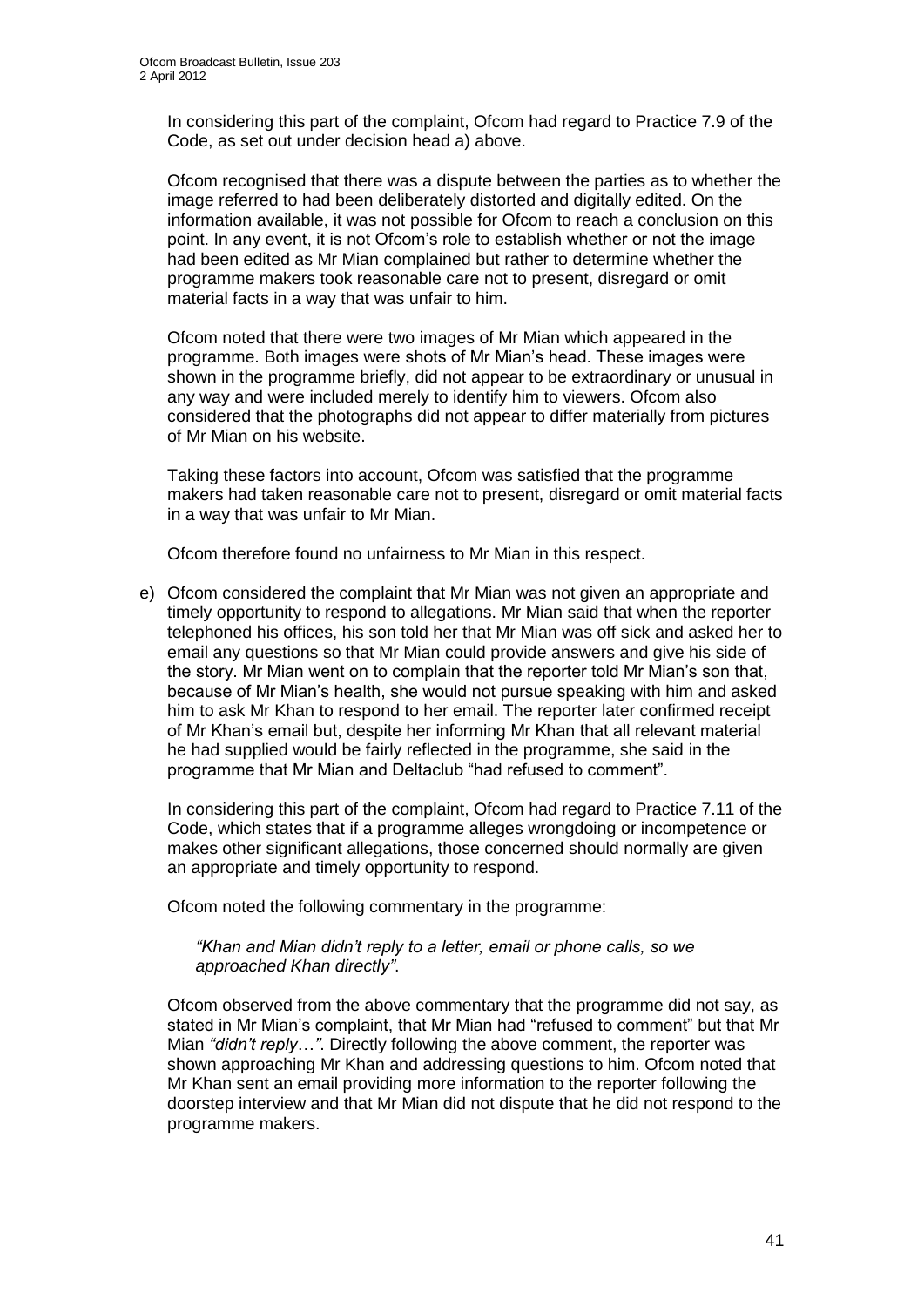Ofcom noted that the programme alleged impropriety on the part of Mr Mian (as outlined in subhead iii) of the Provisional Decision). In Ofcom"s view this amounted to a serious allegation about Mr Mian and Deltaclub.

In these circumstances, it was incumbent on the programme makers to give Mr Mian an appropriate and timely opportunity to respond. Ofcom noted that the programme makers sent a letter dated 26 October 2010 to Mr Mian, by post and email, 20 days before the programme was broadcast. The letter requested an interview with Mr Mian, outlined the allegations that were going to be made in the programme and referred to the date of the intended broadcast. Ofcom noted that there was a disparity between the parties" accounts as to whom the reporter had contacted, how many times the reporter had followed up with Mr Mian directly and what was said by the reporter. However, as referred to under decision head d) above, Ofcom"s role is not to resolve conflicts of evidence as to the nature or accuracy of particular accounts of events but to adjudicate on whether Mr Mian had been treated unfairly in the programme as broadcast.

Ofcom took into account the fact that the programme makers wrote to Mr Mian asking him to comment nearly three weeks before the broadcast and, as acknowledged by both parties, attempted to follow up with phone calls when they had not received a response. Taking these factors into consideration, Ofcom considered that the programme makers had given Mr Mian an appropriate and timely opportunity to respond to the allegations made in the programme.

Ofcom concluded that the comment in the programme that Mr Mian *"didn't reply"*, was factually correct because the programme makers did not receive a response from him. The programme makers were aware that Mr Mian had been ill and this was likely to have impeded his ability to respond, and this in turn resulted in the programme makers taking the decision not to doorstep Mr Mian.

Taking into account the factors above, Ofcom considered that, the programme makers provided Mr Mian with an appropriate and timely opportunity to respond to the allegations in the programme; and in stating that Mr Mian did not reply to a letter, email or phone calls, the programme makers had accurately stated the position.

Ofcom therefore did not consider that Mr Mian was treated unfairly in the programme as broadcast.

#### Unwarranted infringement of privacy

In Ofcom"s view, the individual"s right to privacy has to be balanced against the competing rights of the broadcasters to freedom of expression. Neither right as such has precedence over the other and where there is a conflict between the two, it is necessary to focus intensely on the comparative importance of the specific rights. Any justification for interfering with or restricting each right must be taken into account and any interference or restriction must be proportionate.

This is reflected in how Ofcom applies Rule 8.1 of the Code which states that any infringement of privacy in programmes, or in connection with obtaining material included in programmes, must be warranted.

f) Ofcom considered the complaint that two images of Mr Mian were included in the programme without his consent. Mr Mian also complained that one of the two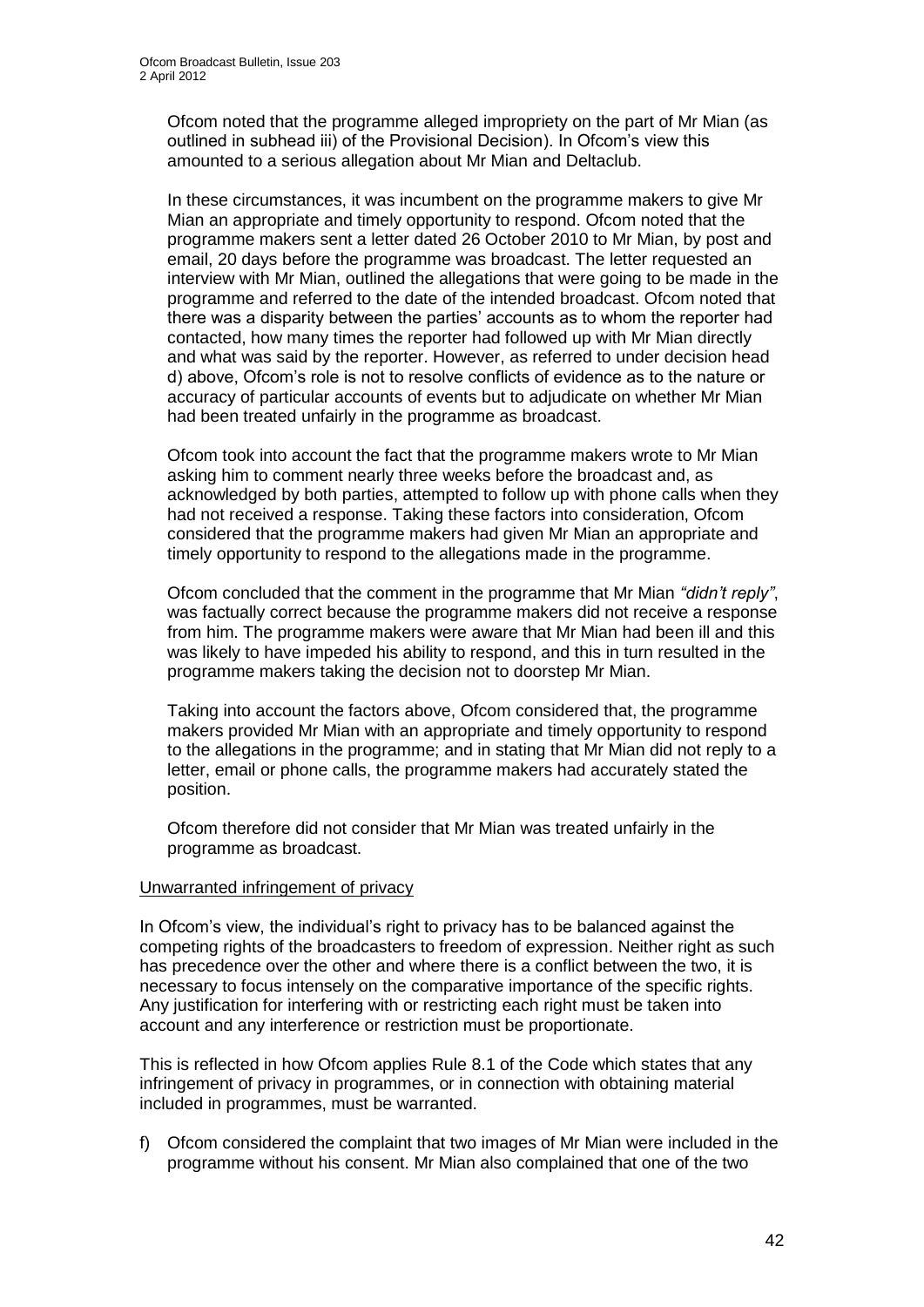images was distorted. Mr Mian also stated that one image used in the broadcast was not on any social network site that he was part of.

Ofcom took into consideration Rule 8.6 of the Code which states that if the broadcast of a programme would infringe the privacy of a person or organisation, consent should be obtained before the relevant material is broadcast, unless the infringement of privacy is warranted.

Ofcom"s finding on the complaint that a photograph of Mr Mian shown in the programme was distorted is set out at decision head d) above.

Ofcom first considered the extent to which Mr Mian had a legitimate expectation that a photograph of him would not be broadcast in the programme.

Ofcom noted that two photographs of Mr Mian in a suit were shown in the programme. One appeared to be similar to the photograph Mr Mian used on his "LinkedIn" profile. The other photograph was a headshot of Mr Mian in a suit. Although Ofcom could not conclusively determine where Channel 4 had obtained the photographs that were broadcast, it considered that the images were similar to those published on Mr Mian"s "LinkedIn" profile and Facebook page. In addition, Ofcom also noted that the photographs in question did not reveal anything personal about Mr Mian. Taking into account the fact that similar images of Mr Mian were available in the public domain and the fact that there was nothing inherently private about the photographs themselves, Ofcom considered that Mr Mian did not have a legitimate expectation of privacy in relation to the photographs which were broadcast in the programme.

Having taken account of these factors, Ofcom did not go on to consider whether Mr Mian"s consent was required and whether any infringement of Mr Mian"s privacy was warranted.

Ofcom therefore found no unwarranted infringement of Mr Mian"s or Deltaclub"s privacy in the broadcast of the programme.

**Accordingly, Ofcom has not upheld Mr Mian's complaint of unfair treatment and of unwarranted infringement of privacy in the broadcast of the programme.**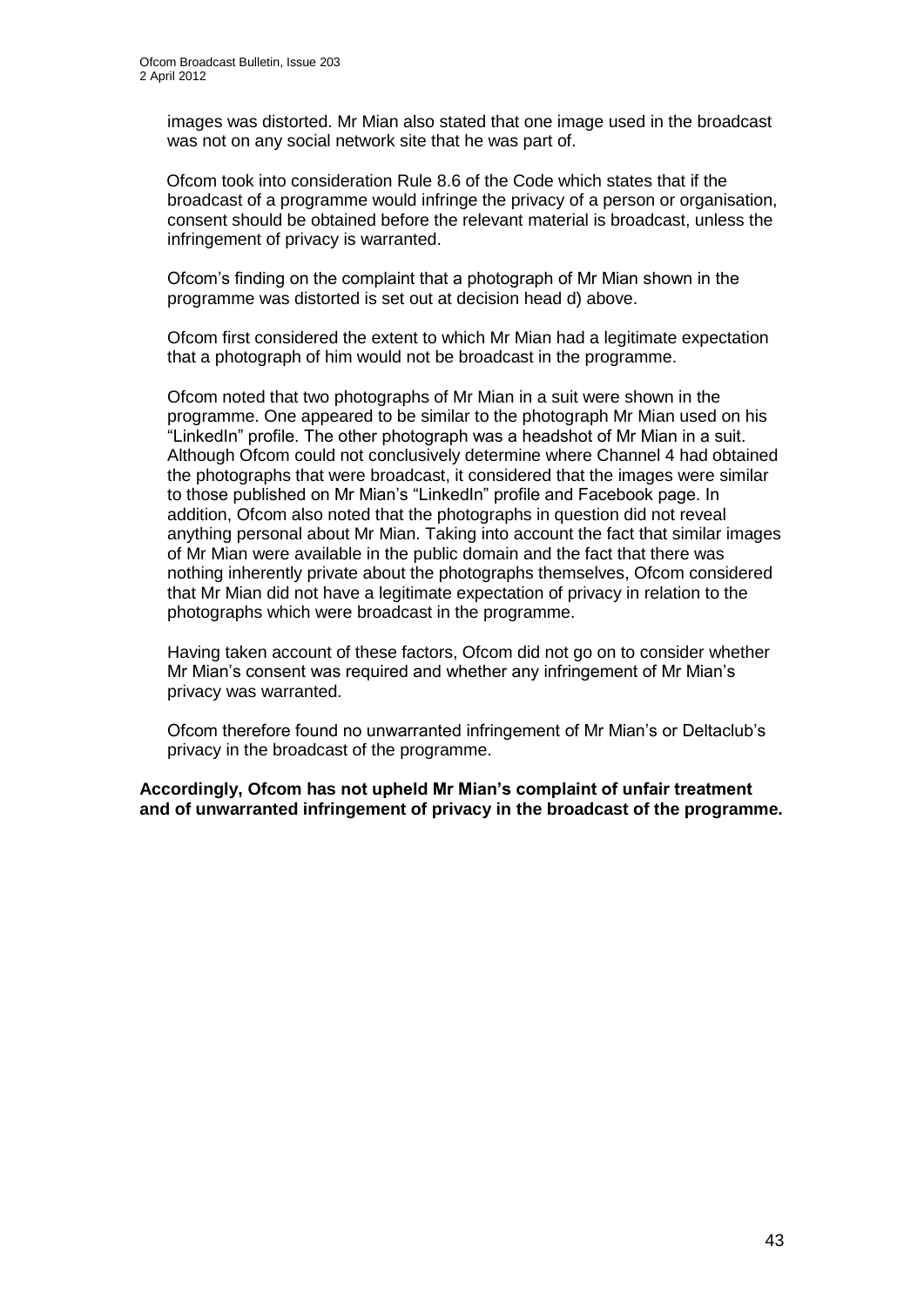# **Other Programmes Not in Breach**

# **Up to 12 March 2012**

| <b>Programme</b>                           | <b>Broadcaster</b> | Transmission<br>Date | <b>Categories</b>                      |
|--------------------------------------------|--------------------|----------------------|----------------------------------------|
| Celebrity Big Brother's Bit on<br>the Side | Channel 5          | 24/01/2012           | Drugs, smoking,<br>solvents or alcohol |
| Storm Night                                | Storm              | 23/01/2012           | Participation TV -<br>Other            |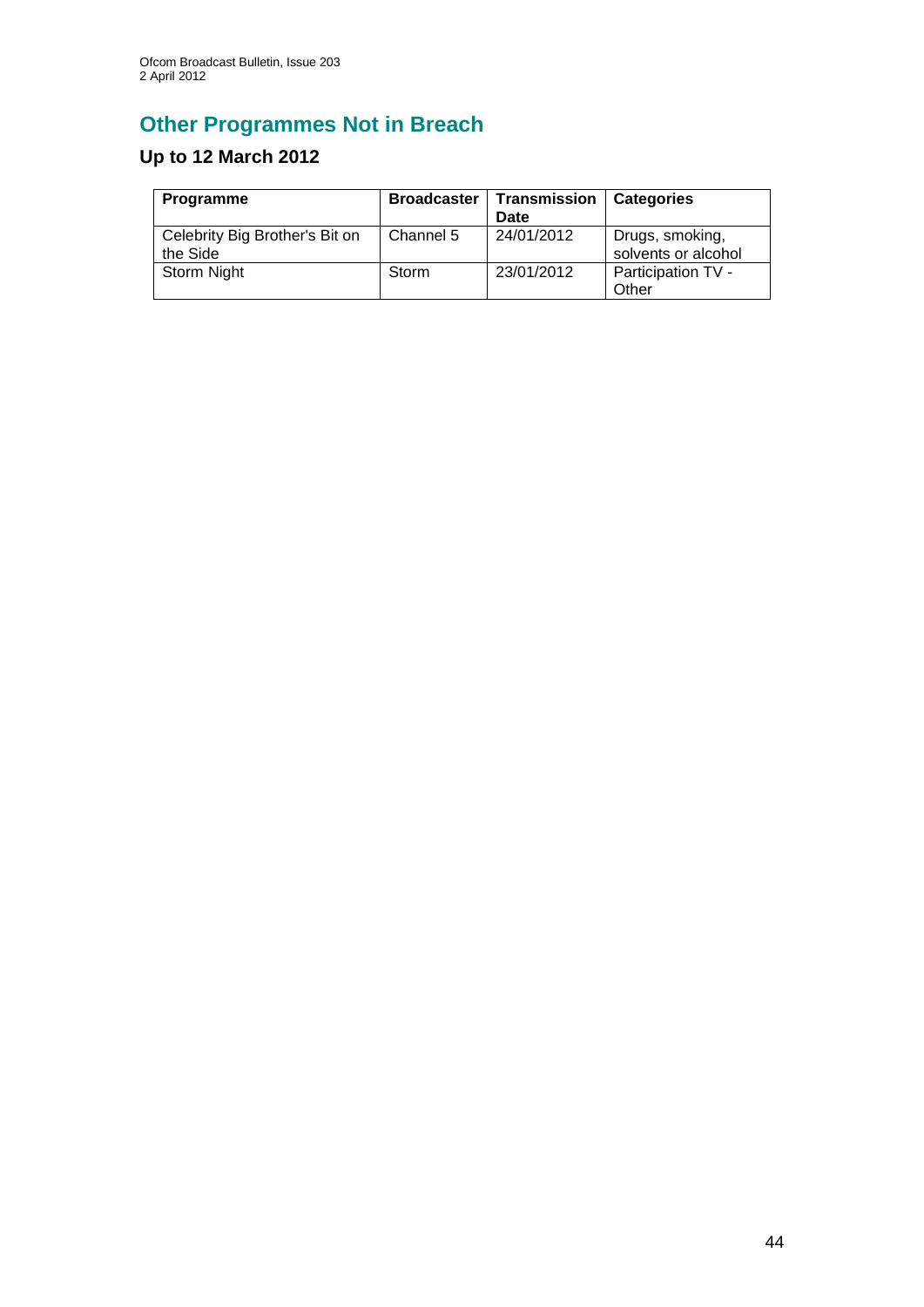## **Complaints Assessed, Not Investigated**

### **Between 28 February and 12 March 2012**

This is a list of complaints that, after careful assessment, Ofcom has decided not to pursue because they did not raise issues warranting investigation.

| Programme                                    | <b>Broadcaster</b>          | <b>Transmission</b><br>Date | <b>Categories</b>                           | Number of<br>complaints |
|----------------------------------------------|-----------------------------|-----------------------------|---------------------------------------------|-------------------------|
|                                              | <b>BBC Radio 5 Live</b>     |                             |                                             |                         |
| 606                                          |                             | 25/02/2012                  | Generally accepted<br>standards             |                         |
| 10 O'Clock Live                              | Channel 4                   | 29/02/2012                  | Generally accepted<br>standards             | $\overline{3}$          |
| 10 O'Clock Live                              | Channel 4                   | 07/03/2012                  | Religious/Beliefs                           | $\overline{4}$          |
|                                              |                             |                             | discrimination/offence                      |                         |
| 4oD smartphones<br>promotion                 | Channel 4                   | 29/02/2012                  | Materially misleading                       | $\mathbf{1}$            |
| 4oD smartphones<br>promotion                 | Channel 4                   | 01/03/2012                  | Materially misleading                       | $\mathbf{1}$            |
| 4oD smartphones<br>promotion                 | E4                          | 24/02/2012                  | Materially misleading                       | $\mathbf{1}$            |
| 4thought.tv                                  | Channel 4                   | 20/02/2012                  | Sexual orientation                          | $\mathbf{1}$            |
|                                              |                             |                             | discrimination/offence                      |                         |
| 4thought.tv                                  | Channel 4                   | 22/02/2012                  | Religious/Beliefs                           | 1                       |
|                                              |                             |                             | discrimination/offence                      |                         |
| 4thought.tv                                  | Channel 4                   | 23/02/2012                  | Religious/Beliefs<br>discrimination/offence | $\mathbf{1}$            |
| 5 News at 5                                  | Channel 5                   | 08/03/2012                  | Generally accepted                          | 1                       |
|                                              |                             |                             | standards                                   |                         |
| A Girl's Guide to 21st<br><b>Century Sex</b> | $5*$                        | 24/02/2012                  | Sexual material                             | 1                       |
| A Girl's Guide to 21st                       | $5*$                        | n/a                         | Gender                                      | 1                       |
| <b>Century Sex</b>                           |                             |                             | discrimination/offence                      |                         |
| A Room with a View                           | Channel 4                   | 08/03/2012                  | <b>Nudity</b>                               | $\overline{4}$          |
| According to Jim                             | Channel 4                   | 08/03/2012                  | Violence and<br>dangerous behaviour         | 1                       |
| Advertisement for the<br>Daily Express       | Channel 5                   | 23/02/2012                  | Political advertising                       | 1                       |
| Aircrash Confidential<br>(trailer)           | Discovery                   | n/a                         | Generally accepted<br>standards             | 1                       |
| Alex Polizzi: The Fixer                      | BBC <sub>2</sub>            | 14/02/2012                  | Offensive language                          | 1                       |
| All Star Family Fortunes                     | ITV1                        | 25/02/2012                  | Outside of remit /<br>other                 | 1                       |
| American Hoggers                             | Bio                         | 02/03/2012                  | Animal welfare                              | 1                       |
| Antiques Roadshow<br>promotion               | Yesterday                   | 28/02/2012                  | Race<br>discrimination/offence              | 1                       |
| <b>ARY World</b>                             | <b>ARY</b>                  | n/a                         | Generally accepted<br>standards             | $\mathbf{1}$            |
| <b>BBC News at Six</b>                       | BBC <sub>1</sub>            | 01/03/2012                  | Generally accepted<br>standards             | $\overline{2}$          |
| <b>BBC News at Ten</b>                       | BBC <sub>1</sub>            | 01/03/2012                  | Generally accepted<br>standards             | $\overline{2}$          |
| Benidorm                                     | $\overline{IT}VI$           | 24/02/2012                  | Generally accepted<br>standards             | $\mathbf{1}$            |
| <b>Big Breakfast</b>                         | Heart FM (West<br>Midlands) | n/a                         | Competitions                                | 1                       |
| <b>Big Fat Gypsy Weddings</b>                | Channel 4                   | 25/02/2012                  | Animal welfare                              | $\mathbf{1}$            |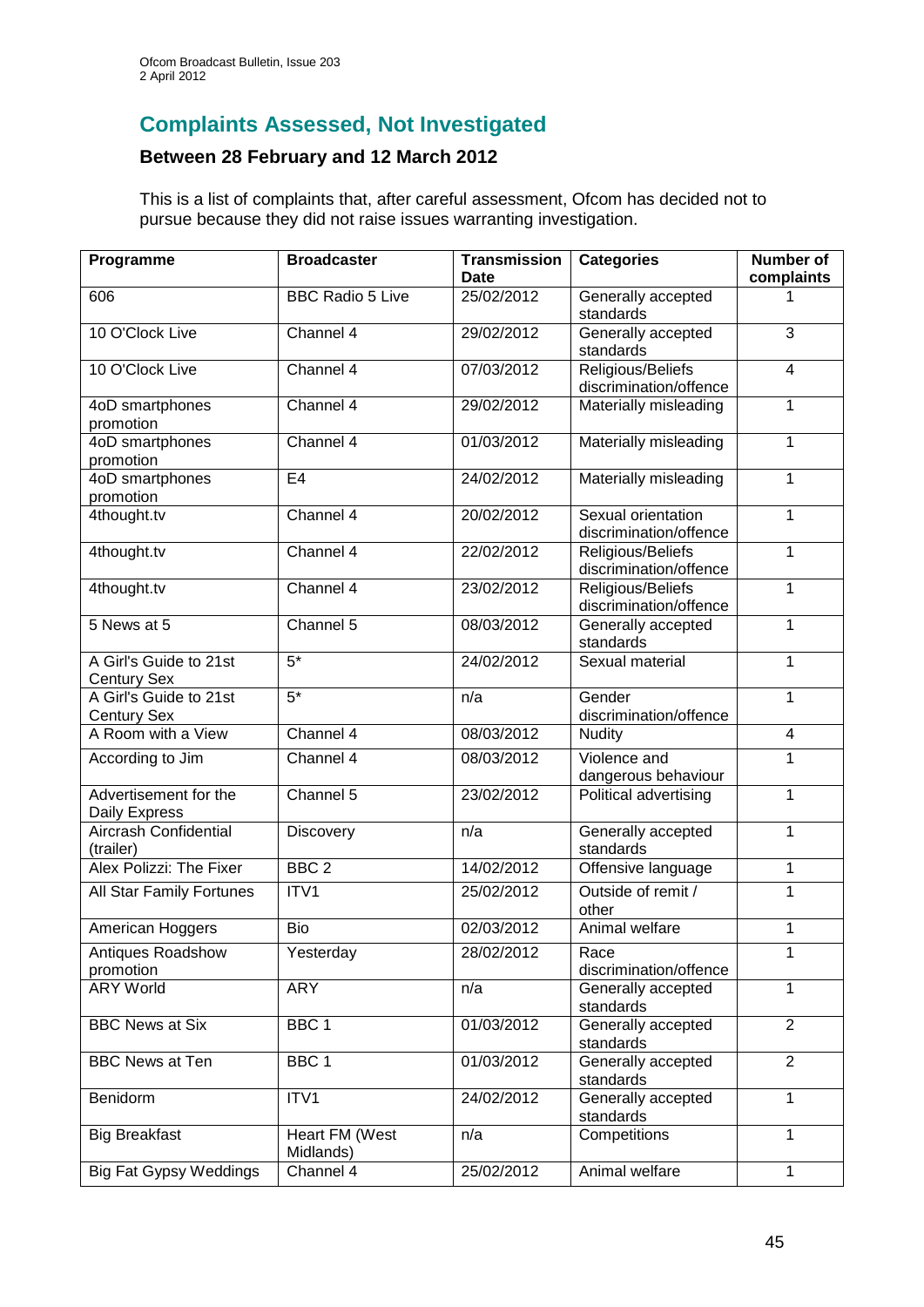| <b>Big Fat Gypsy Weddings</b>                       | Channel 4          | 25/02/2012 | Generally accepted<br>standards              | 1              |
|-----------------------------------------------------|--------------------|------------|----------------------------------------------|----------------|
| <b>Big Fat Gypsy Weddings</b>                       | Channel 4          | 28/02/2012 | Animal welfare                               | 6              |
| <b>Big Fat Gypsy Weddings</b>                       | Channel 4          | 28/02/2012 | Race<br>discrimination/offence               | 1              |
| <b>Big Fat Gypsy Weddings</b>                       | Channel 4          | 03/03/2012 | Animal welfare                               | 1              |
| <b>Big Fat Gypsy Weddings</b>                       | Channel 4          | 06/03/2012 | Animal welfare                               | $\overline{7}$ |
| <b>Big Fat Gypsy Weddings</b>                       | Channel 4          | 06/03/2012 | Generally accepted<br>standards              | 3              |
| <b>Big Fat Gypsy Weddings</b>                       | Channel 4          | 10/03/2012 | Offensive language                           | 1              |
| <b>Brainiac: Science Abuse</b>                      | Pick TV            | 07/03/2012 | Gender<br>discrimination/offence             | 1              |
| <b>Celebrity Juice</b>                              | ITV1               | 21/01/2012 | Sexual material                              | 1              |
| <b>Channel I News</b>                               | Channel I          | 14/02/2012 | Promotion of<br>products/services            | 1              |
| Charity appeal                                      | Noor TV            | 07/01/2012 | Charity appeals                              | 1              |
| Charley Boorman's<br><b>Extreme Frontiers</b>       | Channel 5          | 12/12/2011 | Offensive language                           | 1              |
| <b>Christian O'Connell</b><br><b>Breakfast Show</b> | Absolute Radio     | 05/03/2012 | Generally accepted<br>standards              | 1              |
| Clare in the Community                              | <b>BBC Radio 4</b> | 16/02/2012 | Sexual material                              | 1              |
| Come Dine with Me                                   | Channel 4          | 21/02/2012 | Sexual material                              | 1              |
| Competition                                         | <b>MTV</b>         | n/a        | Competitions                                 | 1              |
| Coppers                                             | Channel 4          | 27/02/2012 | Animal welfare                               | $\overline{7}$ |
| <b>Coronation Street</b>                            | ITV1               | 23/02/2012 | Harm                                         | 1              |
| <b>Coronation Street</b>                            | ITV1               | 27/02/2012 | Generally accepted<br>standards              | $\overline{2}$ |
| <b>Coronation Street</b>                            | ITV1               | 05/03/2012 | Drugs, smoking,<br>solvents or alcohol       | 1              |
| <b>Coronation Street (trailer)</b>                  | ITV1               | 05/03/2012 | Generally accepted<br>standards              | $\mathbf{1}$   |
| Countdown                                           | Channel 4          | 24/02/2012 | Due impartiality/bias                        | 1              |
| Countdown                                           | Channel 4          | 08/03/2012 | Generally accepted<br>standards              | $\mathbf{1}$   |
| Dancing on Ice                                      | ITV1               | 26/02/2012 | Generally accepted<br>standards              | 1              |
| Dancing on Ice                                      | ITV1               | 26/02/2012 | Violence and<br>dangerous behaviour          | 1              |
| Dancing on Ice                                      | ITV1               | 04/03/2012 | Outside of remit /<br>other                  | 1              |
| Dancing on Ice                                      | ITV1               | 04/03/2012 | Sexual material                              | $\mathfrak{B}$ |
| Dancing on Ice                                      | ITV1               | 11/03/2012 | Generally accepted<br>standards              | 1              |
| Dermot O'Leary                                      | <b>BBC Radio 2</b> | 18/02/2012 | Sexual orientation<br>discrimination/offence | 1              |
| Dickinson's Real Deal                               | ITV1               | 21/02/2012 | Competitions                                 | 1              |
| <b>Doctors</b>                                      | BBC 1              | 13/02/2012 | Scheduling                                   | 1              |
| Downtown Breakfast                                  | Downtown Radio     | 27/02/2012 | Generally accepted<br>standards              | $\mathbf{1}$   |
| EastEnders                                          | BBC 1              | 20/02/2012 | Race<br>discrimination/offence               | $\mathbf{1}$   |
| EastEnders                                          | BBC 1              | 01/03/2012 | Outside of remit /<br>other                  | 1              |
| EastEnders                                          | BBC <sub>1</sub>   | 08/03/2012 | Gender                                       | $\mathbf{1}$   |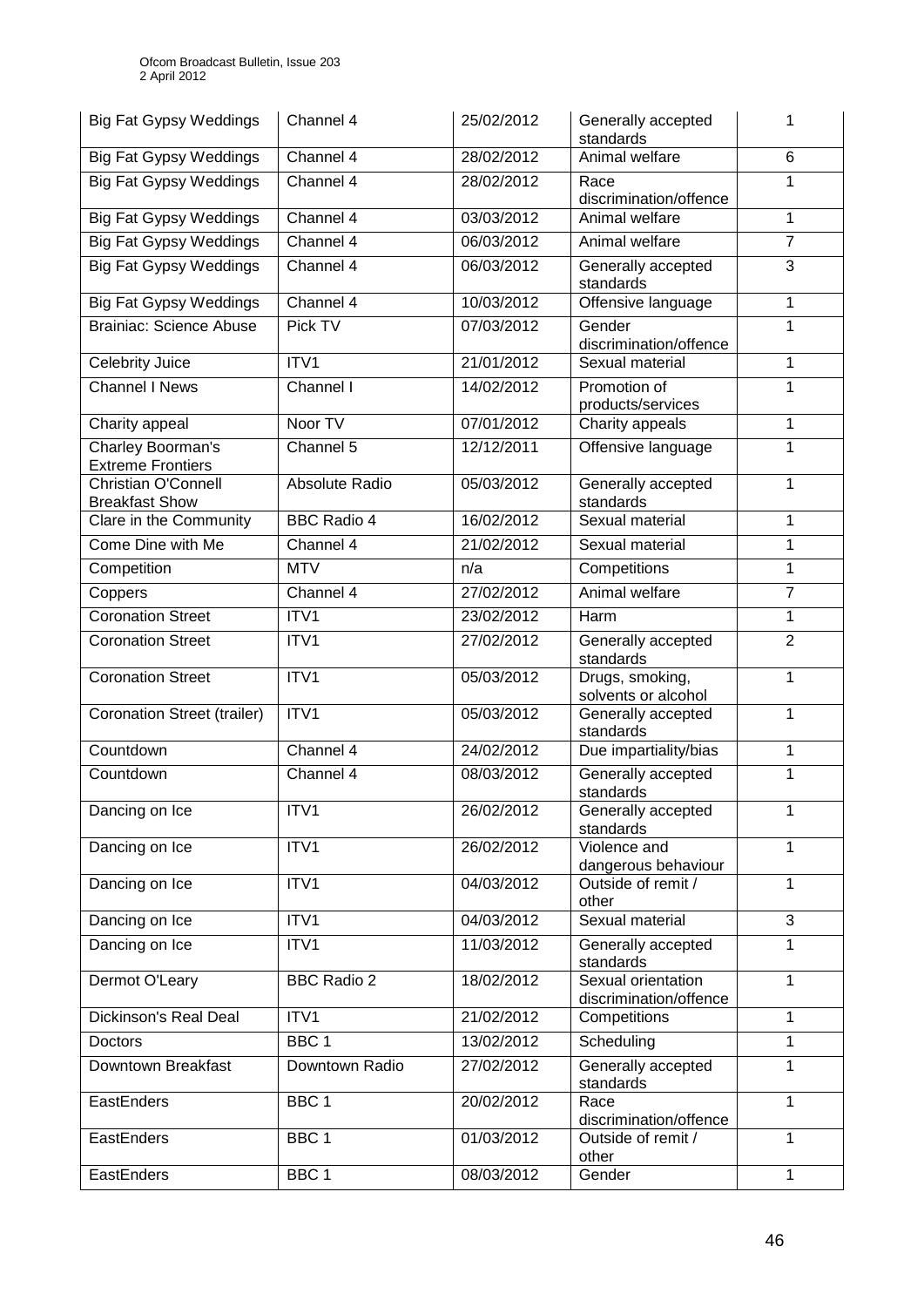|                                                      |                          |            | discrimination/offence                       |                 |
|------------------------------------------------------|--------------------------|------------|----------------------------------------------|-----------------|
| Eastenders                                           | BBC1                     | n/a        | Generally accepted<br>standards              | 1               |
| EastEnders (trailer)                                 | BBC <sub>1</sub>         | 12/03/2012 | Outside of remit /<br>other                  | 1               |
| Ei Jonopade                                          | Bangla TV                | 16/01/2012 | Due impartiality/bias                        | 1               |
| <b>Embarrassing Bodies</b>                           | Channel 4                | 05/03/2012 | Generally accepted<br>standards              | 1               |
| Emmerdale                                            | ITV1                     | n/a        | Drugs, smoking,<br>solvents or alcohol       | 1               |
| Emmerdale                                            | ITV1                     | 13/02/2012 | Generally accepted<br>standards              | $\overline{2}$  |
| Emmerdale                                            | ITV1                     | 29/02/2012 | Offensive language                           | $\mathbf{1}$    |
| Emmerdale                                            | ITV1                     | 05/03/2012 | Sexual orientation<br>discrimination/offence | $\overline{17}$ |
| Emmerdale                                            | ITV1                     | 08/03/2012 | Violence and<br>dangerous behaviour          | 1               |
| <b>Fighting Talk</b>                                 | <b>BBC Radio 5 Live</b>  | 03/03/2012 | Generally accepted<br>standards              | 1               |
| Film4 promotion                                      | Channel 4                | n/a        | Sexual material                              | 1               |
| <b>Ford Football Special</b><br>Newcastle v QPR      | Sky Sports 1             | 15/01/2012 | Offensive language                           | 1               |
| Formula 1                                            | <b>Sky Sports</b>        | n/a        | Outside of remit /<br>other                  | 1               |
| Formula 1                                            | <b>Sky Sports</b>        | 01/03/2012 | Outside of remit /<br>1<br>other             |                 |
| Foyle's War                                          | ITV3                     | 04/03/2012 | Advertising<br>scheduling                    | 1               |
| Programming                                          | <b>BBC Radio 4 Extra</b> | n/a        | Scheduling                                   | 1               |
| Geordie Shore                                        | <b>MTV</b>               | 21/02/2012 | Generally accepted<br>standards              | $\overline{2}$  |
| Goals on Sunday                                      | Sky Sports 1             | 26/02/2012 | Generally accepted<br>standards              | 1               |
| Got to Dance                                         | Sky2                     | 25/02/2012 | Competitions                                 | 1               |
| <b>Great British Railway</b><br>Journeys             | BBC <sub>4</sub>         | 05/03/2012 | Outside of remit /<br>other                  | $\mathbf{1}$    |
| Greigsy at Breakfast                                 | Northsound 1             | 23/02/2012 | Due impartiality/bias                        | 1               |
| Halfords' sponsorship of<br>Happy Motoring on Dave   | Dave                     | 08/02/2012 | Generally accepted<br>standards              | 1               |
| Halfords' sponsorship of<br>Happy Motoring on Dave   | Dave                     | 24/02/2012 | Generally accepted<br>standards              | 1               |
| Han: The Price of<br>Freedom                         | <b>Community Channel</b> | 19/02/2012 | Violence and<br>dangerous behaviour          | 1               |
| Harry Hill's TV Burp                                 | ITV1                     | 18/02/2012 | Violence and<br>dangerous behaviour          | 1               |
| Harveys's sponsorship of<br><b>Coronation Street</b> | ITV <sub>1</sub>         | n/a        | Gender<br>discrimination/offence             | $\overline{2}$  |
| Harveys's sponsorship of<br><b>Coronation Street</b> | ITV1                     | n/a        | Generally accepted<br>standards              | 6               |
| Hollyoaks                                            | Channel 4                | 01/03/2012 | Sexual orientation<br>discrimination/offence | 1               |
| Home and Away                                        | Channel 5                | n/a        | Sexual material                              | 1               |
| Homeland                                             | Channel 4                | 26/02/2012 | Offensive language                           | $\overline{2}$  |
| HR Comedy By Nigel<br>Williams                       | <b>BBC Radio 4</b>       | 22/02/2012 | Generally accepted<br>standards              | $\mathbf{1}$    |
| Hush                                                 | Film 4                   | 07/03/2012 | Offensive language                           | 1               |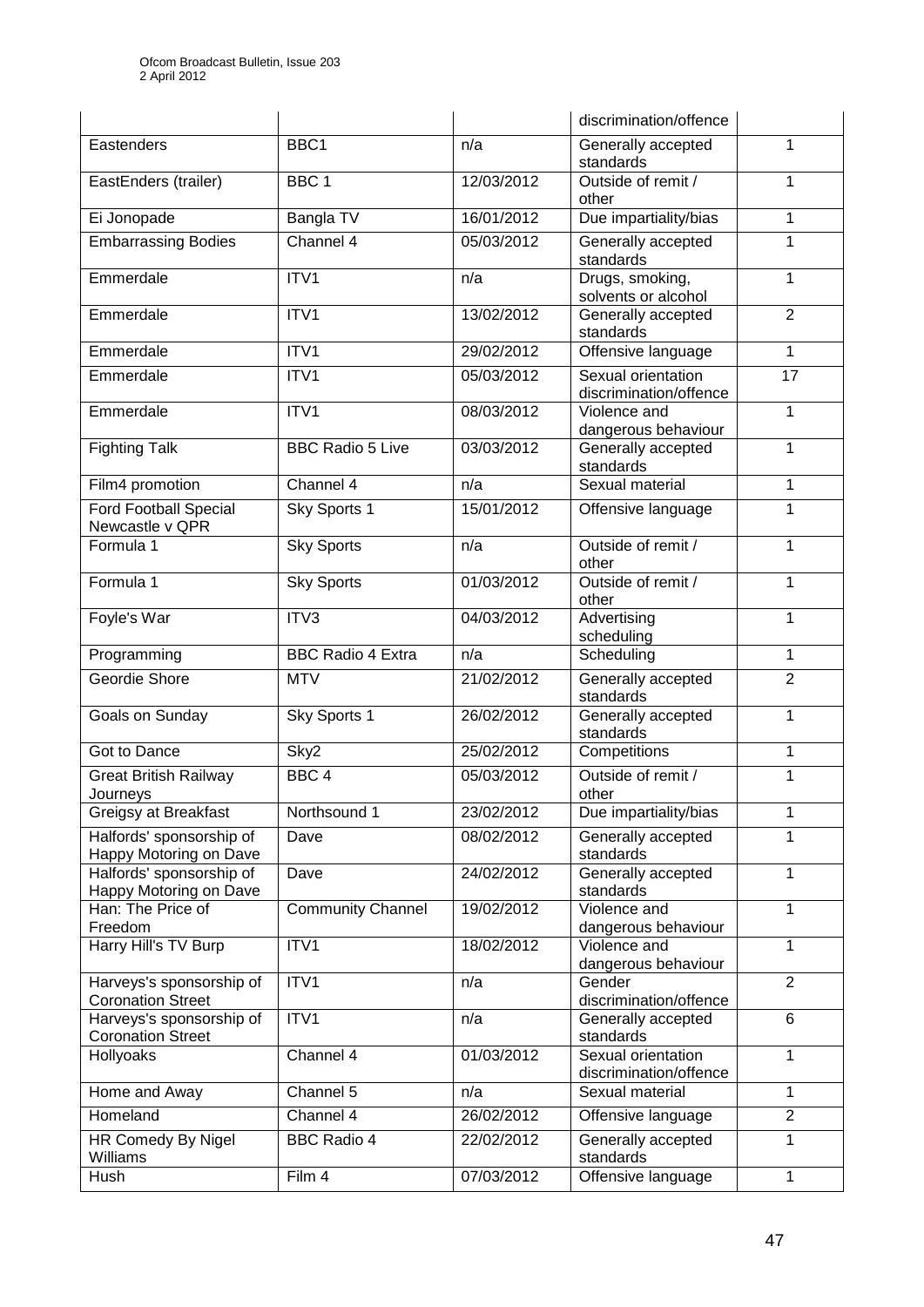| I'm in a Boy Band!                                 | BBC <sub>2</sub>    | 26/02/2012 | Scheduling                                   | 1              |
|----------------------------------------------------|---------------------|------------|----------------------------------------------|----------------|
| I'm in a Girl Group!                               | BBC <sub>2</sub>    | 04/03/2012 | Offensive language                           | 1              |
| <b>Inspector Morse</b>                             | ITV3                | 01/03/2012 | Advertising minutage                         | $\mathbf{1}$   |
| <b>International Football</b><br><b>Highlights</b> | ITV1                | 29/02/2012 | Generally accepted<br>standards              | 1              |
| International Twenty20<br>Cricket                  | Sky Sports 1        | 23/02/2012 | Offensive language                           | 1              |
| <b>International Twenty20</b><br>Cricket           | Sky Sports 1        | 27/02/2012 | Generally accepted<br>standards              | 1              |
| <b>IRT Deadliest Roads</b>                         | History             | 23/02/2012 | Generally accepted<br>standards              | 1              |
| Isme.com's sponsorship<br>of Loose Women           | ITV <sub>1</sub>    | 02/03/2012 | Generally accepted<br>standards              | 1              |
| Isme.com's sponsorship<br>of Loose Women           | ITV1                | 08/03/2012 | Generally accepted<br>standards              | 1              |
| <b>ITN News</b>                                    | ITV1                | 05/03/2012 | Outside of remit /<br>other                  | $\mathbf{1}$   |
| <b>ITV News and Weather</b>                        | ITV1                | 06/03/2012 | Due accuracy                                 | $\mathbf{1}$   |
| ITV News at Ten and<br>Weather                     | ITV1                | 24/02/2012 | Generally accepted<br>standards              | 1              |
| <b>ITV Player promotion</b>                        | ITV4                | 10/02/2012 | Materially misleading                        | $\mathbf{1}$   |
| <b>Jack FM</b>                                     | Jack FM Oxfordshire | 06/03/2012 | Generally accepted<br>standards              | $\mathbf{1}$   |
| James O'Brien                                      | <b>LBC 97.3FM</b>   | 06/03/2012 | <b>Disability</b><br>discrimination/offence  | $\mathbf{1}$   |
| Jonotar Moncho                                     | Bangla TV           | 11/01/2012 | Due impartiality/bias                        | 1              |
| Joop Homme's<br>sponsorship of Body of<br>Proof    | Alibi               | n/a        | Race<br>discrimination/offence               | 1              |
| Junior Doctors: Your Life<br>in Their Hands        | BBC <sub>3</sub>    | 01/03/2012 | Offensive language                           | 1              |
| Keith Allen Meets Nick<br>Griffin                  | Channel 4           | 05/03/2012 | Generally accepted<br>standards              | 1              |
| Keith Allen Meets Nick<br>Griffin                  | Channel 4           | 06/03/2012 | Sexual orientation<br>discrimination/offence | $\overline{5}$ |
| Kick the Mould Out                                 | 105.9 Bishop FM     | 23/02/2012 | Generally accepted<br>standards              | $\mathbf{1}$   |
| Kundli Aur Kismat/Future<br>& Fortune              | Sunrise TV          | 08/02/2012 | Advertising/editorial<br>distinction         | 1              |
| Let's Dance for Sport<br>Relief                    | BBC <sub>1</sub>    | 25/02/2012 | Offensive language                           | 3              |
| Let's Dance for Sport<br>Relief                    | BBC 1               | 25/02/2012 | Scheduling                                   | 10             |
| Let's Dance for Sport<br>Relief                    | BBC <sub>1</sub>    | 03/03/2012 | Outside of remit /<br>other                  | 1              |
| Let's Dance for Sport<br>Relief                    | BBC <sub>1</sub>    | 10/03/2012 | Generally accepted<br>standards              | 1              |
| Loose Women                                        | ITV1                | 17/02/2012 | Gender<br>discrimination/offence             | $\mathbf{1}$   |
| Loose Women                                        | ITV1                | 23/02/2012 | Due impartiality/bias                        | 52             |
| Loose Women                                        | ITV1                | 02/03/2012 | Gender<br>discrimination/offence             | $\mathbf{1}$   |
| Lorraine                                           | ITV1                | 01/03/2012 | Offensive language                           | 1              |
| Macleans' sponsorship of<br>Dancing on Ice         | ITV1                | n/a        | Harm                                         | 1              |
| Magnum Mini's                                      | ITV1                | 27/02/2012 | Sponsorship credits                          | 1              |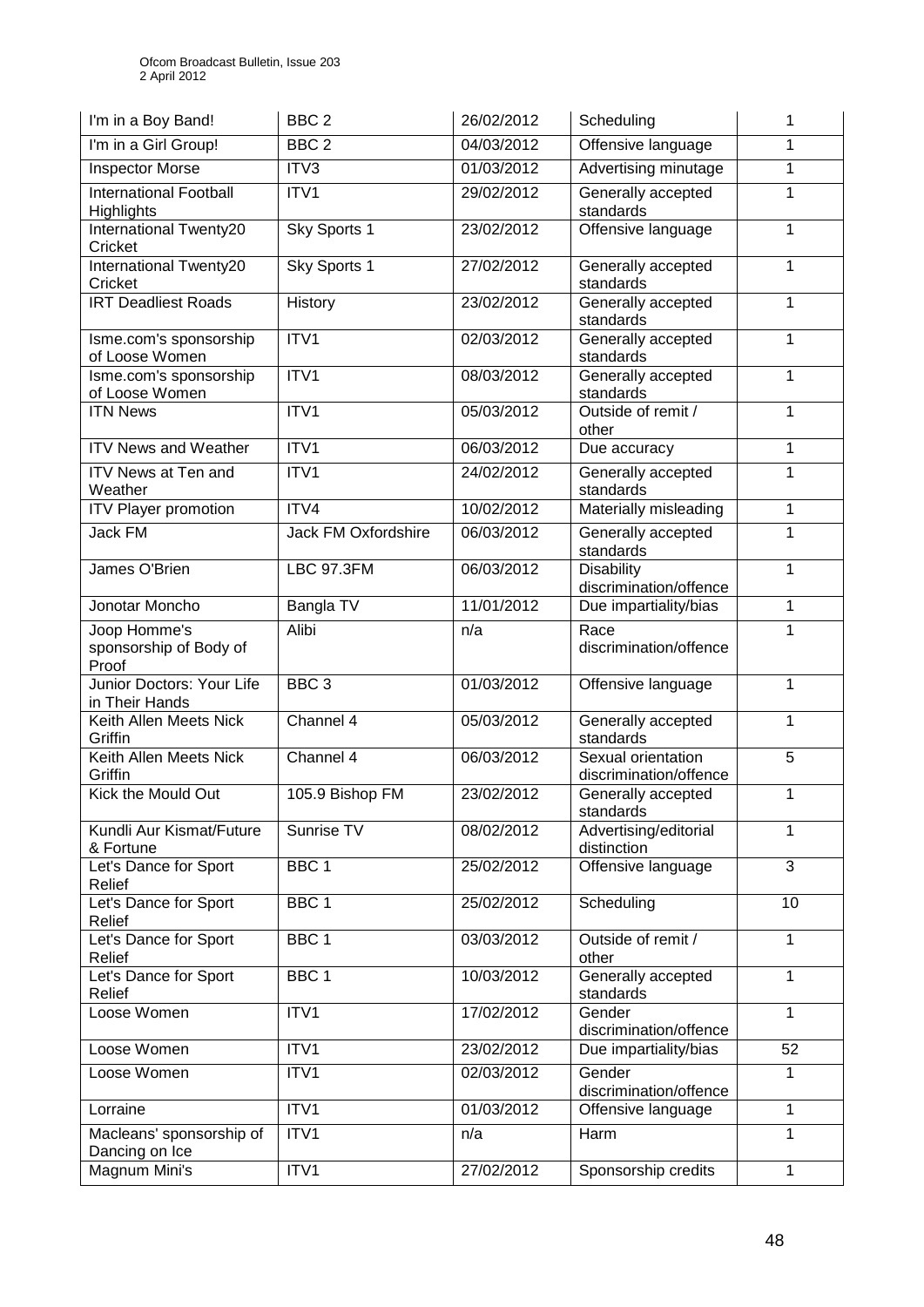| sponsorship of ITV<br><b>Mystery Dramas</b>                  |                                                                   |            |                                             |                |
|--------------------------------------------------------------|-------------------------------------------------------------------|------------|---------------------------------------------|----------------|
| Magnum Mini's<br>sponsorship of ITV<br><b>Mystery Dramas</b> | ITV1                                                              | n/a        | Sponsorship credits                         | 1              |
| <b>Make Bradford British</b>                                 | Channel 4                                                         | 01/03/2012 | Race<br>discrimination/offence              | $\overline{2}$ |
| <b>Make Bradford British</b>                                 | Channel 4                                                         | 01/03/2012 | Religious/Beliefs<br>discrimination/offence | 1              |
| Make Bradford British                                        | Channel 4                                                         | 01/03/2012 | Generally accepted<br>standards             | $\mathbf{1}$   |
| <b>Make Bradford British</b>                                 | Channel 4                                                         | 08/03/2012 | Race<br>discrimination/offence              | 1              |
| Make Bradford British<br>(trailer)                           | Channel 4                                                         | 29/02/2012 | Offensive language                          | 1              |
| Men In Black                                                 | <b>Comedy Central</b>                                             | 19/02/2012 | Hypnotic and other<br>techniques            | $\mathbf{1}$   |
| Metro in the Mornings                                        | <b>Metro Radio</b>                                                | 28/02/2012 | Crime                                       | 1              |
| Mr and Mrs Smith                                             | <b>BBC Radio 4</b>                                                | 14/02/2012 | Sexual material                             | $\mathbf{1}$   |
| My Dad is a Woman<br>(trailer)                               | ITV1                                                              | 29/02/2012 | Scheduling                                  | 1              |
| <b>Naughty Naughty Pets</b>                                  | <b>CITV</b>                                                       | 19/02/2012 | Sexual material                             | $\mathbf{1}$   |
| Nazi Titanic                                                 | Channel 5                                                         | 06/03/2012 | Suicide and self harm                       | $\mathbf{1}$   |
| Never Mind the<br><b>Buzzcocks</b>                           | BBC <sub>2</sub>                                                  | 06/03/2012 | Race<br>discrimination/offence              | 1              |
| <b>News Review</b>                                           | <b>DM Digital</b>                                                 | 21/01/2012 | Generally accepted<br>standards             | $\overline{2}$ |
| News, Sport and Weather                                      | <b>Sky News</b>                                                   | 21/02/2012 | Race<br>discrimination/offence              | $\mathbf{1}$   |
| Official Top 10                                              | Viva                                                              | 07/02/2012 | <b>Nudity</b>                               | 1              |
| One Born Every Minute                                        | Channel 4                                                         | 29/02/2012 | Materially misleading                       | $\mathbf{1}$   |
| Paralympic Swimming<br><b>Trials</b>                         | <b>BBC Interactive Red</b><br>Button (Channel 301<br>on Freeview) | 04/03/2012 | <b>Disability</b><br>discrimination/offence | 1              |
| <b>Party Paramedics</b>                                      | Channel 4                                                         | 23/01/2012 | Materially misleading                       | 1              |
| <b>Party Paramedics</b>                                      | 4OD service                                                       | n/a        | Outside of remit /<br>other                 | 1              |
| Pedigree Dogs Exposed                                        | BBC <sub>4</sub>                                                  | 27/02/2012 | Outside of remit /<br>other                 | 1              |
| <b>PM</b>                                                    | <b>BBC Radio 4</b>                                                | 22/02/2012 | Generally accepted<br>standards             | 1              |
| Postcode Lottery                                             | BBC <sub>1</sub>                                                  | 05/03/2012 | Outside of remit /<br>other                 | 1              |
| Proud and Prejudiced                                         | Channel $\overline{4}$                                            | 27/02/2012 | Race<br>discrimination/offence              | $\mathbf{1}$   |
| Proud and Prejudiced                                         | Channel 4                                                         | 27/02/2012 | Generally accepted<br>standards             | $\mathbf{1}$   |
| Psychic TV                                                   | Psychic TV                                                        | n/a        | Participation TV -<br>Misleadingness        | $\mathbf{1}$   |
| <b>Question Time</b>                                         | BBC <sub>1</sub>                                                  | 23/02/2012 | Generally accepted<br>standards             | $\mathbf{1}$   |
| <b>Question Time</b>                                         | BBC <sub>1</sub>                                                  | 01/03/2012 | Generally accepted<br>standards             | 3              |
| Regional News and<br>Weather                                 | BBC <sub>1</sub>                                                  | 20/02/2012 | Outside of remit /<br>other                 | $\mathbf{1}$   |
| Regional News and<br>Weather                                 | BBC <sub>1</sub>                                                  | 01/03/2012 | Outside of remit /<br>other                 | 1              |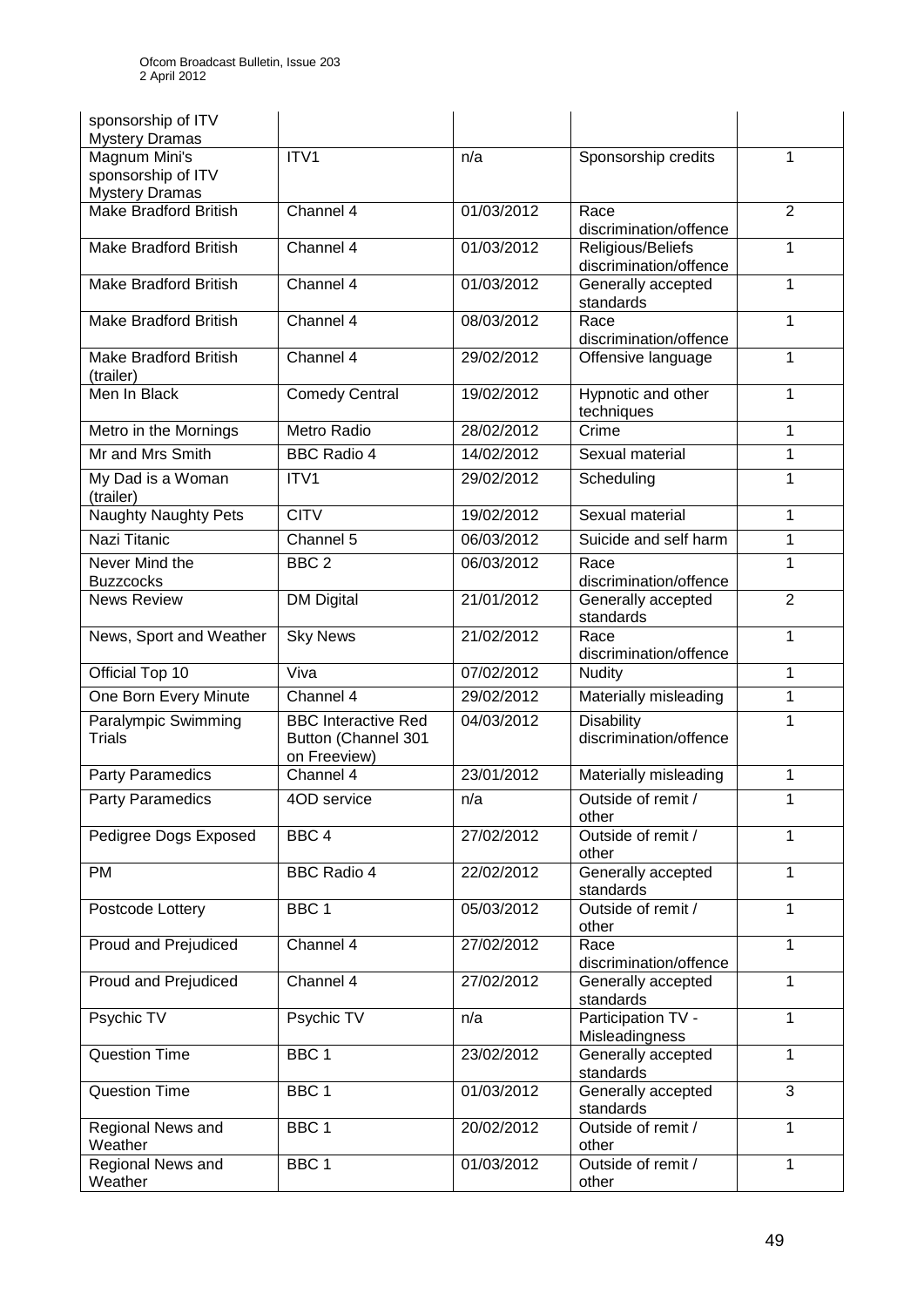| Regional News and<br>Weather                | BBC <sub>1</sub>           | 07/03/2012 | Outside of remit /<br>other                                  | 1              |
|---------------------------------------------|----------------------------|------------|--------------------------------------------------------------|----------------|
| Royal Marines: Mission<br>Afghanistan       | Channel 5                  | 05/03/2012 | Offensive language                                           | 1              |
| <b>Russell Howard's Good</b><br><b>News</b> | BBC <sub>3</sub>           | 24/02/2012 | Sexual orientation<br>discrimination/offence                 | 1              |
| Saturday Kitchen                            | BBC <sub>1</sub>           | 10/03/2012 | Race<br>discrimination/offence                               | 1              |
| Saturday Kitchen                            | BBC 1                      | 10/03/2012 | Race<br>discrimination/offence<br>/ Scheduling               | 1              |
| Save The Children Ad                        | Smooth Radio               | 14/02/2012 | Political advertising                                        | 1              |
| Simon Bates at Breakfast                    | Smooth Radio               | 01/03/2012 | Transgender<br>discrimination/offence                        | $\mathbf{1}$   |
| Six Nations Rugby Union                     | BBC <sub>1</sub>           | 04/02/2012 | Religious/Beliefs<br>discrimination/offence                  | 1              |
| Six Nations Rugby Union                     | BBC <sub>2</sub>           | 26/02/2012 | Generally accepted<br>standards                              | 1              |
| <b>Skins</b>                                | E <sub>4</sub>             | 05/03/2012 | Sexual material                                              | 1              |
| Sky & BBC News - Oscar<br>Features          | <b>Sky News / BBC News</b> | n/a        | Disability<br>discrimination/offence                         | 1              |
| <b>Sky News</b>                             | <b>Sky News</b>            | 29/02/2012 | Due impartiality/bias                                        | $\mathbf{1}$   |
| Splash                                      | BBC <sub>2</sub>           | 17/12/2011 | <b>Nudity</b>                                                | 1              |
| SpongeBob SquarePants                       | Nickelodeon                | 02/03/2012 | Offensive language                                           | 1              |
| <b>Steve Berry</b>                          | Talksport                  | 26/02/2012 | Generally accepted<br>standards                              | $\mathbf{1}$   |
| Storm TV                                    | Storm                      | 17/02/2012 | Participation TV -<br>Protection of under<br>18 <sub>s</sub> | 1              |
| Sun, Sea and A&E                            | Pick TV                    | 07/03/2012 | Offensive language                                           | 1              |
| Take Me Out                                 | ITV <sub>1</sub>           | 02/03/2012 | Materially misleading                                        | 1              |
| The Agency (trailer)                        | <b>CBS</b> Action          | 20/02/2012 | Offensive language                                           | 1              |
| The Bank Job                                | Channel 4                  | 02/03/2012 | Offensive language                                           | $\overline{2}$ |
| The Bank Job                                | Channel 4                  | 10/03/2012 | Materially misleading                                        | 1              |
| The Big Bang Theory                         | E4                         | n/a        | Sexual material                                              | 1              |
| The Big Questions                           | BBC <sub>1</sub>           | 04/03/2012 | Fairness                                                     | 1              |
| The Business Show                           | Hope FM<br>(Bournemouth)   | 13/02/2012 | Commercial<br>communications on<br>radio                     | $\mathbf{1}$   |
| The Chairman's Interview                    | Yorkshire Radio            | 29/02/2012 | Generally accepted<br>standards                              | 2              |
| The Chase                                   | ITV1                       | 22/02/2012 | Competitions                                                 | $\mathbf{1}$   |
| The Chase                                   | ITV1                       | 02/03/2012 | Competitions                                                 | 1              |
| The Chase                                   | ITV1                       | 09/03/2012 | Generally accepted<br>standards                              | 1              |
| The Chris Moyles Show                       | <b>BBC Radio 1</b>         | 22/02/2012 | Generally accepted<br>standards                              | 2              |
| The Da Vinci Code                           | Channel 5                  | 04/03/2012 | Scheduling                                                   | 1              |
| The Da Vinci Shroud -<br>Revealed           | Channel 5                  | 01/03/2012 | Violence and<br>dangerous behaviour                          | 1              |
| The Fresh Prince of Bel<br>Air              | n/a                        | n/a        | Sexual material                                              | $\mathbf{1}$   |
| The Jonathan Ross Show                      | ITV1                       | 10/03/2012 | Generally accepted<br>standards                              | 1              |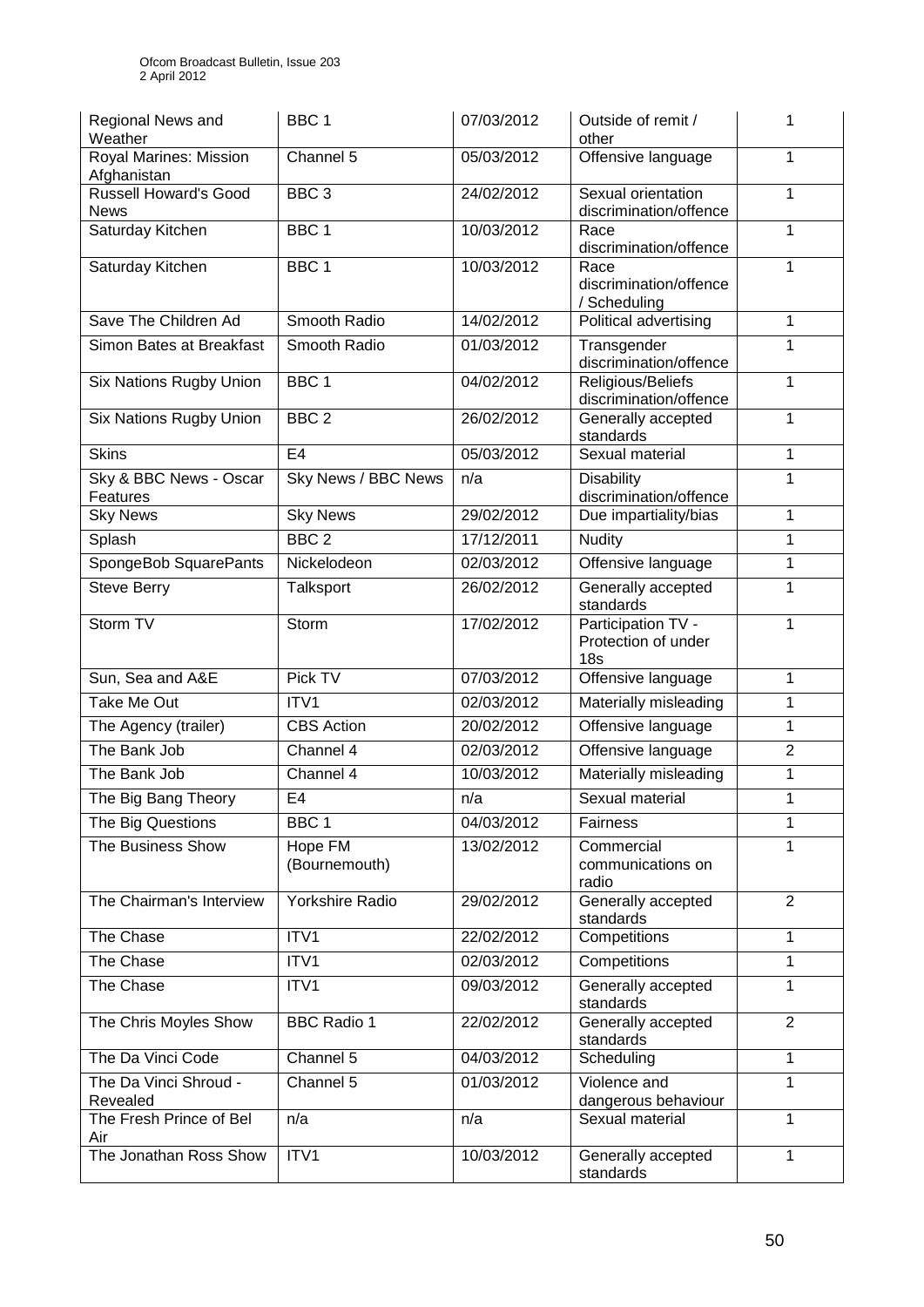| The Mad Bad Ad Show                               | Channel 4                | 22/02/2012 | Race<br>discrimination/offence              | 1              |
|---------------------------------------------------|--------------------------|------------|---------------------------------------------|----------------|
| The Mad Bad Ad Show                               | Channel 4                | 02/03/2012 | Generally accepted<br>standards             | 1              |
| The Matt Edmondson<br>Show                        | <b>BBC Radio 1</b>       | 22/02/2012 | Generally accepted<br>standards             | 1              |
| The National Lottery<br><b>Friday Night Draws</b> | BBC <sub>1</sub>         | 24/02/2012 | Drugs, smoking,<br>solvents or alcohol      | 1              |
| The One Show                                      | BBC <sub>1</sub>         | 08/03/2012 | Generally accepted<br>standards             | 1              |
| The Only Way is Essex                             | ITV2                     | 19/02/2012 | Gender<br>discrimination/offence            | 1              |
| The Only Way is Essex                             | ITV <sub>2</sub>         | 26/02/2012 | Crime                                       | 1              |
| The Only Way is Essex                             | ITV2                     | 26/02/2012 | Violence and<br>dangerous behaviour         | $\mathbf{1}$   |
| The Real Radio Football<br>Phone-In               | Real Radio Scotland      | 05/03/2012 | Generally accepted<br>standards             | 1              |
| The Week with George<br>Galloway                  | Talksport                | 17/02/2012 | Race<br>discrimination/offence              | 1              |
| The West Country Tonight                          | <b>ITV1 West Country</b> | 28/02/2012 | Generally accepted<br>standards             | 1              |
| The Wright Stuff                                  | Channel 5                | 08/02/2012 | Race<br>discrimination/offence              | 1              |
| The Wright Stuff                                  | Channel 5                | 02/03/2012 | Generally accepted<br>standards             | 1              |
| The Wright Stuff                                  | Channel 5                | 05/03/2012 | Due impartiality/bias                       | $\mathbf{1}$   |
| This Morning                                      | <b>ITV1 Granada</b>      | 23/02/2012 | Generally accepted<br>standards             | 1              |
| This Morning                                      | ITV1                     | 21/02/2012 | Generally accepted<br>standards             | 18             |
| This Morning                                      | ITV1                     | 06/03/2012 | Generally accepted<br>standards             | 1              |
| This Week                                         | BBC <sub>1</sub>         | 09/03/2012 | Religious/Beliefs<br>discrimination/offence | 1              |
| This Week's Fresh Music<br>Top 20                 | 4 Music                  | 02/03/2012 | <b>Nudity</b>                               | 1              |
| Those Who Kill (trailer)                          | ITV3                     | 19/02/2012 | Generally accepted<br>standards             | 1              |
| Those Who Kill (trailer)                          | ITV3                     | 22/02/2012 | Generally accepted<br>standards             | 1              |
| Those Who Kill (trailer)                          | ITV3                     | 22/02/2012 | Hypnotic and other<br>techniques            | $\overline{2}$ |
| Those Who Kill (trailer)                          | ITV3                     | 05/03/2012 | Hypnotic and other<br>techniques            | $\mathbf{1}$   |
| Those Who Kill (trailer)                          | ITV3                     | n/a        | Hypnotic and other<br>techniques            | $\overline{2}$ |
| Today                                             | <b>BBC Radio 4</b>       | 09/03/2012 | Outside of remit /<br>other                 | $\mathbf{1}$   |
| Tom and Jerry                                     | Boomerang                | 28/02/2012 | Drugs, smoking,<br>solvents or alcohol      | 1              |
| Tombola.co.uk's<br>sponsorship of<br>Emmerdale    | ITV1                     | 27/02/2012 | Generally accepted<br>standards             | $\mathbf{1}$   |
| Tombola.co.uk's<br>sponsorship of<br>Emmerdale    | ITV1                     | n/a        | Gambling                                    | $\mathbf{1}$   |
| Tombola.co.uk's<br>sponsorship of                 | ITV1                     | n/a        | Generally accepted<br>standards             | $\mathbf{1}$   |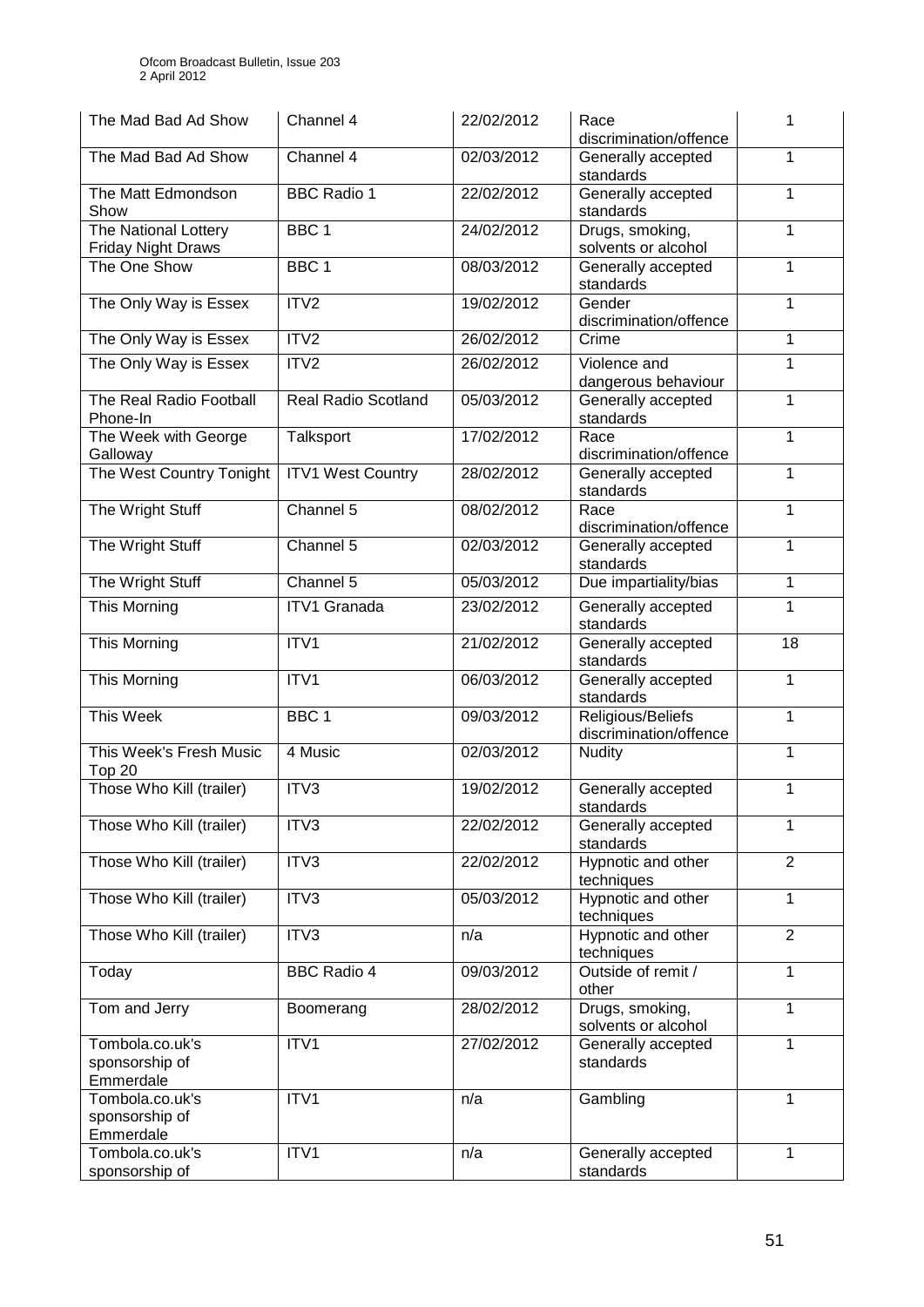| Emmerdale                                        |                       |            |                                             |                |
|--------------------------------------------------|-----------------------|------------|---------------------------------------------|----------------|
| Tonight: Public v Private<br>Sector - Who Wins?  | ITV1                  | 01/03/2012 | Due impartiality/bias                       | 15             |
| Top Gear                                         | BBC <sub>2</sub>      | 04/03/2012 | Materially misleading                       | $\mathbf{1}$   |
| <b>Top Gear</b>                                  | BBC <sub>2</sub>      | 04/03/2012 | Generally accepted<br>standards             | $\mathbf 1$    |
| <b>Traffic Cops</b>                              | Watch                 | 16/02/2012 | <b>Nudity</b>                               | 1              |
| <b>Traffic Cops</b>                              | Watch                 | 16/02/2012 | Offensive language                          | $\mathbf{1}$   |
| <b>Tropic Thunder</b>                            | BBC <sub>3</sub>      | 04/02/2012 | Scheduling                                  | 1              |
| <b>Tuff Puppy</b>                                | Nickelodeon           | 04/03/2012 | Generally accepted<br>standards             | $\mathbf{1}$   |
| <b>Upstairs, Downstairs</b>                      | BBC <sub>1</sub>      | 04/03/2012 | Sexual material                             | 1              |
| <b>Victorious</b>                                | Nickelodeon           | 20/02/2012 | Generally accepted<br>standards             | $\mathbf{1}$   |
| Waterloo Road                                    | BBC <sub>1</sub>      | 22/02/2012 | Violence and<br>dangerous behaviour         | 9              |
| Weekends with Ricky K                            | Citybeat 96.7FM       | 03/03/2012 | Offensive language                          | 1              |
| White Heat (trailer)                             | BBC <sub>2</sub>      | 08/03/2012 | Sexual material                             | 1              |
| Whitechapel                                      | ITV1                  | 05/03/2012 | Generally accepted<br>standards             | $\mathbf{1}$   |
| Whitechapel                                      | <b>ITV1 Yorkshire</b> | 13/02/2012 | Religious/Beliefs<br>discrimination/offence | $\mathbf{1}$   |
| <b>Whitney's Addictions:</b><br>Death of a Diva  | Channel 5             | 21/02/2012 | Generally accepted<br>standards             | 1              |
| Wingin' It                                       | BBC <sub>1</sub>      | 23/02/2012 | Offensive language                          | 1              |
| <b>Winx Club</b>                                 | Pop                   | 17/02/2012 | <b>Nudity</b>                               | $\mathbf{1}$   |
| Wonga.com's<br>sponsorship of Channel 5<br>drama | Channel 5             | n/a        | Age<br>discrimination/offence               | 1              |
| Wonga.com's<br>sponsorship of Channel 5<br>drama | Channel 5             | n/a        | Generally accepted<br>standards             | 1              |
| You've Been Framed!                              | ITV1                  | 03/03/2012 | Generally accepted<br>standards             | $\mathbf{1}$   |
| You've Been Framed!                              | ITV1                  | 03/03/2012 | Generally accepted<br>standards             | $\overline{2}$ |